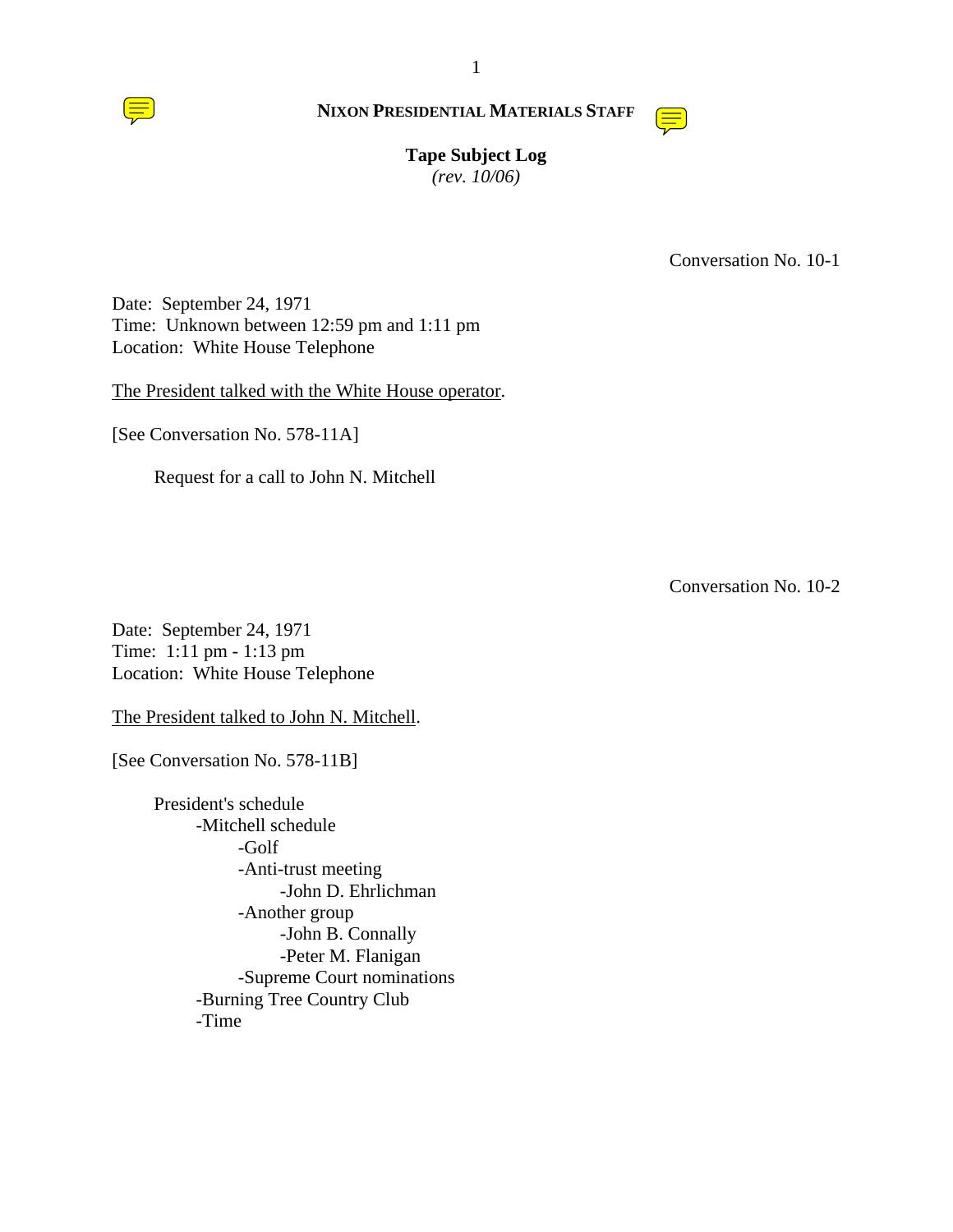# **Tape Subject Log**

*(rev. 10/06)*

Conversation No. 10-3

Date: September 24, 1971 Time: Unknown between 1:13 pm and 1:52 pm Location: White House Telephone

The President talked with the White House operator.

Request for a call to Charles W. Colson

Conversation No. 10-4

Date: September 24, 1971 Time: 1:52 pm - 2:02 pm Location: White House Telephone

The President talked with Charles W. Colson.

Daniel L. Schorr -Speech -Frank Stanton -Colson's projected action -Reaction

# Press

-President's statements in Detroit, September 23, 1971 -Press questions -Reaction -Hobart D. ("Hobe") Lewis

Stock market

-Reaction to President's statements

Colson's schedule

-Howard K. Smith -Previous night's dinner -Prediction of President's re-election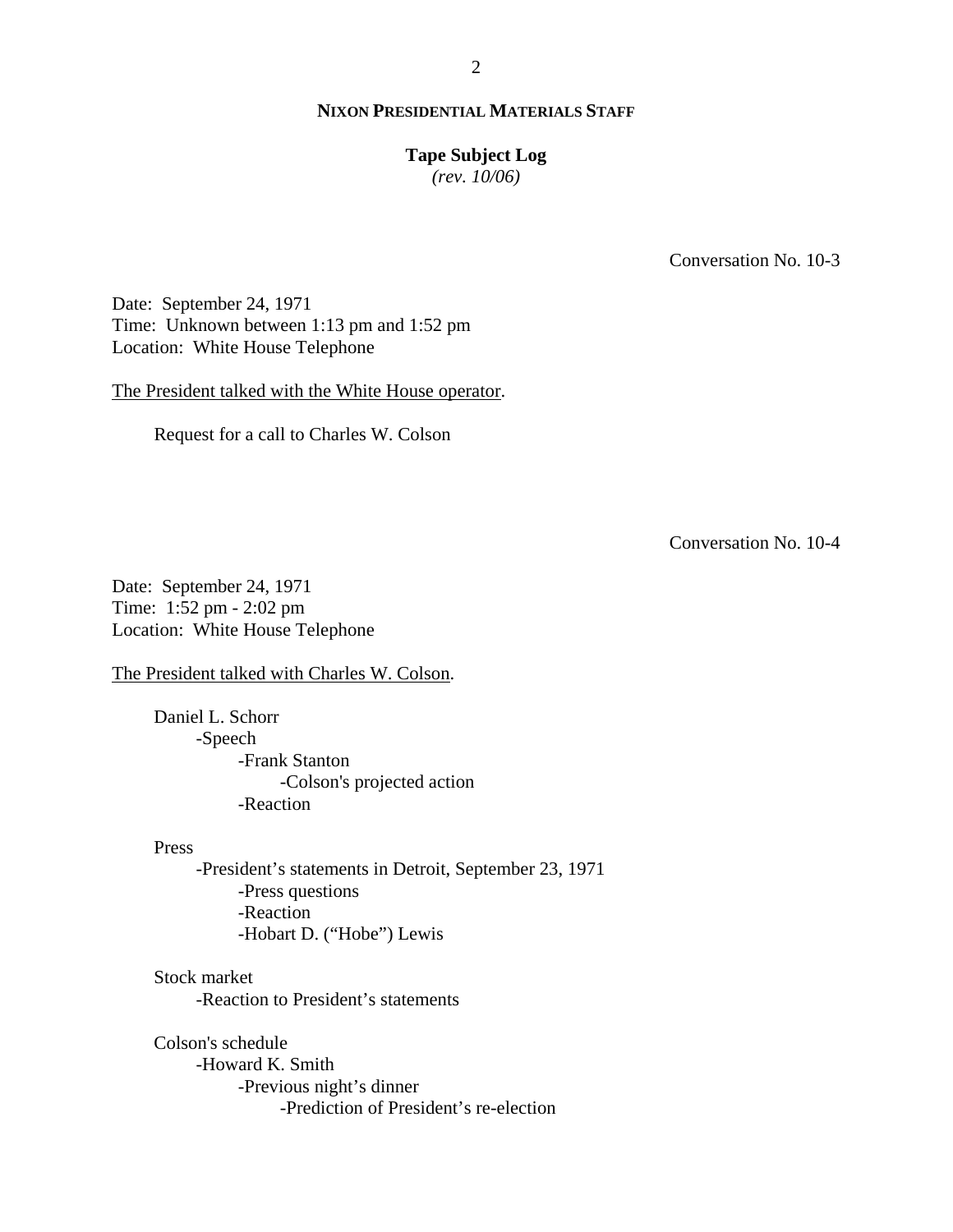### **Tape Subject Log**

*(rev. 10/06)*

### Media

-Vietnam -People's Republic of China [PRC] -George S. McGovern -Nguyen Van Thieu election -Smith -Son -Service in Vietnam -Health -Vietnam -Press questions -*Wall Street Journal* article on the economy Supreme Court appointments -Conservatives -Richard H. Poff -Jewish -Conservative -Henry A. Kissinger -Lawyer -Louis D. Brandeis, Felix Frankfurter -Types -Martha (Beall) Mitchell -Conservative appointment -Opposition view

Conversation No. 10-5

Date: September 24, 1971 Time: 7:12 pm Location: White House Telephone

The President talked with the White House operator.

Request for a call to Rose Mary Woods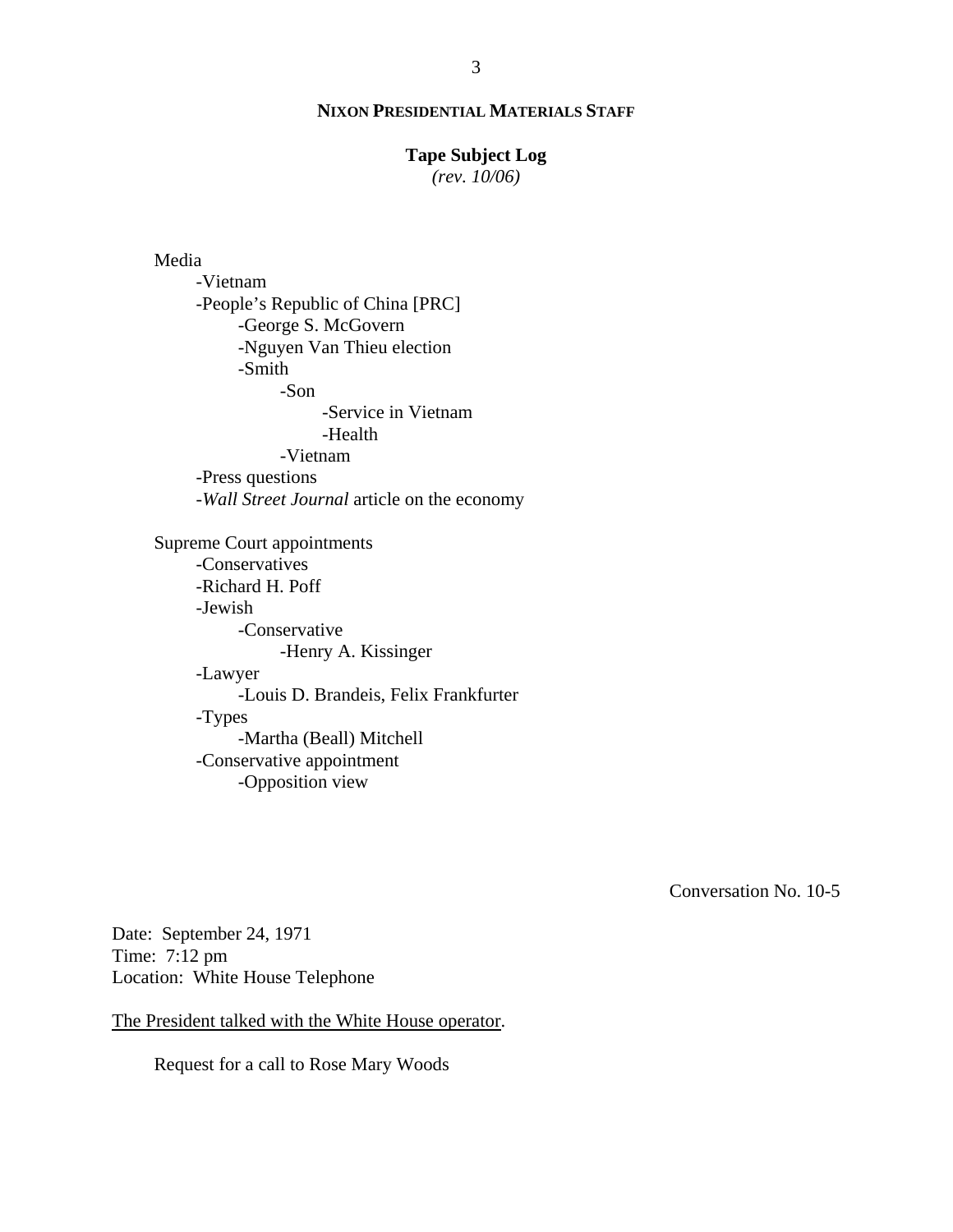### **Tape Subject Log**

*(rev. 10/06)*

Conversation No. 10-6

Date: September 24, 1971 Time: Unknown between 7:12 pm and 7:15 pm Location: White House Telephone

The President talked to the White House operator.

Request for a call to Henry A. Kissinger

Conversation No. 10-7

Date: September 24, 1971 Time: Unknown between 7:12 pm and 7:15 pm Location: White House Telephone

The President talked with the White House operator.

Rose Mary Woods' schedule

Conversation No. 10-8

Date: September 24, 1971 Time: Unknown between 7:12 pm and 7:15 pm Location: White House Telephone

The President talked with the White House operator.

Request for a call to John B. Connally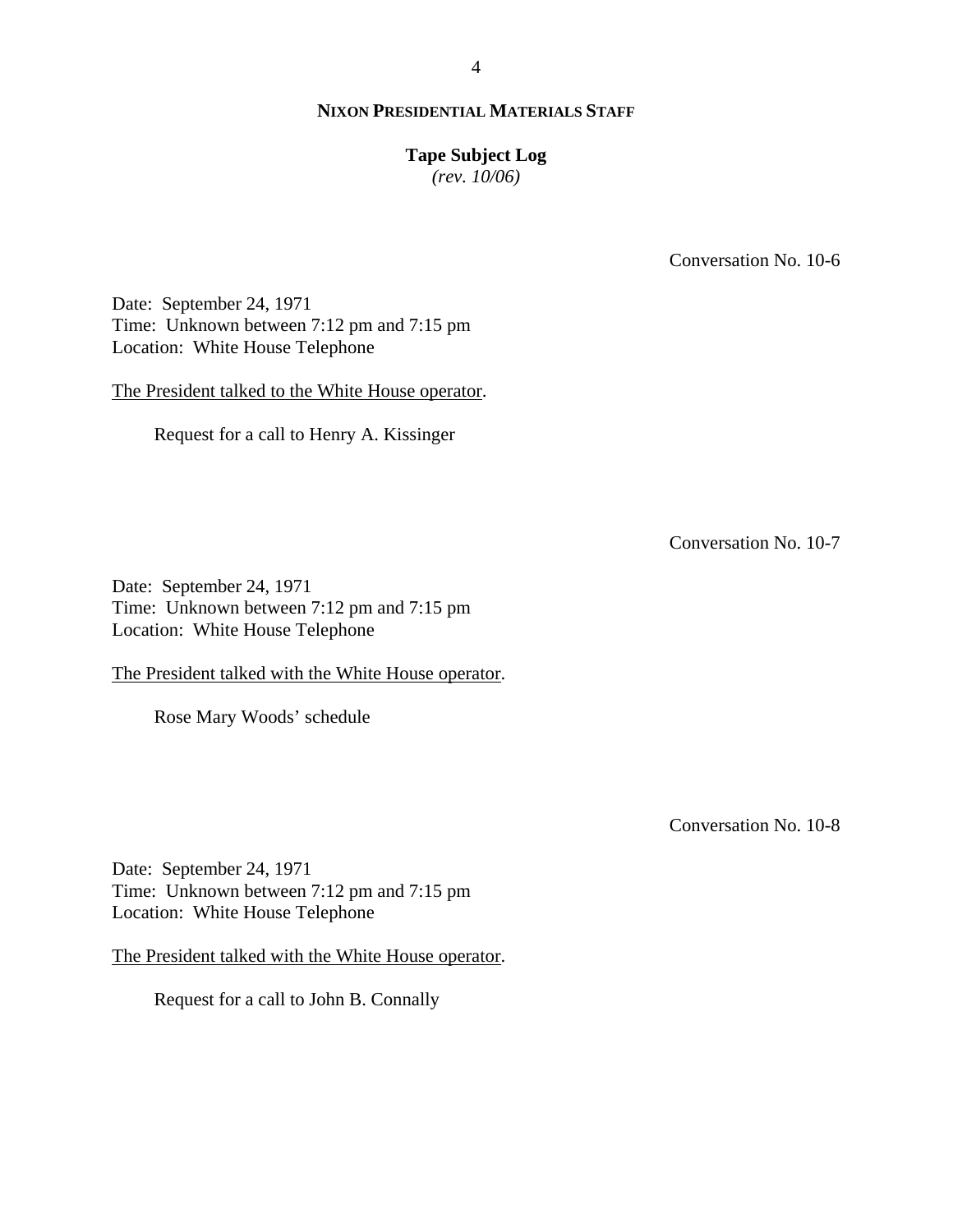### **Tape Subject Log**

*(rev. 10/06)*

Conversation No. 10-9

Date: September 24, 1971 Time: 7:15 pm - 7:24 pm Location: White House Telephone

The President talked with John B. Connally.

John B. Connally's schedule, September 24 -Foreign Relations Committee -Eastern Airlines -Lockheed -International Monetary Fund [IMF] delegates -Henry S. Reuss -Wright Patman -Wallace F. Bennett -[Unintelligible name] -Cost of Living Council [COLC] meeting -Dinner -Mr. and Mrs. Emil ("Bus") Mosbacher, Jr.

Connally's schedule -Meetings with IMF delegates, September 25 -Japanese -Italian -Germans -British -Cost of Living Council

President's schedule, September 25 -Montana -Michael J. Mansfield -Oregon -Washington -Alaska

Connally's schedule -Arthur F. Burns -Commitment to economic program -Meeting with President -Views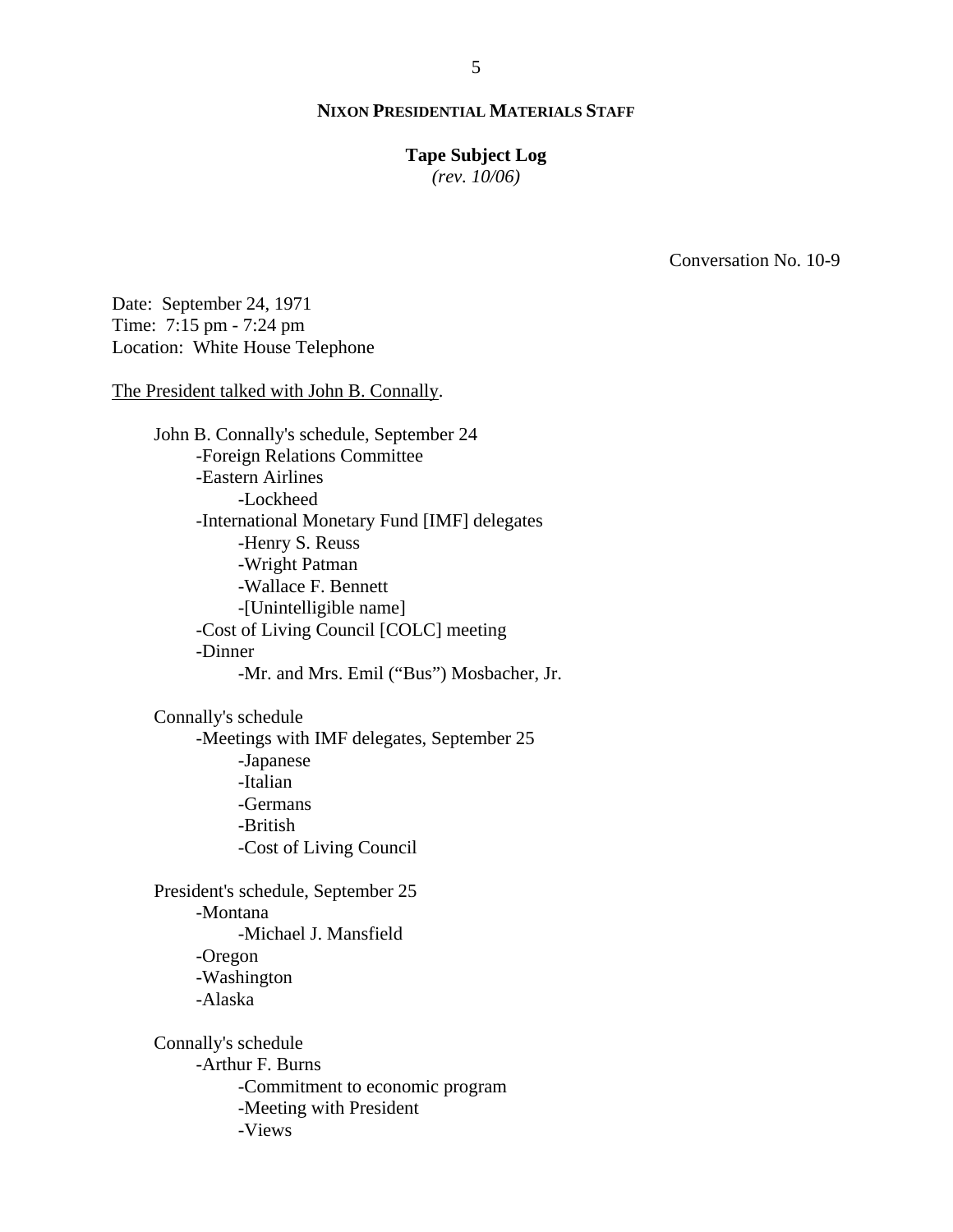# **Tape Subject Log**

*(rev. 10/06)*

### Trade

-President's comments at the Cabinet meeting -John Foster Dulles -Treatment by the press -Compared with John Connally -President's views -Charles L. Bartlett's column -US economic position

President's schedule -Forthcoming statements -Japanese -Connally -Schedule -Forthcoming statements -Mitchell -Previous golf game with the President

Supreme Court appointments -Conservatives -Richard H. Poff -John M. Harlan -New York -Warren E. Burger, Harry A. Blackmun -Potential ramifications -Unknown candidate -Age -Woman

Conversation No. 10-10

Date: September 24, 1971 Time: Unknown between 7:24 pm and 7:35 pm Location: White House Telephone

The White House operator talked with the President.

Henry A. Kissinger's schedule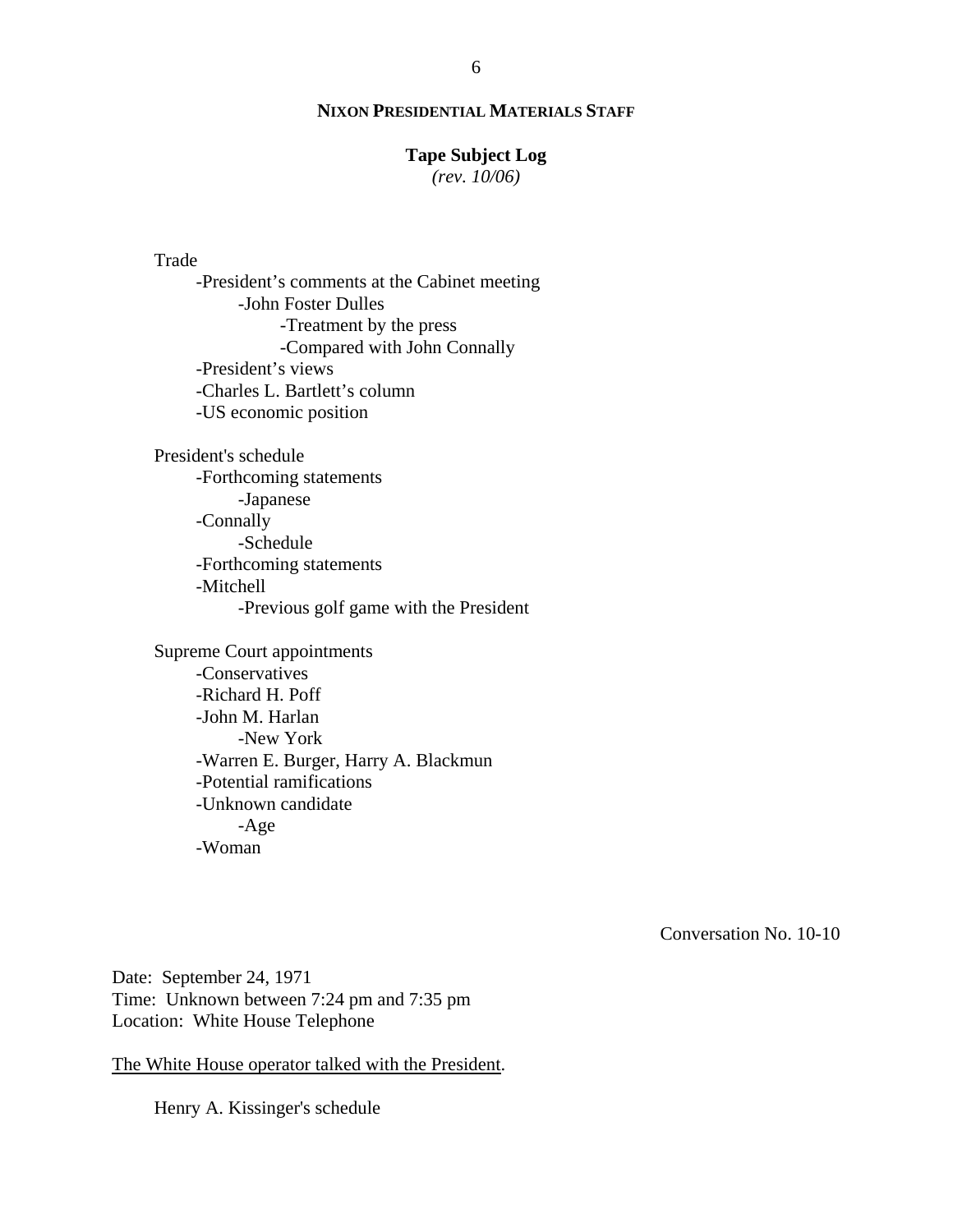### **Tape Subject Log**

*(rev. 10/06)*

Conversation No. 10-11

Date: September 28, 1971 Time: 4:21 pm - 4:22 pm Location: White House Telephone

The President talked with the White House operator.

[See Conversation No. 579-10A]

Request for a call to Julie Nixon Eisenhower

Conversation No. 10-12

Date: September 28, 1971 Time: 4:23 pm - 4:55 pm Location: White House Telephone

Ronald L. Ziegler talked with Julie Nixon Eisenhower.

[See Conversation No. 579-10B]

President's schedule -Return call

Conversation No. 10-13

Date: September 28, 1971 Time: Unknown between 4:23 pm and 4:55 pm Location: White House Telephone

The President talked with the White House operator.

[See Conversation No. 579-10C]

Request for a call to Charles W. Colson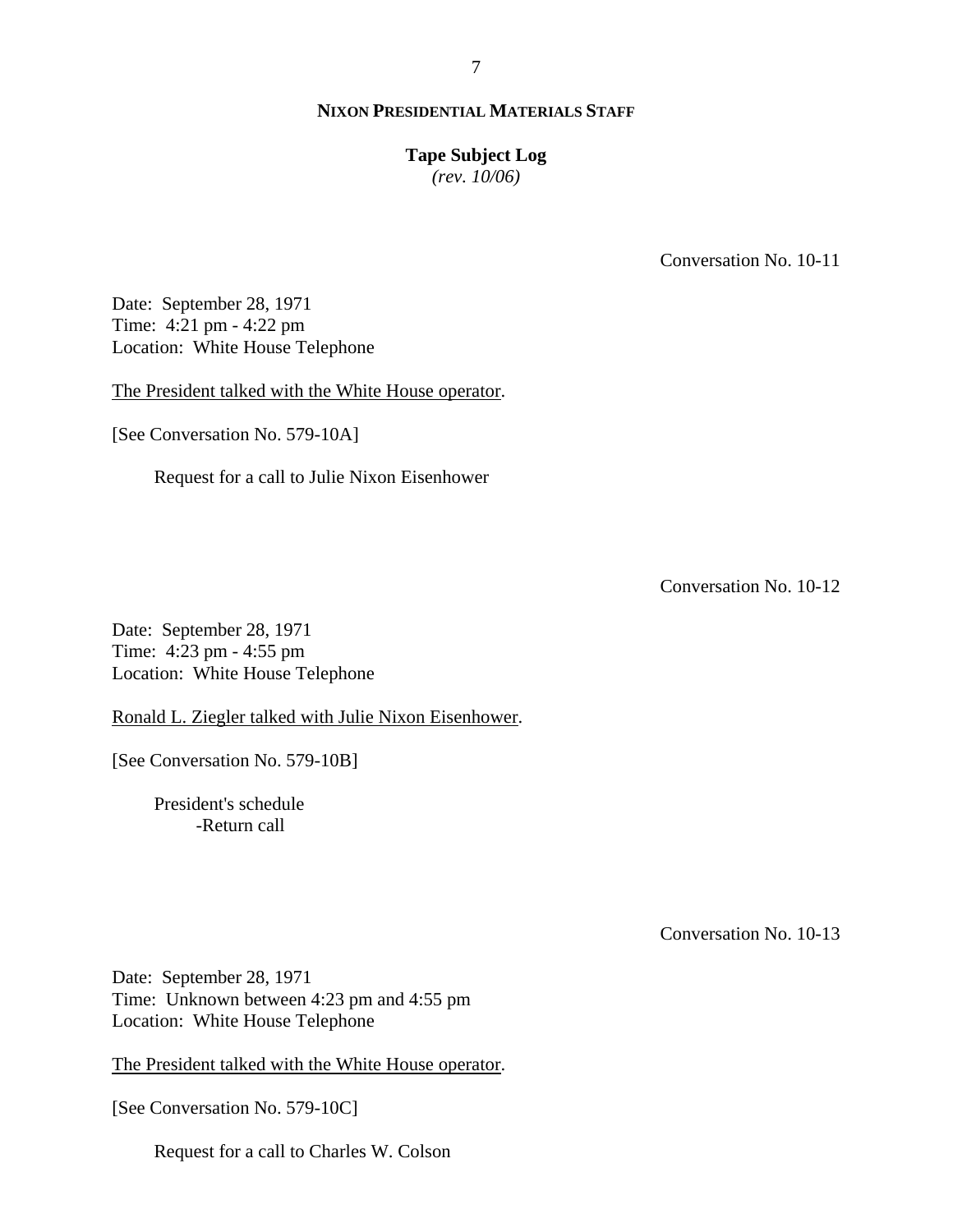**Tape Subject Log**

*(rev. 10/06)*

Conversation No. 10-14

Date: September 28, 1971 Time: 4:55 pm - 4:57 pm Location: White House Telephone

The President talked with Charles W. Colson.

[See Conversation No. 579-10D]

President's schedule -Meeting with legislative leaders -Pay deferral -Mail to Capitol Hill -Government Unions -National Association of Manufacturers [NAM], Chamber of **Commerce** -Citizens Committee -Gerald R. Ford -Jaycees -Wage and price freeze -Accomplishments -Chamber of Commerce

Conversation No. 10-15

Date: September 28, 1971 Time: 5:51 pm Location: White House Telephone

The President talked with the White House operator.

[See Conversation No. 579-12]

Request for a call to Julie Nixon Eisenhower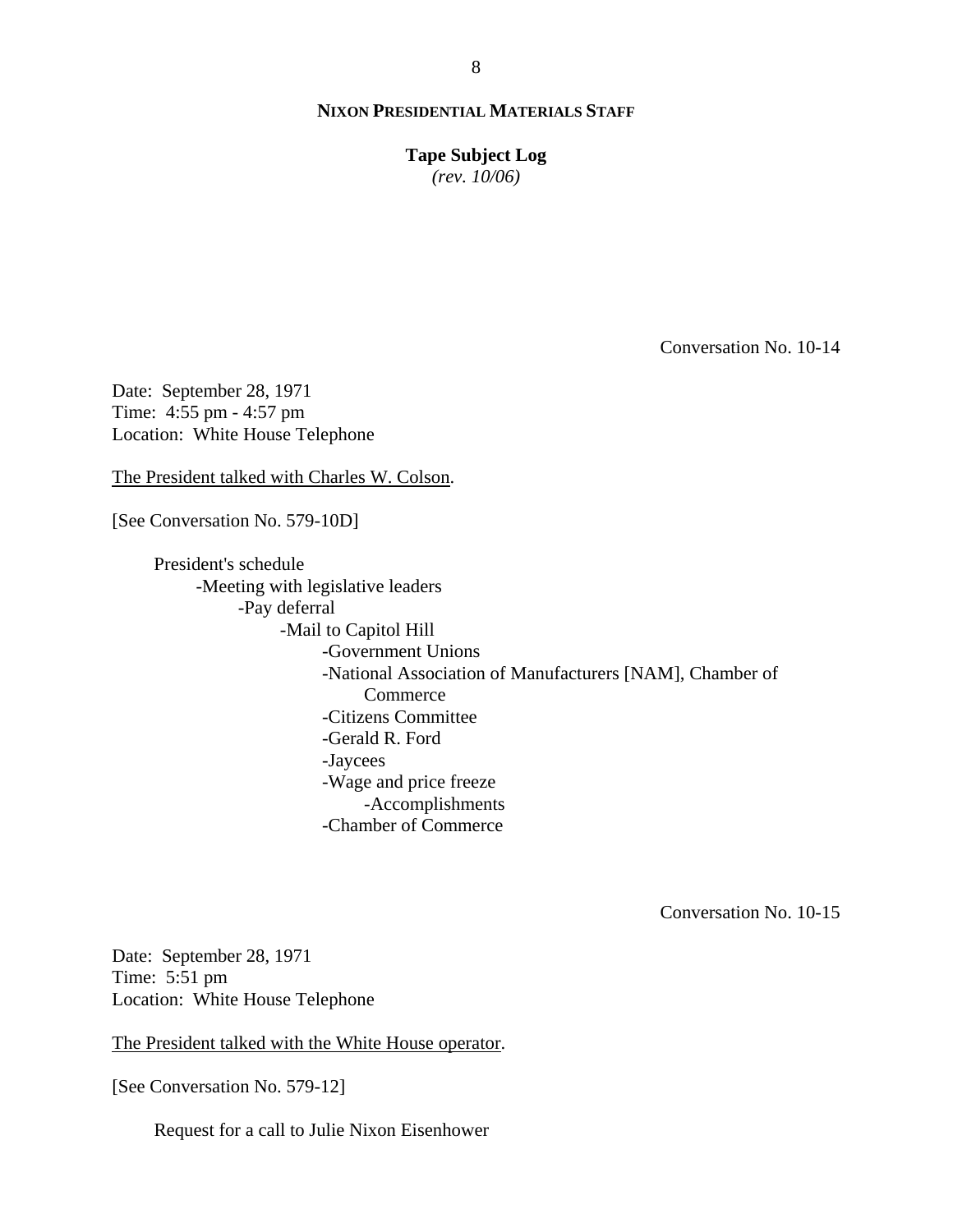**Tape Subject Log**

*(rev. 10/06)*

Conversation No. 10-16

Date: September 28, 1971 Time: Unknown between 5:51 pm and 5:53 pm Location: White House Telephone

The President talked with the White House operator.

[See Conversation No. 579-13]

Julie Nixon Eisenhower's schedule

Conversation No. 10-17

Date: September 28, 1971 Time: Unknown between 5:51 pm and 5:53 pm Location: White House Telephone

The President talked with the White House operator.

[See Conversation No. 579-14]

Request for a call to Thelma C. ("Pat") Nixon

Conversation No. 10-18

Date: September 28, 1971 Time: 5:53 pm - 5:54 pm Location: White House Telephone

The President talked with Thelma C. ("Pat) Nixon.

[See Conversation No. 579-15A]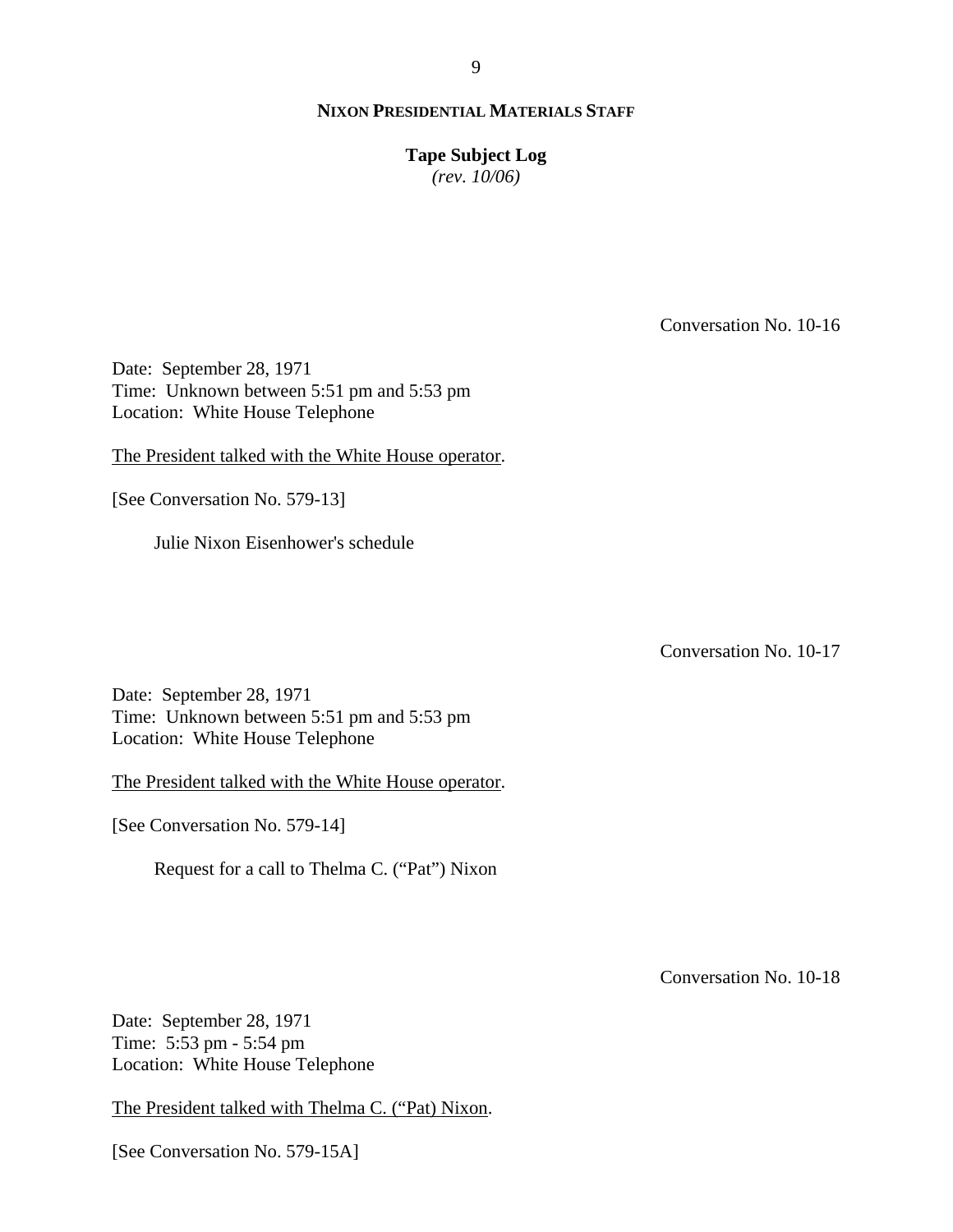**Tape Subject Log**

*(rev. 10/06)*

\*\*\*\*\*\*\*\*\*\*\*\*\*\*\*\*\*\*\*\*\*\*\*\*\*\*\*\*\*\*\*\*\*\*\*\*\*\*\*\*\*\*\*\*\*\*\*\*\*\*\*\*\*\*\*\*\*\*\*\*\*\*\*\*\*\*\*\*\*\*

BEGIN WITHDRAWN ITEM NO. 1 [Personal Returnable] [Duration: 13s]

END WITHDRAWN ITEM NO. 1

\*\*\*\*\*\*\*\*\*\*\*\*\*\*\*\*\*\*\*\*\*\*\*\*\*\*\*\*\*\*\*\*\*\*\*\*\*\*\*\*\*\*\*\*\*\*\*\*\*\*\*\*\*\*\*\*\*\*\*\*\*\*\*\*\*\*\*\*\*\*

Conversation No. 10-19

Date: September 28, 1971 Time: Unknown between 5:55 pm and 6:26 pm Location: White House Telephone

The President talked with the White House operator.

[See Conversation No. 579-15B]

Request for a call to Charles W. Colson

Conversation No. 10-20

Date: September 28, 1971 Time: 6:26 pm - 6:30 pm Location: White House Telephone

The President talked with Charles W. Colson.

[See Conversation No. 579-15C]

President's schedule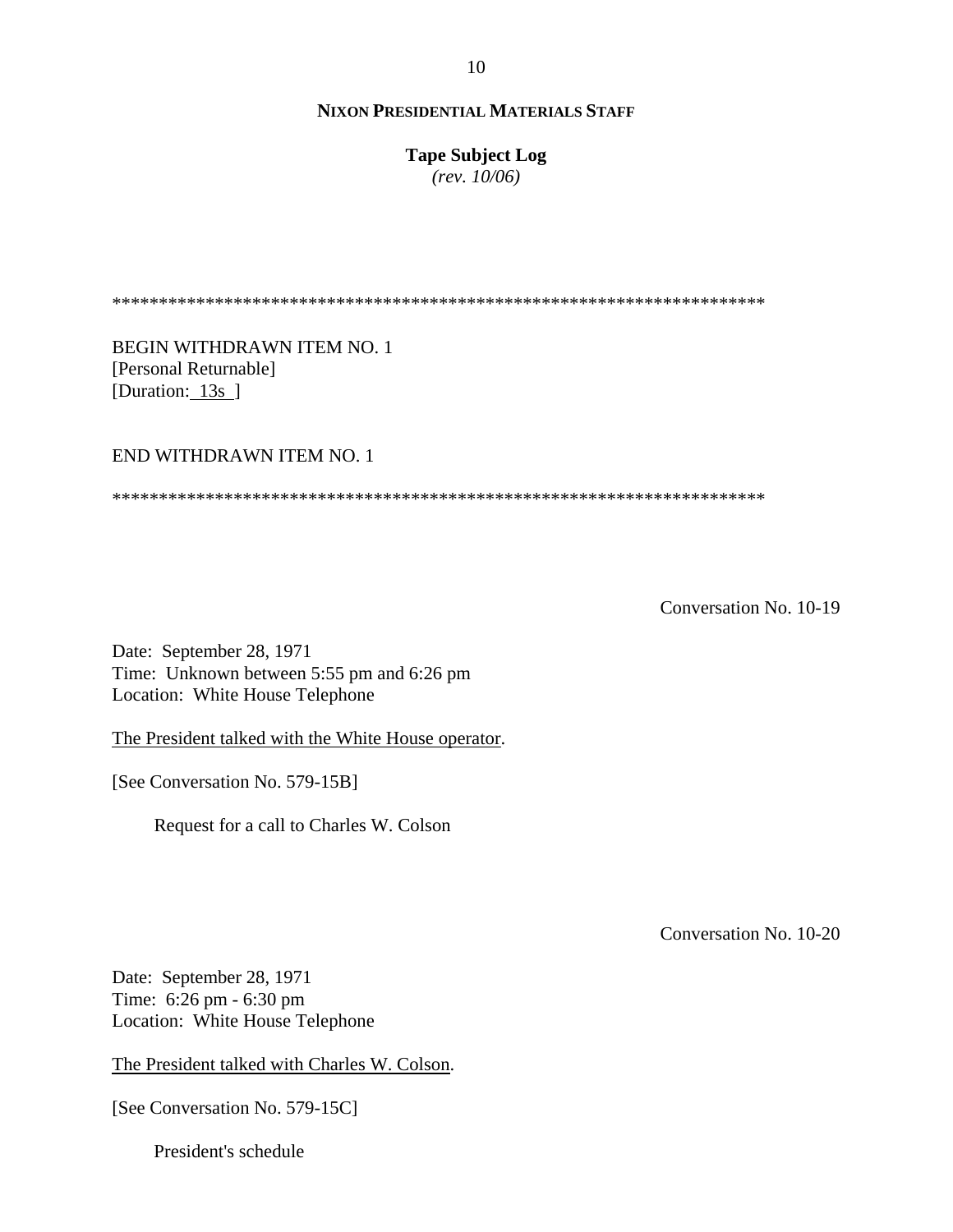### **Tape Subject Log**

*(rev. 10/06)*

-Meeting with legislative leaders -Mail to Capitol Hill -Henry C. Cashen, II -Chamber of Commerce -American Society of Association Executives [ASAE] -Pay raise -Colson's activities

Activities, September 28, 1971 -Maurice H. Stans -Democrats -Gerald R. Ford -Edward M. Kennedy -Prisoners of War [POWs] -Viet Cong -Robert J. Dole -National League of Families

Conversation No. 10-21

Date: September 28, 1971 Time: Unknown between 6:30 pm and 8:15 pm Location: White House Telephone

The President talked with the White House operator.

Request for a call to Henry A. Kissinger

Conversation No. 10-22

Date: September 28, 1971 Time: Unknown between 6:30 pm and 8:15 pm Location: White House Telephone

The President talked with the White House operator.

Henry A. Kissinger's schedule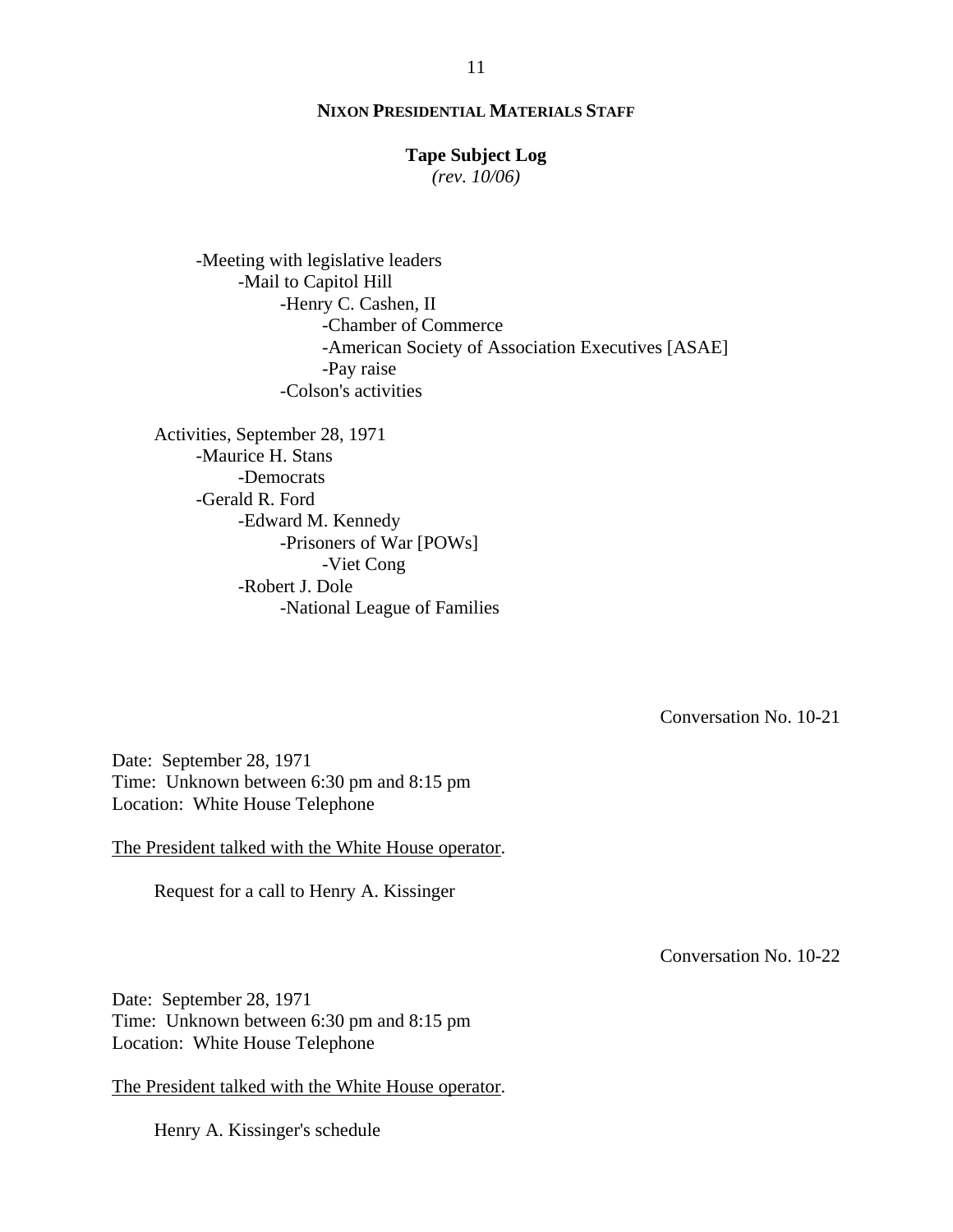**Tape Subject Log**

*(rev. 10/06)*

Conversation No. 10-23

Date: September 28, 1971 Time: Unknown between 6:30 pm and 8:15 pm Location: White House Telephone

The President talked with the White House operator.

Request for a call to Rose Mary Woods

Conversation No. 10-24

Date: September 28, 1971 Time: 8:15 pm - 8:16 pm Location: White House Telephone

The President talked with Rose Mary Woods.

\*\*\*\*\*\*\*\*\*\*\*\*\*\*\*\*\*\*\*\*\*\*\*\*\*\*\*\*\*\*\*\*\*\*\*\*\*\*\*\*\*\*\*\*\*\*\*\*\*\*\*\*\*\*\*\*\*\*\*\*\*\*\*\*\*\*\*\*\*\*\*

BEGIN WITHDRAWN ITEM NO. 1 [Personal Returnable] [Duration: 45s ]

END WITHDRAWN ITEM NO. 1

\*\*\*\*\*\*\*\*\*\*\*\*\*\*\*\*\*\*\*\*\*\*\*\*\*\*\*\*\*\*\*\*\*\*\*\*\*\*\*\*\*\*\*\*\*\*\*\*\*\*\*\*\*\*\*\*\*\*\*\*\*\*\*\*\*\*\*\*\*\*

President's schedule -Prisoners of War [POW] dinner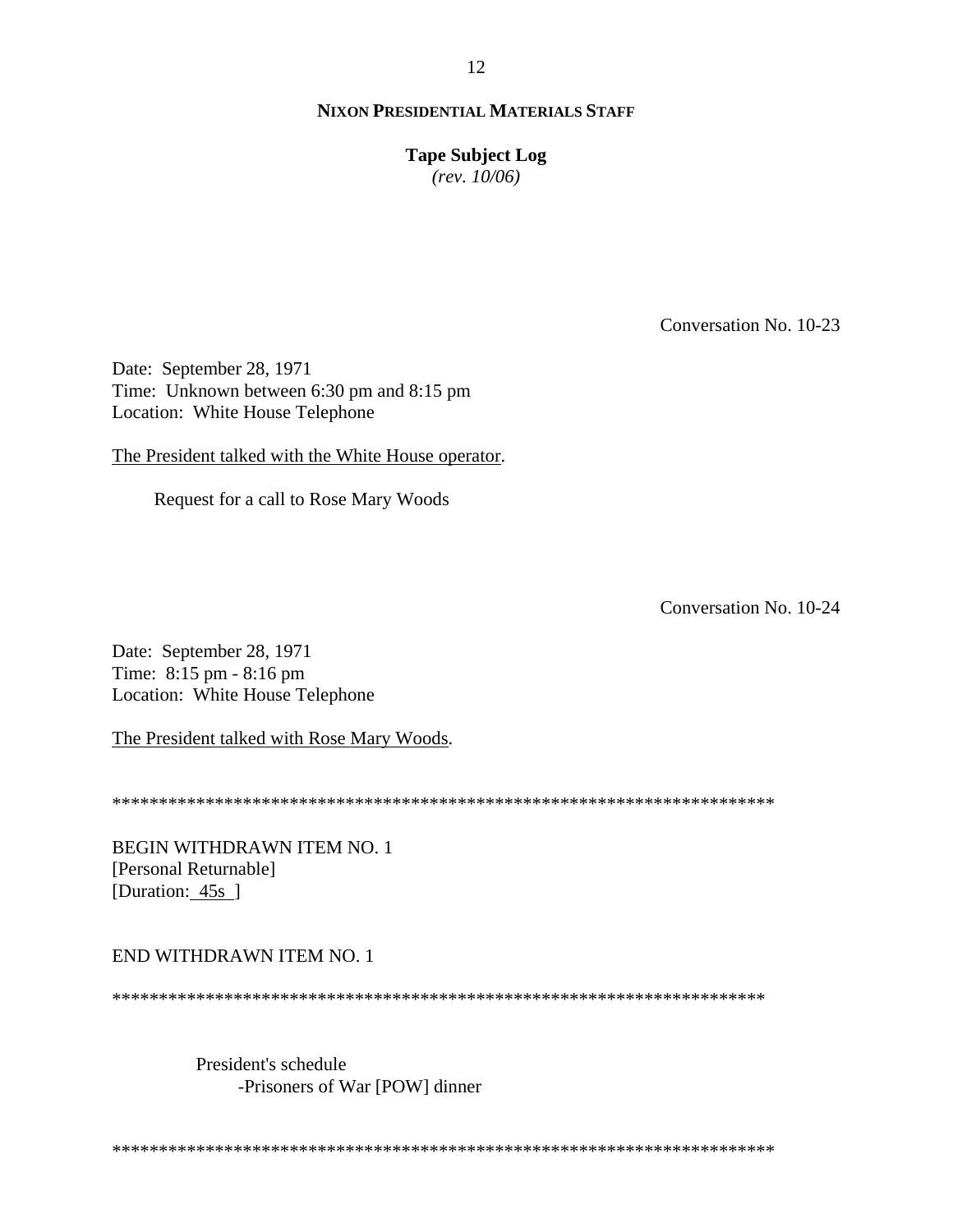### **Tape Subject Log**

*(rev. 10/06)*

BEGIN WITHDRAWN ITEM NO. 2 [Personal Returnable] [Duration: 23s ]

### END WITHDRAWN ITEM NO. 2

\*\*\*\*\*\*\*\*\*\*\*\*\*\*\*\*\*\*\*\*\*\*\*\*\*\*\*\*\*\*\*\*\*\*\*\*\*\*\*\*\*\*\*\*\*\*\*\*\*\*\*\*\*\*\*\*\*\*\*\*\*\*\*\*\*\*\*\*\*\*

Conversation No. 10-25

Date: September 28, 1971 Time: Unknown between 8:15 pm and 8:20 pm Location: White House Telephone

The President talked with the White House operator.

Request for a call to H. R. ("Bob") Haldeman

Conversation No. 10-26

Date: September 28, 1971 Time: 8:20 pm - 8:26 pm Location: White House Telephone

The President talked with the White House operator.

Request for a call to Charles W. Colson

Henry A. Kissinger

The President talked with Henry A. Kissinger.

President's schedule -Dinner with National League of Families -Reception -Robert J. Dole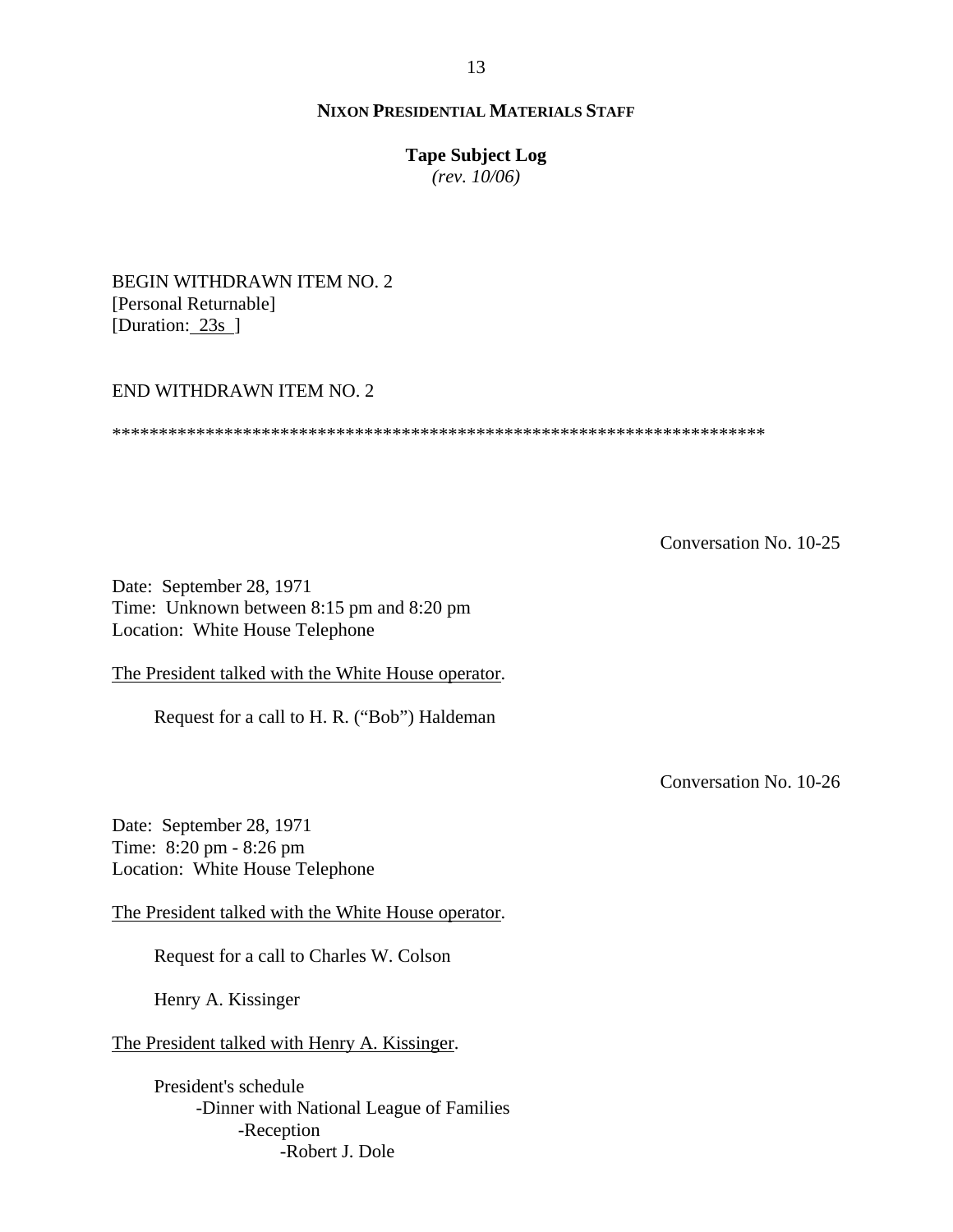### **Tape Subject Log**

*(rev. 10/06)*

### -Prisoners of War [POW]

Vietnam

-President's Program -Options -Blockade -POWs -Negotiations - Hard line -Support -Troop levels -Kissinger's schedule -James D. Hughes

Activities

-Edward M. Kennedy -POWs -Charles W. Colson -Barry M. Goldwater

President's schedule

\*\*\*\*\*\*\*\*\*\*\*\*\*\*\*\*\*\*\*\*\*\*\*\*\*\*\*\*\*\*\*\*\*\*\*\*\*\*\*\*\*\*\*\*\*\*\*\*\*\*\*\*\*\*\*\*\*\*\*\*\*\*\*\*\*\*\*\*\*\*

BEGIN WITHDRAWN ITEM NO. 2 [Personal Returnable] [Duration: 10s ]

#### END WITHDRAWN ITEM NO. 2

\*\*\*\*\*\*\*\*\*\*\*\*\*\*\*\*\*\*\*\*\*\*\*\*\*\*\*\*\*\*\*\*\*\*\*\*\*\*\*\*\*\*\*\*\*\*\*\*\*\*\*\*\*\*\*\*\*\*\*\*\*\*\*\*\*\*\*\*\*\*

Kissinger's schedule -Anatoliy F. Dobrynin -Meeting with the President -William P. Rogers -Andrei A. Gromyko -North Atlantic Treaty Organization [NATO]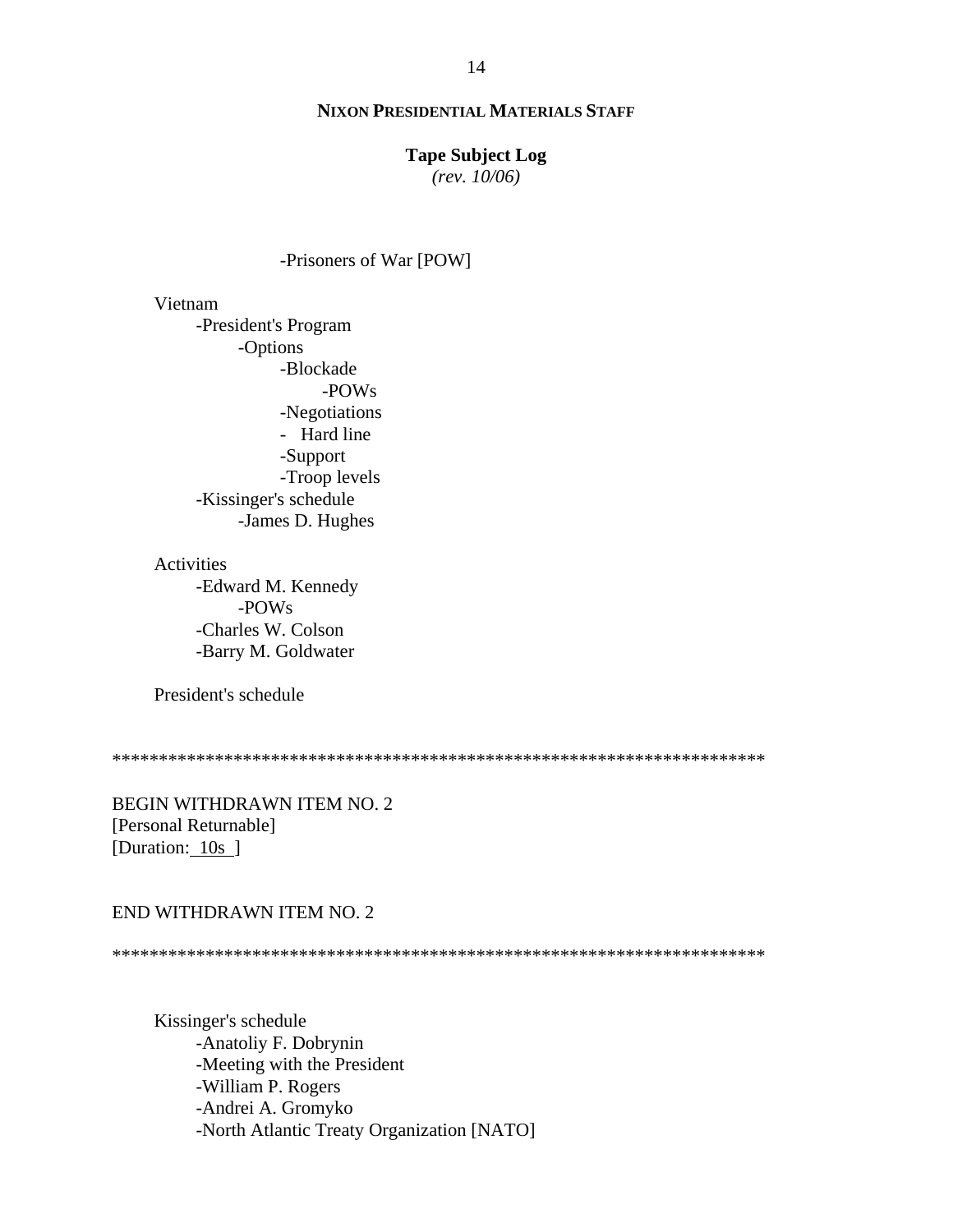#### **Tape Subject Log**

*(rev. 10/06)*

Chinese -Announcement, September 29, 1971 -Soviets

Kissinger's schedule -George H. W. Bush -State Department

Conversation No. 10-27

Date: September 28, 1971 Time: 8:27 pm - 8:37 pm Location: White House Telephone

The President talked with Charles W. Colson.

Prisoner of War [POW] wives [National League of Families convention] -John A. Scali -President's attendance at dinner -Henry A. Kissinger -Edward M. Kennedy -Barry M. Goldwater -Robert J. Dole -Robert A. Taft, Jr. -Statement -Roman L. Hruska -Spiro T. Agnew -Melvin R. Laird -Vance Hartke -William P. Rogers -Scali -Media coverage Federal pay freeze -President's call to Colson -Reason for call -Michigan -Calls to Congress -National Association of Manufacturers [NAM]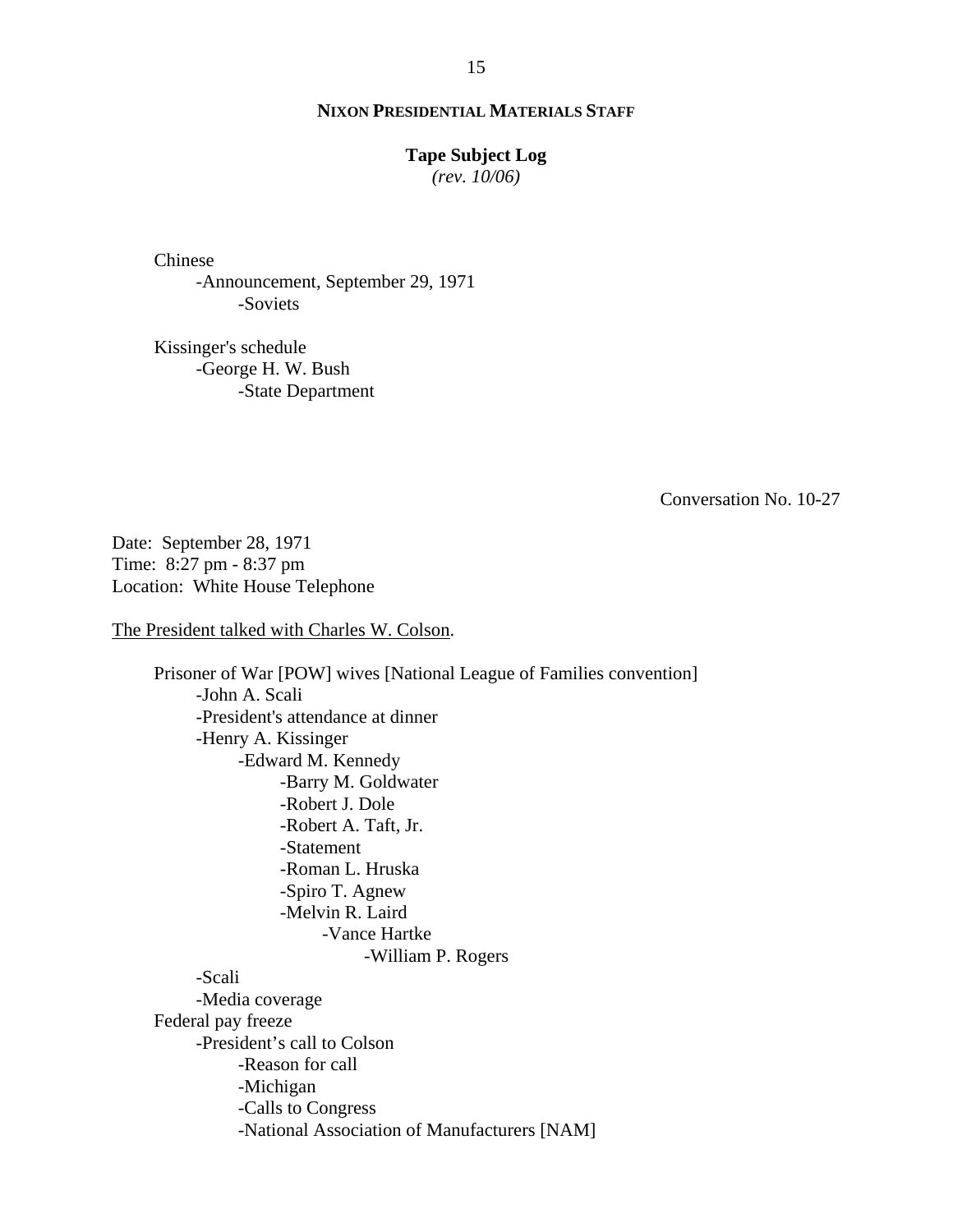# **Tape Subject Log**

*(rev. 10/06)*

Columbia Broadcasting System [CBS] News, September 28 -Edmund S. Muskie -Dan Rather -Perspective -George W. Romney

Economy -Maurice H. Stans -Compared with John B. Connally -CBS News, September 28 -Democrats -Phrase, "Out of step with the country" -Support

Colson's schedule -Goldwater

Conversation No. 10-28

Date: September 29, 1971 Time: 11:58 am Location: White House Telephone

The President talked with the White House operator.

[See Conversation No. 580-11]

Request for a call to Julie Nixon Eisenhower

Conversation No. 10-29

Date: September 29, 1971 Time: 11:58 am - 12:00 pm Location: White House Telephone

The President talked with Julie Nixon Eisenhower.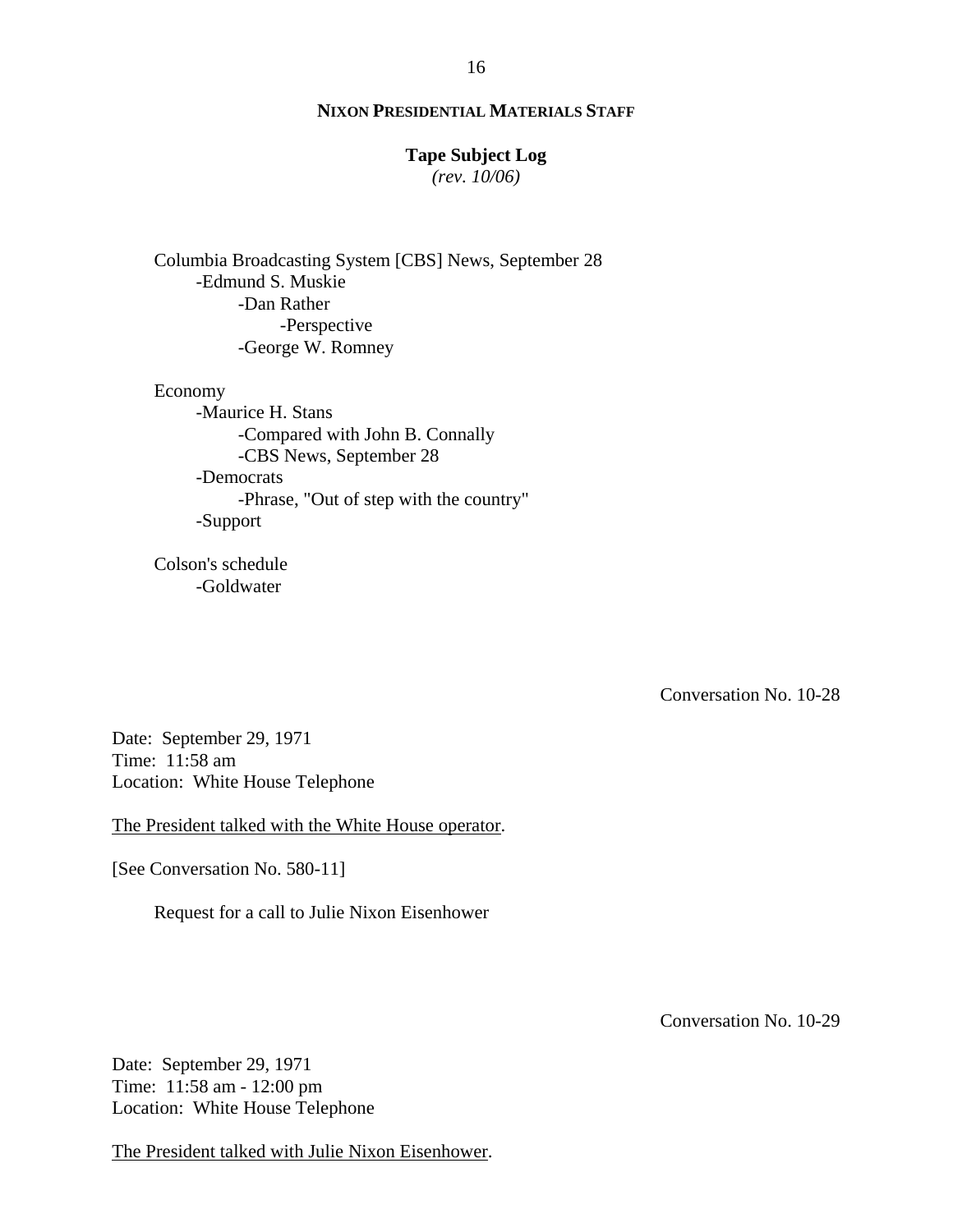# **Tape Subject Log**

*(rev. 10/06)*

[See Conversation No. 580-12]

\*\*\*\*\*\*\*\*\*\*\*\*\*\*\*\*\*\*\*\*\*\*\*\*\*\*\*\*\*\*\*\*\*\*\*\*\*\*\*\*\*\*\*\*\*\*\*\*\*\*\*\*\*\*\*\*\*\*\*\*\*\*\*\*\*\*\*\*\*\*

BEGIN WITHDRAWN ITEM NO. 1 [Personal Returnable] [Duration: 59s ]

END WITHDRAWN ITEM NO. 1

\*\*\*\*\*\*\*\*\*\*\*\*\*\*\*\*\*\*\*\*\*\*\*\*\*\*\*\*\*\*\*\*\*\*\*\*\*\*\*\*\*\*\*\*\*\*\*\*\*\*\*\*\*\*\*\*\*\*\*\*\*\*\*\*\*\*\*\*\*\*

Conversation No. 10-30

Date: September 29, 1971 Time: Unknown between 12:00 pm and 7:19 pm Location: White House Telephone

The President conferred with an unknown person.

**Instructions** -Unknown person's schedule -John [Surname unknown]

The White House operator attempted to reach the President during the conferral.

Conversation No. 10-31

Date: September 29, 1971 Time: Unknown between 11:58 am and 7:19 pm Location: White House Telephone

The President talked with the White House operator.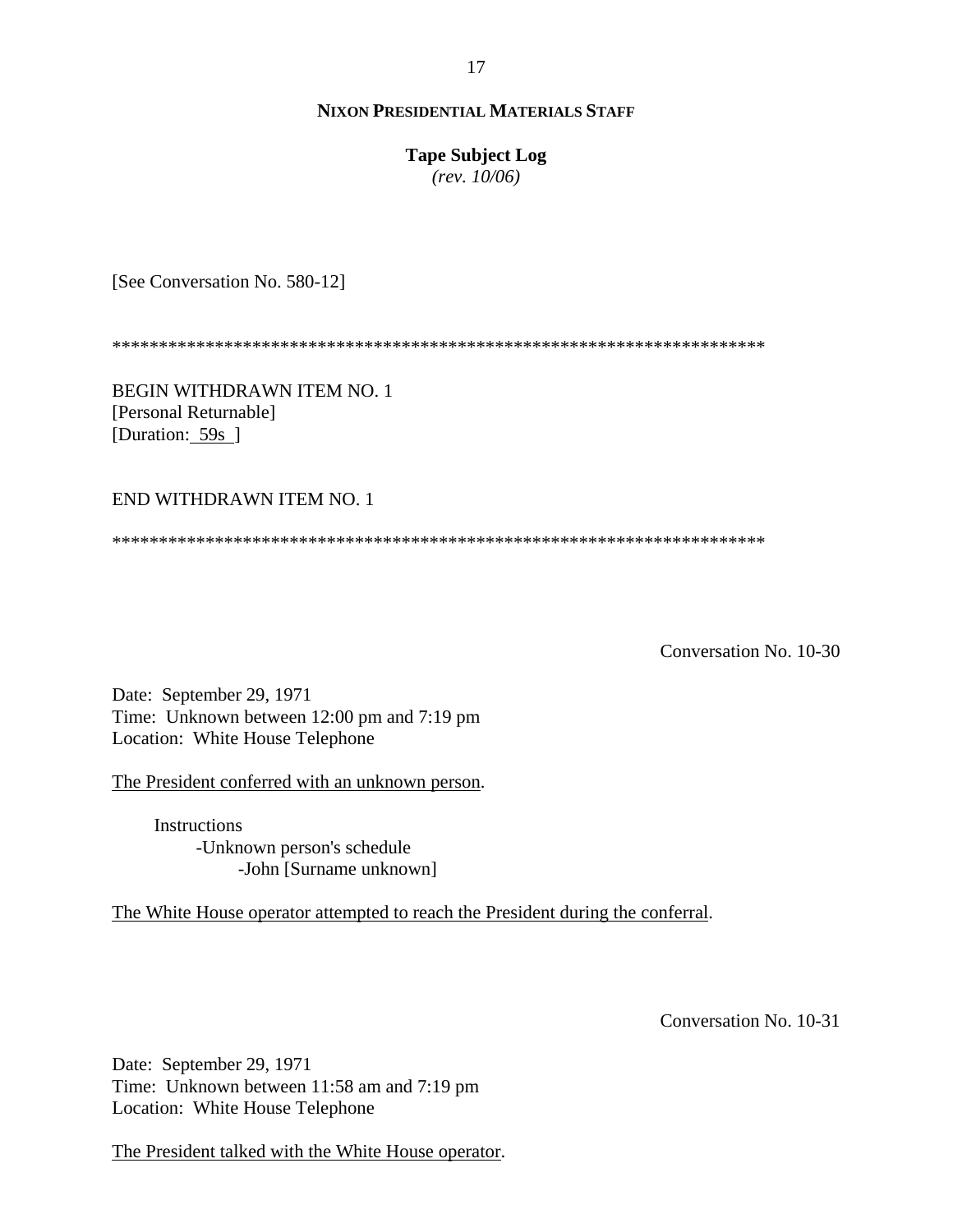**Tape Subject Log**

*(rev. 10/06)*

Request for a call to H. R. ("Bob") Haldeman

Conversation No. 10-32

Date: September 29, 1971 Time: 7:19 pm - 7:24 pm Location: White House Telephone

The President talked with H. R. ("Bob") Haldeman.

President's schedule, September 30 -William P. Rogers -Henry A. Kissinger conversation with Cyrus R. Vance -Podium set-up for event -John N. Mitchell -George P. Shultz -Herbert G. Stein -John B. Connally -Pierre-Paul Schweitzer -Arthur F. Burns -International Monetary Fund [IMF] remarks -Paul A. Volcker -William P. Rogers -Soviet Union -Negotiations -Henry A. Kissinger -United Nations [UN] -Kissinger -People's Republic of China [PRC] trip -Marshall Green

President's schedule

Conversation No. 10-33

Date: September 29, 1971 Time: 7:27 pm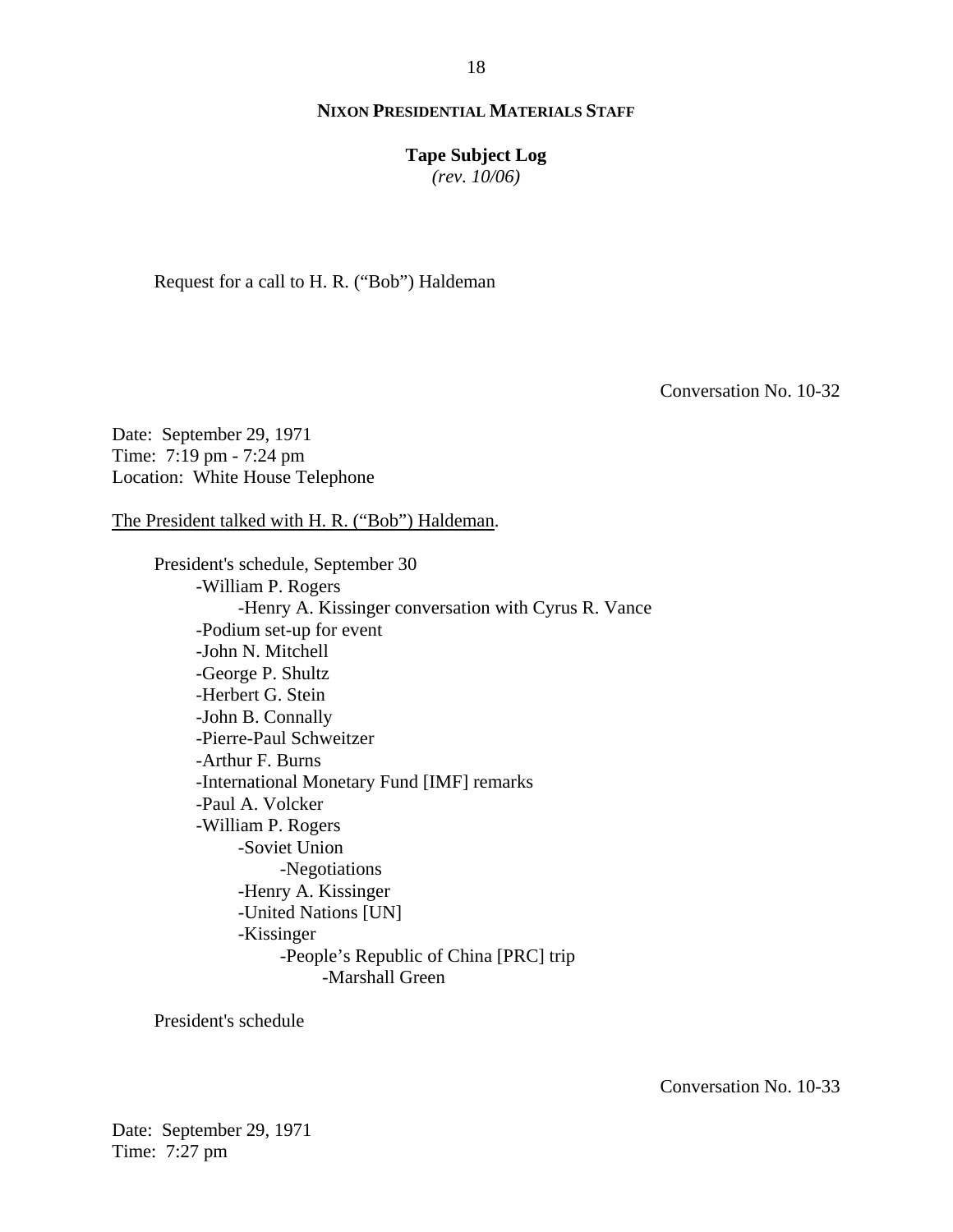#### **Tape Subject Log**

*(rev. 10/06)*

Location: White House Telephone

The President talked with the White House operator.

Request for a call to Charles W. Colson

Conversation No. 10-34

Date: September 29, 1971 Time: 7:33 pm - 7:57 pm Location: White House Telephone

The President talked with Charles W. Colson.

Vietnam -Senator Barry M. Goldwater -Edward M. Kennedy -Speech -John F. Kennedy -Nikita S. Khrushchev

# Media

-Wire reports -Reaction to Goldwater's speech -Prisoners of War [POWs] -President's attendance at National League of Families dinner, September 28 -Today show's report -Andrei A. Gromyko

Veterans of Foreign Wars [VFW] -Unknown person

Colson's schedule -William P. Rogers -Goldwater -Possibility of press conference on Kennedy comment

Maurice H. Stans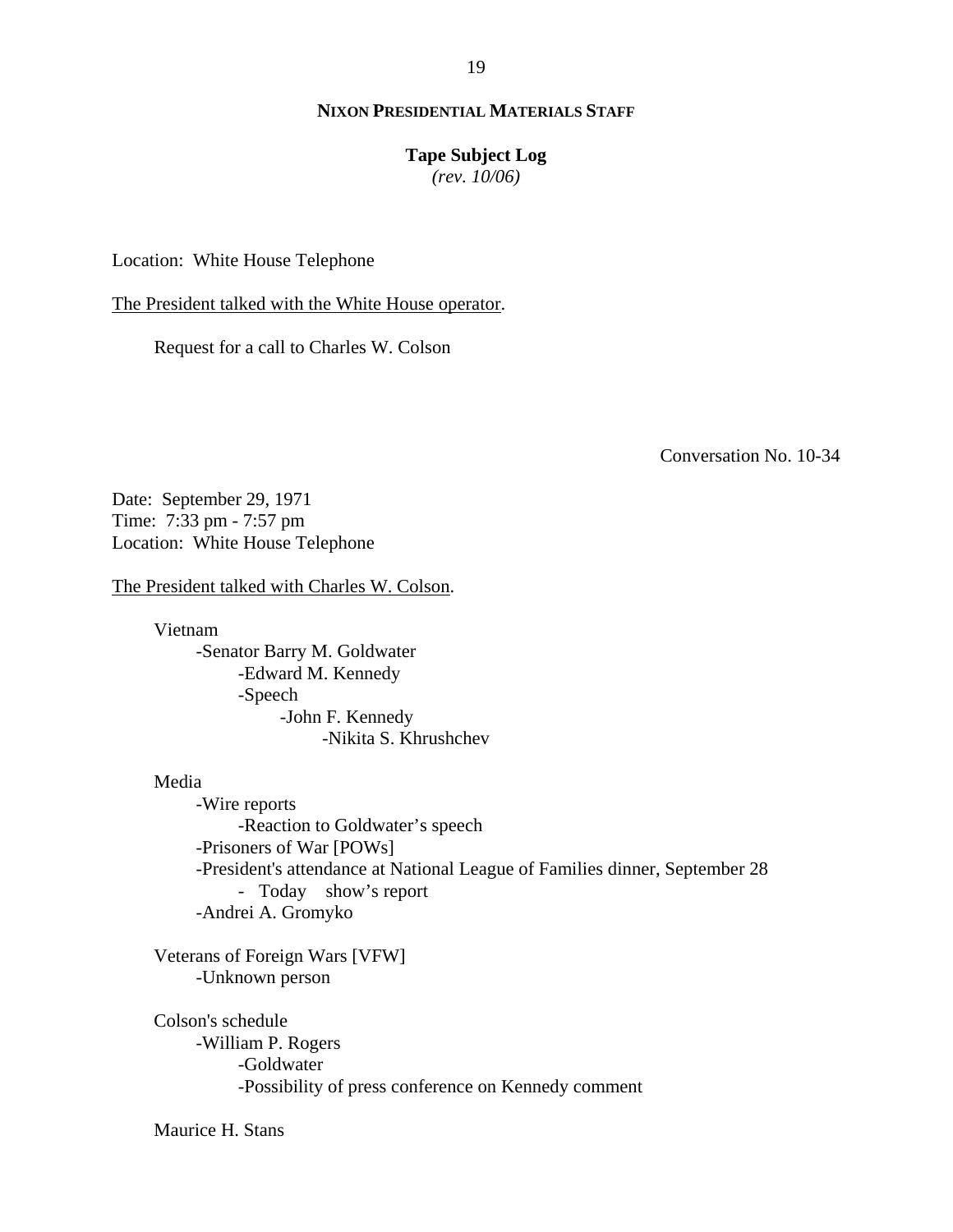# **Tape Subject Log**

*(rev. 10/06)*

### Senate

-Support for the President

Columbia Broadcasting System [CBS] -Daniel L. Schorr -Elliot L. Richardson -Frank Stanton

### President's schedule

-Previous reception for members of the International Monetary Fund [IMF], September 28

# Rogers

-Compared with John B. Connally [?] -Edward Kennedy

### POWs

-Edward Kennedy

### Economy

-Federal pay increase delay -Cost of living -Bureau of Labor Statistics [BLS] -Louis Harris -[Forename unknown] Goldstein (Leon Greenberg [?]) -Consumer Price Index [CPI] figures -Harris

#### Vietnam

-John F. Kennedy -Ngo Dinh Diem

Conversation No. 10-35

Date: September 30, 1971 Time: 12:16 pm - 12:18 pm Location: White House Telephone

The President talked with Julie Nixon Eisenhower.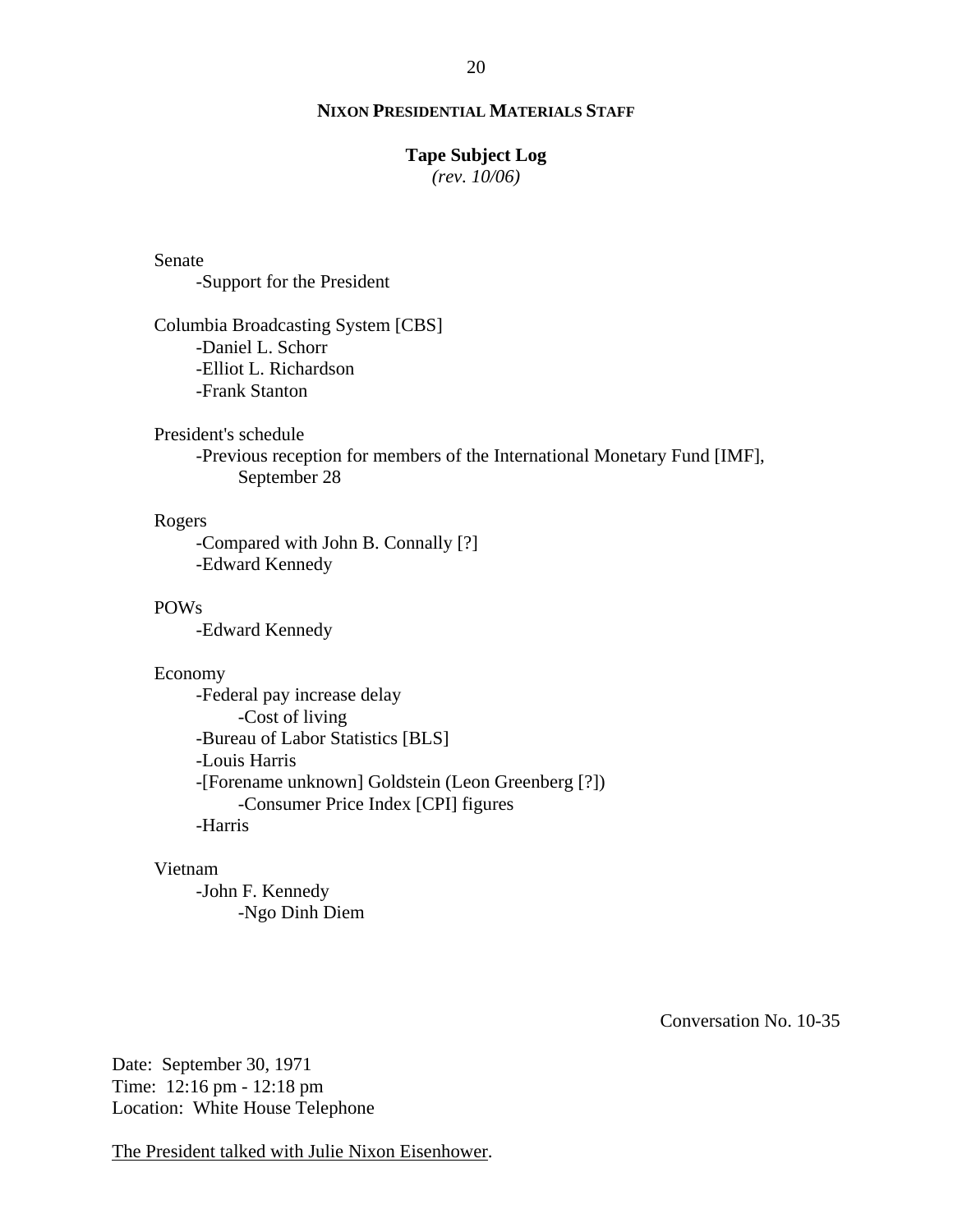**Tape Subject Log**

*(rev. 10/06)*

\*\*\*\*\*\*\*\*\*\*\*\*\*\*\*\*\*\*\*\*\*\*\*\*\*\*\*\*\*\*\*\*\*\*\*\*\*\*\*\*\*\*\*\*\*\*\*\*\*\*\*\*\*\*\*\*\*\*\*\*\*\*\*\*\*\*\*\*\*\*

BEGIN WITHDRAWN ITEM NO. 1 [Personal Returnable] [Duration: 1m 43s]

### END WITHDRAWN ITEM NO. 1

\*\*\*\*\*\*\*\*\*\*\*\*\*\*\*\*\*\*\*\*\*\*\*\*\*\*\*\*\*\*\*\*\*\*\*\*\*\*\*\*\*\*\*\*\*\*\*\*\*\*\*\*\*\*\*\*\*\*\*\*\*\*\*\*\*\*\*\*\*\*

Conversation No. 10-36

Date: September 30, 1971 Time: 12:59 pm Location: White House Telephone

The President talked with the White House operator.

Request for a call to Charles G. ("Bebe") Rebozo

Conversation No. 10-37

Date: September 30, 1971 Time: 1:04 pm Location: White House Telephone

The President talked with the White House operator.

Status of a call to Charles G. ("Bebe") Rebozo

Conversation No. 10-38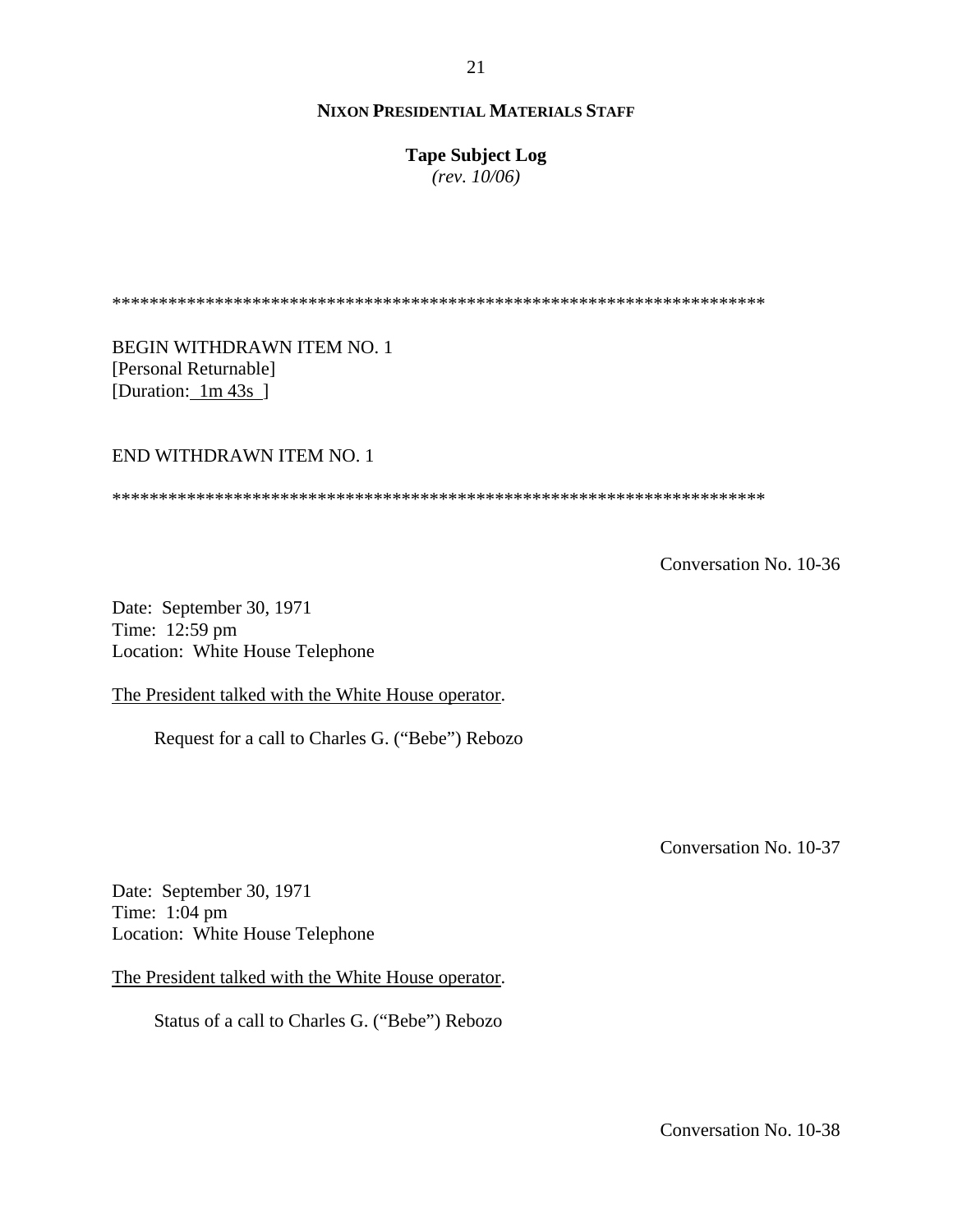### **Tape Subject Log**

*(rev. 10/06)*

Date: September 30, 1971 Time: 2:12 pm - 2:15 pm Location: White House Telephone

The President talked with Charles G. ("Bebe") Rebozo.

\*\*\*\*\*\*\*\*\*\*\*\*\*\*\*\*\*\*\*\*\*\*\*\*\*\*\*\*\*\*\*\*\*\*\*\*\*\*\*\*\*\*\*\*\*\*\*\*\*\*\*\*\*\*\*\*\*\*\*\*\*\*\*\*\*\*\*\*\*\*

BEGIN WITHDRAWN ITEM NO. 1 [Personal Returnable] [Duration: 2m 46s]

# END WITHDRAWN ITEM NO. 1

\*\*\*\*\*\*\*\*\*\*\*\*\*\*\*\*\*\*\*\*\*\*\*\*\*\*\*\*\*\*\*\*\*\*\*\*\*\*\*\*\*\*\*\*\*\*\*\*\*\*\*\*\*\*\*\*\*\*\*\*\*\*\*\*\*\*\*\*\*\*

Conversation No. 10-39

Date: Unknown between September 30 and October 5, 1971 Time: Unknown between 2:15 pm, September 30 and 8:56 am, October 5, 1971 Location: White House Telephone

Alexander P. Butterfield talked with the White House operator and requested a call to Toni Sidley.

Butterfield talked with the White House operator.

Butterfield talked with Toni Sidley.

Schedule -Delivery of an item 22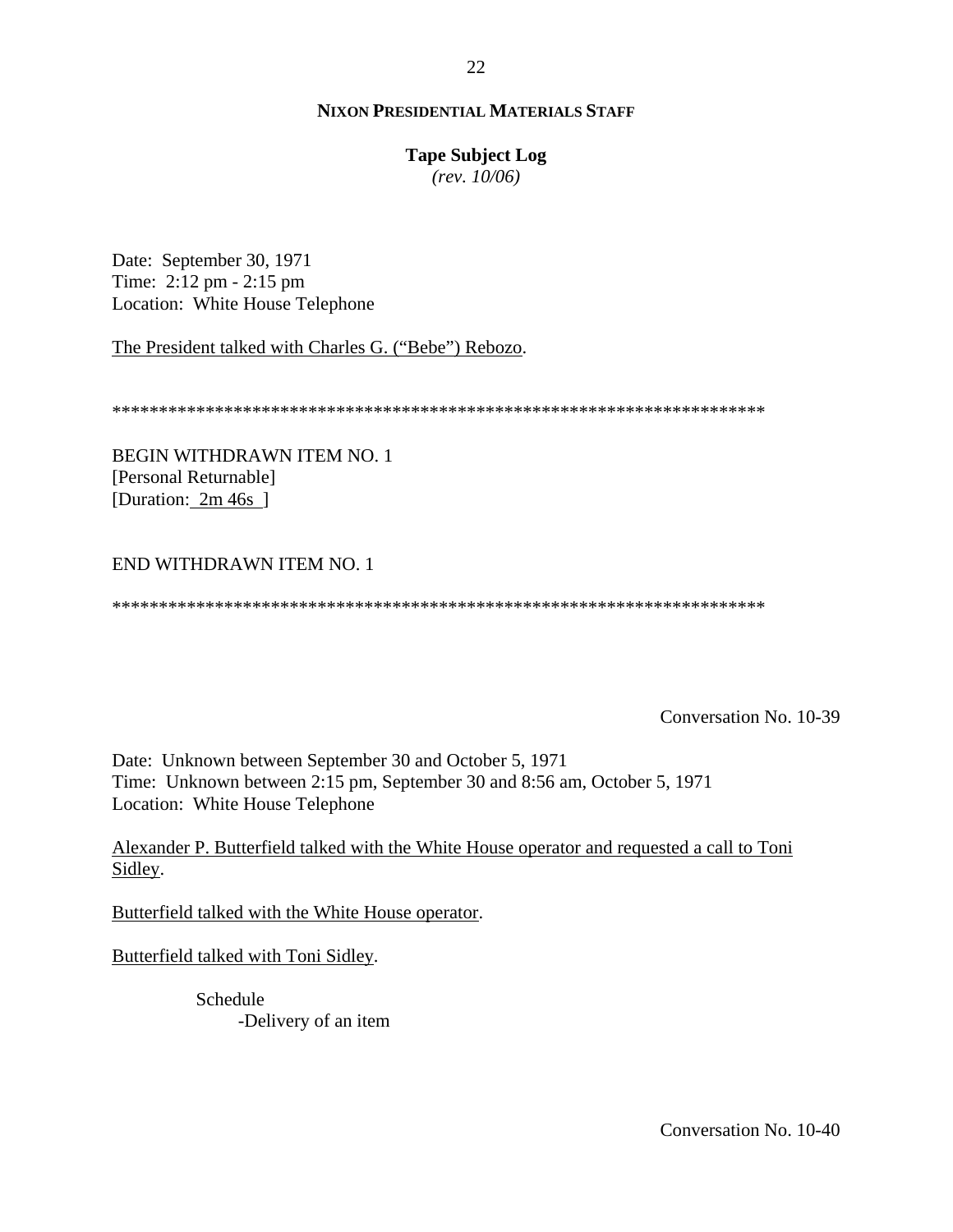# **Tape Subject Log**

*(rev. 10/06)*

Date: October 5, 1971 Time: 8:56 am - 9:02 am Location: White House Telephone

The President talked with William P. Rogers; the recording began while the conversation was in progress.

[See Conversation No. 584-1]

Nelson A. Rockefeller

Africa

-Spiro T. Agnew

Latin America

-President's support -Possibility of attendance at Heads of State meeting -David D. Eisenhower -Panama -People's Republic of China [PRC], Soviet Union, Japan, Canada, Mexico trips -Paraguay -Alfredo Stroessner

Conversation No. 10-41

Date: October 5, 1971 Time: Unknown between 9:02 am and 3:59 pm Location: White House Telephone

The President talked with the White House operator.

[See Conversation No. 585-6]

Request for a call to John M. Mitchell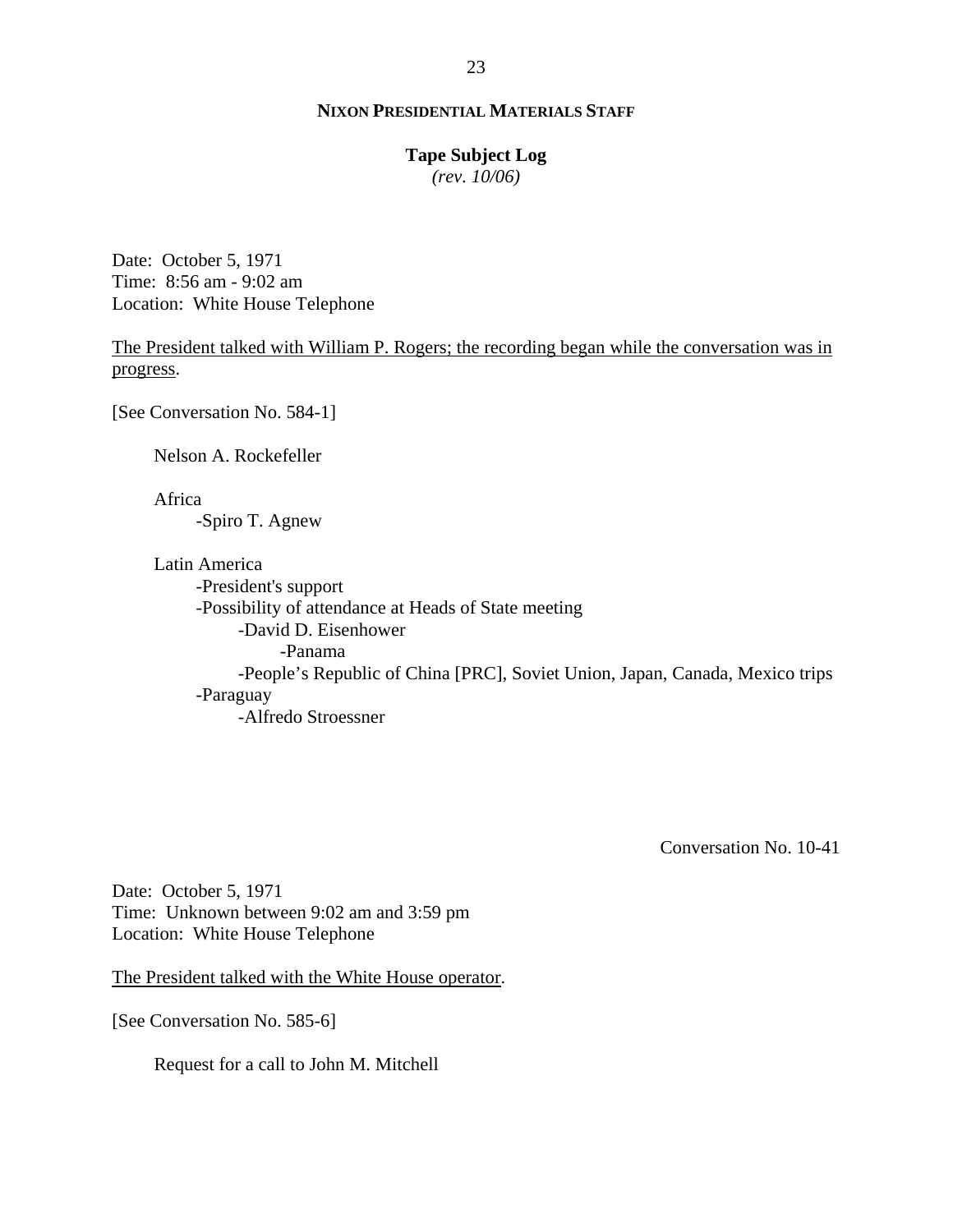### **Tape Subject Log**

*(rev. 10/06)*

Conversation No. 10-42

Date: October 5, 1971 Time: 3:59 pm - 4:02 pm Location: White House Telephone

The President talked to John N. Mitchell.

[See Conversation No. 585-7A]

Supreme Court appointments -Dave Dyer [sp?] -Warren E. Burger -Dudley Swim -Leon Jaworski -Lyndon B. Johnson -Mildred L. Lillie -Burger -Charles Clark -James O. Eastland -Hershel H. Friday -John L. McClellan -Mitchell's schedule

Conversation No. 10-43

Date: October 5, 1971 Time: Unknown between 4:02 pm and 4:26 pm Location: White House Telephone

The President talked with the White House operator.

[See Conversation No. 585-7C]

Request for a call to John B. Connally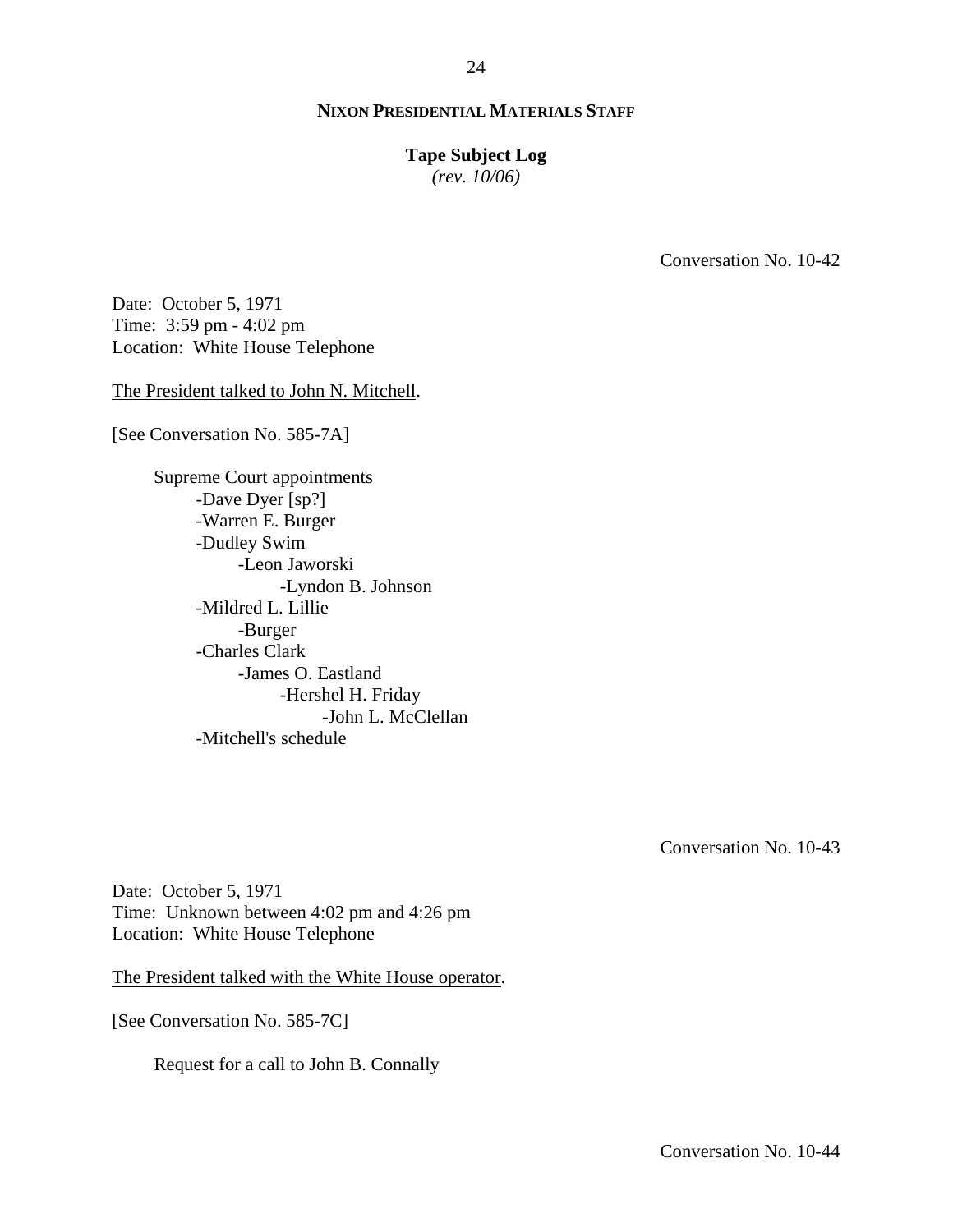# **Tape Subject Log**

*(rev. 10/06)*

Date: October 5, 1971 Time: 4:26 pm - 4:30 pm Location: White House Telephone

The President talked with John B. Connally.

[See Conversation No. 585-7D]

Briefing

-Charles W. Colson, H. R. ("Bob") Haldeman -Connally -Paul W. McCracken, Herbert G. Stein -President's appearance -Connally -Press conference -Media -George Meany -George S. McGovern -Scheduling

Veterans of Foreign Wars [VFW] representative -Upcoming meeting with Connally

Conversation No. 10-45

Date: October 5, 1971 Time: Unknown between 4:30 pm and 5:18 pm Location: White House Telephone

The President talked with the White House operator.

[See Conversation No. 585-12]

Request for a call to John B. Connally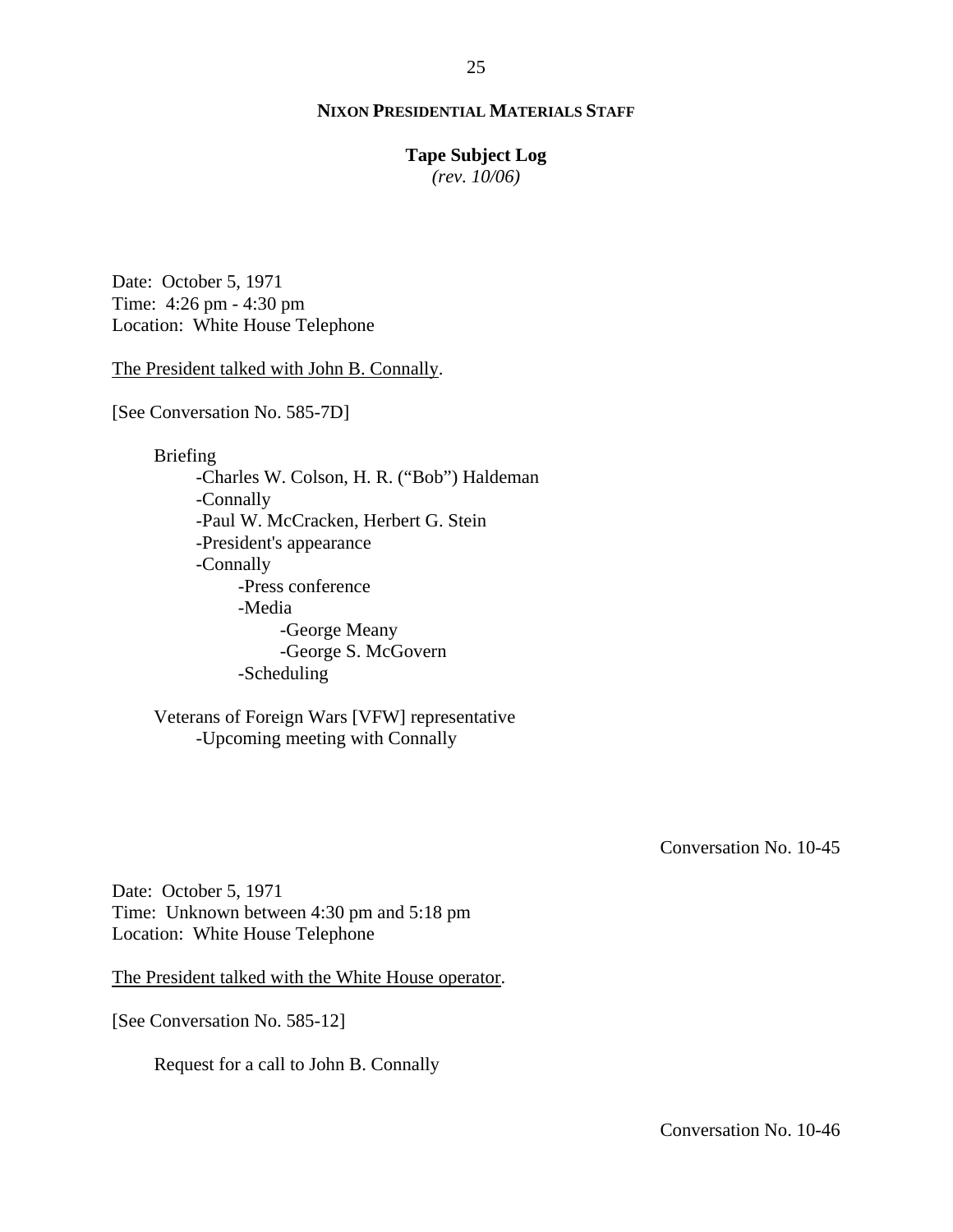#### **Tape Subject Log**

*(rev. 10/06)*

Date: October 5, 1971 Time: 5:18 pm - 5:19 pm Location: White House Telephone

The President talked with John B. Connally.

[See Conversation No. 585-14]

Connally's novelty "money" from the Veterans of Foreign Wars [VFW] -Novelty

Conversation No. 10-47

Date: October 5, 1971 Time: 5:20 pm - 5:21 pm Location: White House Telephone

The White House operator talked with the President.

[See Conversation No. 585-15A] John B. Connally

John B. Connally talked with the President between 5:20 pm and 5:21 pm.

Appreciation to President -Novelty money from the Veterans of Foreign Wars [VFW]

Conversation No. 10-48

Date: October 5, 1971 Time: Unknown between 5:21 pm and 5:29 pm Location: White House Telephone

The President talked with the White House operator.

[See Conversation No. 585-15B]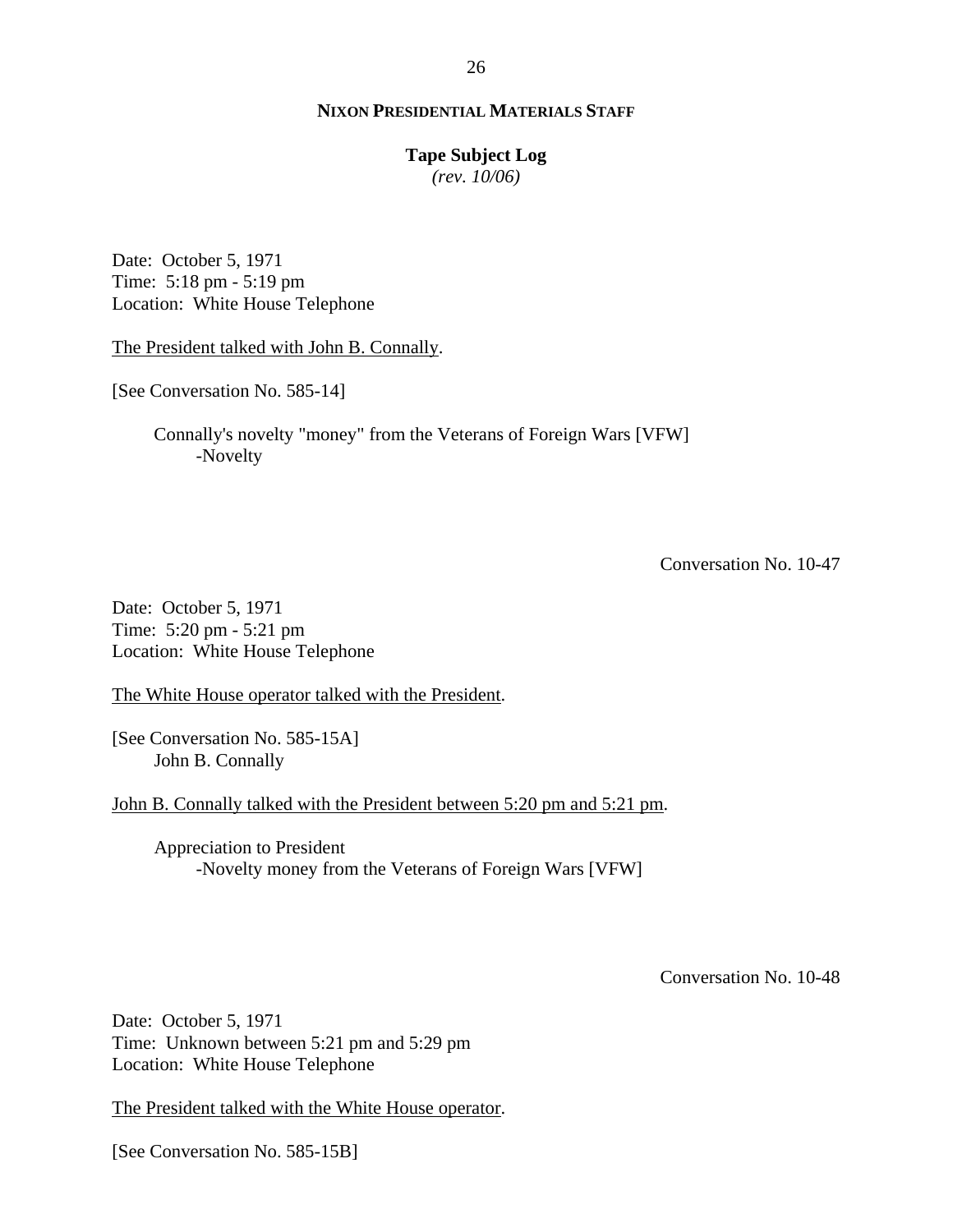**Tape Subject Log**

*(rev. 10/06)*

Request for a call to Richard H. Poff

Conversation No. 10-49

Date: October 5, 1971 Time: 5:29 pm - 5:33 pm Location: White House Telephone

The President talked with Richard H. Poff.

[See Conversation No. 585-15C]

Supreme Court appointment -Richard H. Poff -Declining -President's reaction -Gerald R. Ford -Analysis -President's reaction -Effect on President's initiatives -People's Republic of China [PRC] -Economic program -Need for Poff in the House of Representatives

\*\*\*\*\*\*\*\*\*\*\*\*\*\*\*\*\*\*\*\*\*\*\*\*\*\*\*\*\*\*\*\*\*\*\*\*\*\*\*\*\*\*\*\*\*\*\*\*\*\*\*\*\*\*\*\*\*\*\*\*\*\*\*\*\*\*\*\*\*\*\*

BEGIN WITHDRAWN ITEM NO. 1 [Privacy] [Duration: 1m 9s ]

### END WITHDRAWN ITEM NO. 1

\*\*\*\*\*\*\*\*\*\*\*\*\*\*\*\*\*\*\*\*\*\*\*\*\*\*\*\*\*\*\*\*\*\*\*\*\*\*\*\*\*\*\*\*\*\*\*\*\*\*\*\*\*\*\*\*\*\*\*\*\*\*\*\*\*\*\*\*\*\*

-President's philosophy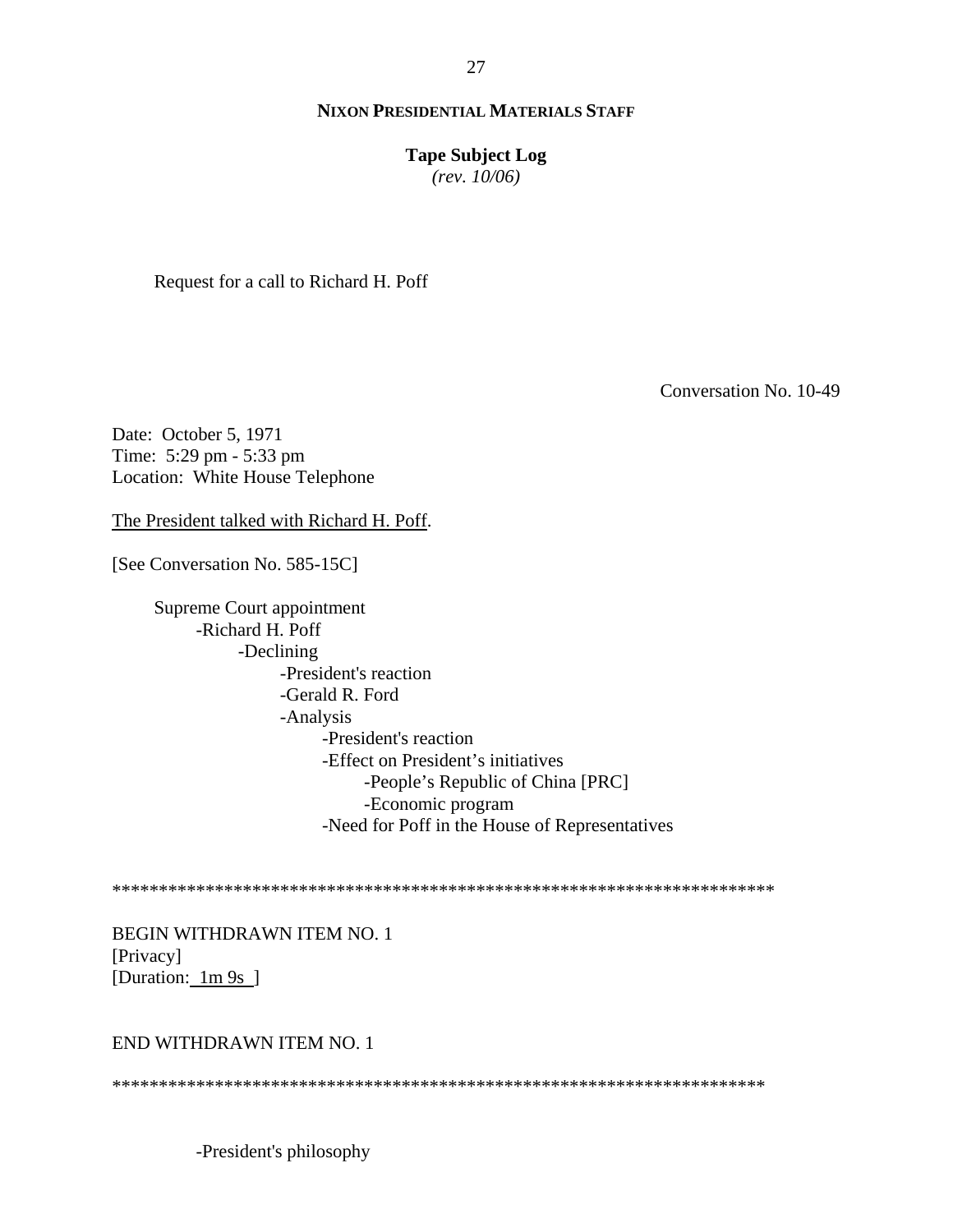# **Tape Subject Log**

*(rev. 10/06)*

-Warren E. Burger, Harry O. Blackmun -Support for Poff -President's schedule

\*\*\*\*\*\*\*\*\*\*\*\*\*\*\*\*\*\*\*\*\*\*\*\*\*\*\*\*\*\*\*\*\*\*\*\*\*\*\*\*\*\*\*\*\*\*\*\*\*\*\*\*\*\*\*\*\*\*\*\*\*\*\*\*\*\*\*\*\*\*

BEGIN WITHDRAWN ITEM NO. 2 [Personal Returnable] [Duration: 4s]

#### END WITHDRAWN ITEM NO. 2

\*\*\*\*\*\*\*\*\*\*\*\*\*\*\*\*\*\*\*\*\*\*\*\*\*\*\*\*\*\*\*\*\*\*\*\*\*\*\*\*\*\*\*\*\*\*\*\*\*\*\*\*\*\*\*\*\*\*\*\*\*\*\*\*\*\*\*\*\*\*

Conversation No. 10-50

Date: October 5, 1971 Time: Unknown between 5:33 pm and 9:25 pm Location: White House Telephone

The White House operator talked with the President.

Call from Charles W. Colson -Schedule

Conversation No. 10-51

Date: October 5, 1971 Time: 9:25 pm Location: White House Telephone

The President talked with the White House operator.

Request for a call to Charles W. Colson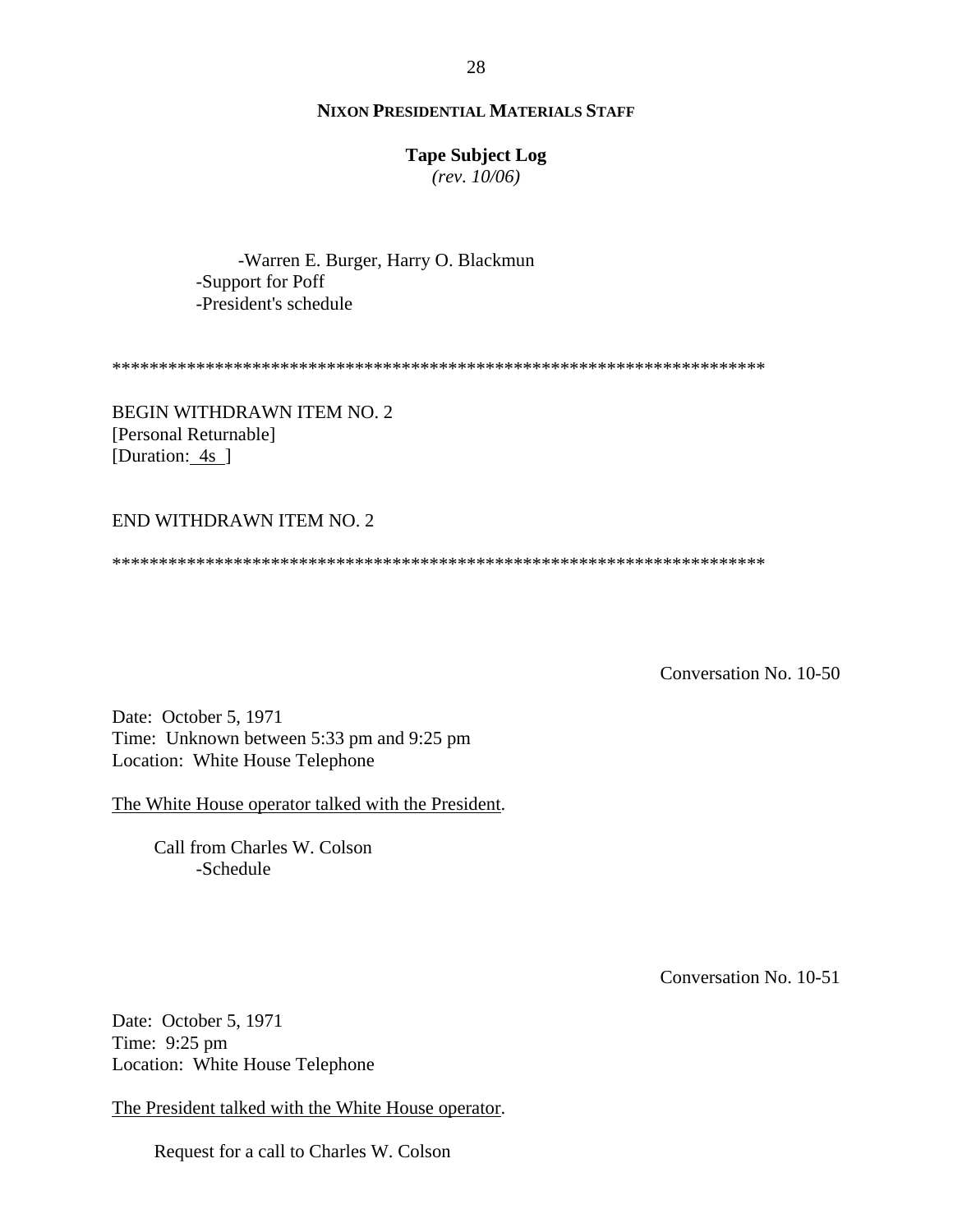**Tape Subject Log**

*(rev. 10/06)*

Conversation No. 10-52

Date: October 5, 1971 Time: 9:25 pm - 9:44 pm Location: White House Telephone

The President talked with Charles W. Colson.

Salutations

Henry A. Kissinger's activities

Federal pay raise

Senate

-Robert J. Dole -Post Office and Civil Service Committee -Scenario for action -Morris K. Udall -Charles McC. Mathias, Jr. -Quorum for vote -Effect of People's Republic of China [PRC] initiative -Humphrey -Edward M. Kennedy -Motivation -Relations with labor groups -Edmund S. Muskie -Edward M. Kennedy -Media -Compared with John F. Kennedy -Humphrey -Muskie -PRC trip

\*\*\*\*\*\*\*\*\*\*\*\*\*\*\*\*\*\*\*\*\*\*\*\*\*\*\*\*\*\*\*\*\*\*\*\*\*\*\*\*\*\*\*\*\*\*\*\*\*\*\*\*\*\*\*\*\*\*\*\*\*\*\*\*\*\*\*\*\*\*

BEGIN WITHDRAWN ITEM NO. 1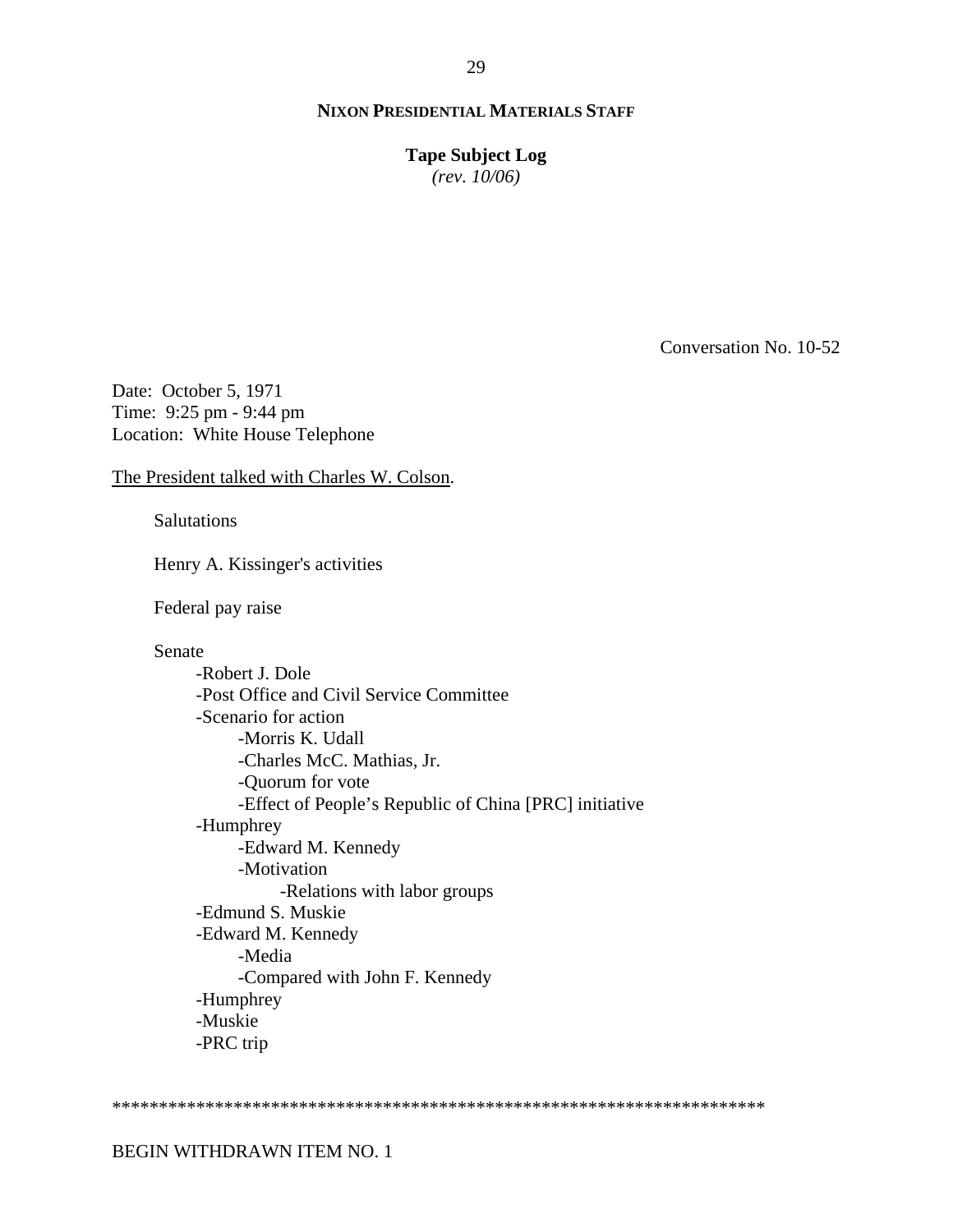# **Tape Subject Log**

*(rev. 10/06)*

[Personal Returnable] [Duration: 4m 5s]

# END WITHDRAWN ITEM NO. 1

\*\*\*\*\*\*\*\*\*\*\*\*\*\*\*\*\*\*\*\*\*\*\*\*\*\*\*\*\*\*\*\*\*\*\*\*\*\*\*\*\*\*\*\*\*\*\*\*\*\*\*\*\*\*\*\*\*\*\*\*\*\*\*\*\*\*\*\*\*\*

Polls

-Louis Harris -Nixon and Edward Kennedy -Schedule -Work -George H. Gallup -Harris -Humphrey -Harris -Economy

### Economy

-Unemployment -Wholesale prices -Albert E. Sindlinger -Labor -James D. Hodgson -George Meany -Polls by Harris -Views of union members

Meeting of the International Monetary Fund [IMF]

Senate

-Quorum

Conversation No. 10-53

Date: October 5, 1971 Time: Unknown between 9:44 pm and 9:50 pm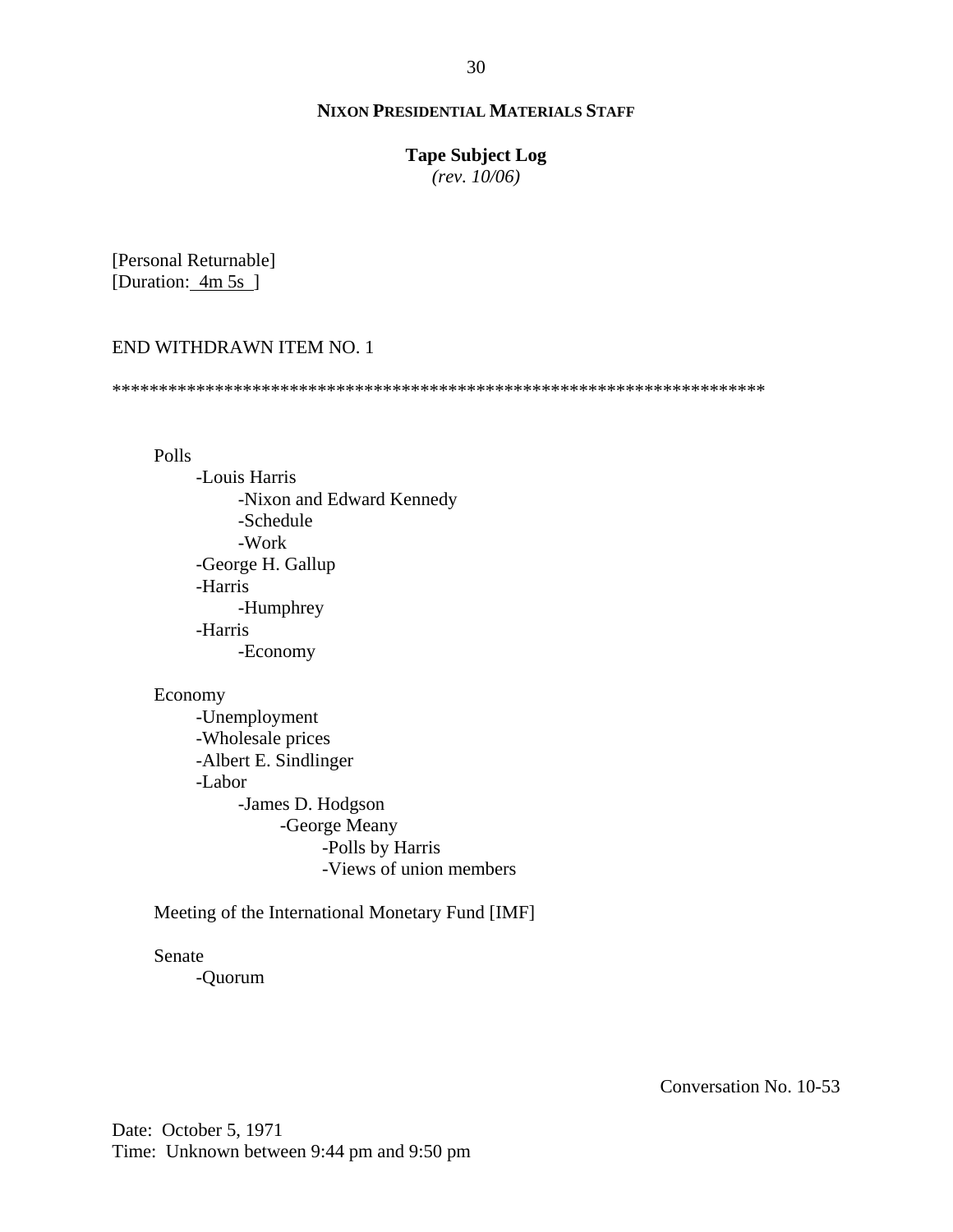31

# **NIXON PRESIDENTIAL MATERIALS STAFF**

# **Tape Subject Log**

*(rev. 10/06)*

Location: White House Telephone

The President talked with the White House operator.

Request for a call to George E. Allen

Conversation No. 10-54

Date: October 5, 1971 Time: 9:50 pm - 9:51 pm Location: White House Telephone

The President talked with George E. Allen.

\*\*\*\*\*\*\*\*\*\*\*\*\*\*\*\*\*\*\*\*\*\*\*\*\*\*\*\*\*\*\*\*\*\*\*\*\*\*\*\*\*\*\*\*\*\*\*\*\*\*\*\*\*\*\*\*\*\*\*\*\*\*\*\*\*\*\*\*\*\*\*\*\*\*\*\*\*\*

BEGIN WITHDRAWN ITEM NO. 1 [Personal Returnable] [Duration: 7m 32s ]

### END WITHDRAWN ITEM NO. 1

\*\*\*\*\*\*\*\*\*\*\*\*\*\*\*\*\*\*\*\*\*\*\*\*\*\*\*\*\*\*\*\*\*\*\*\*\*\*\*\*\*\*\*\*\*\*\*\*\*\*\*\*\*\*\*\*\*\*\*\*\*\*\*\*\*\*\*\*\*\*\*\*\*\*\*\*\*\*

Conversation No. 10-58

Date: October 6, 1971 Time: 8:03 am Location: White House Telephone

The President talked with the White House operator.

[See Conversation No. 283-5]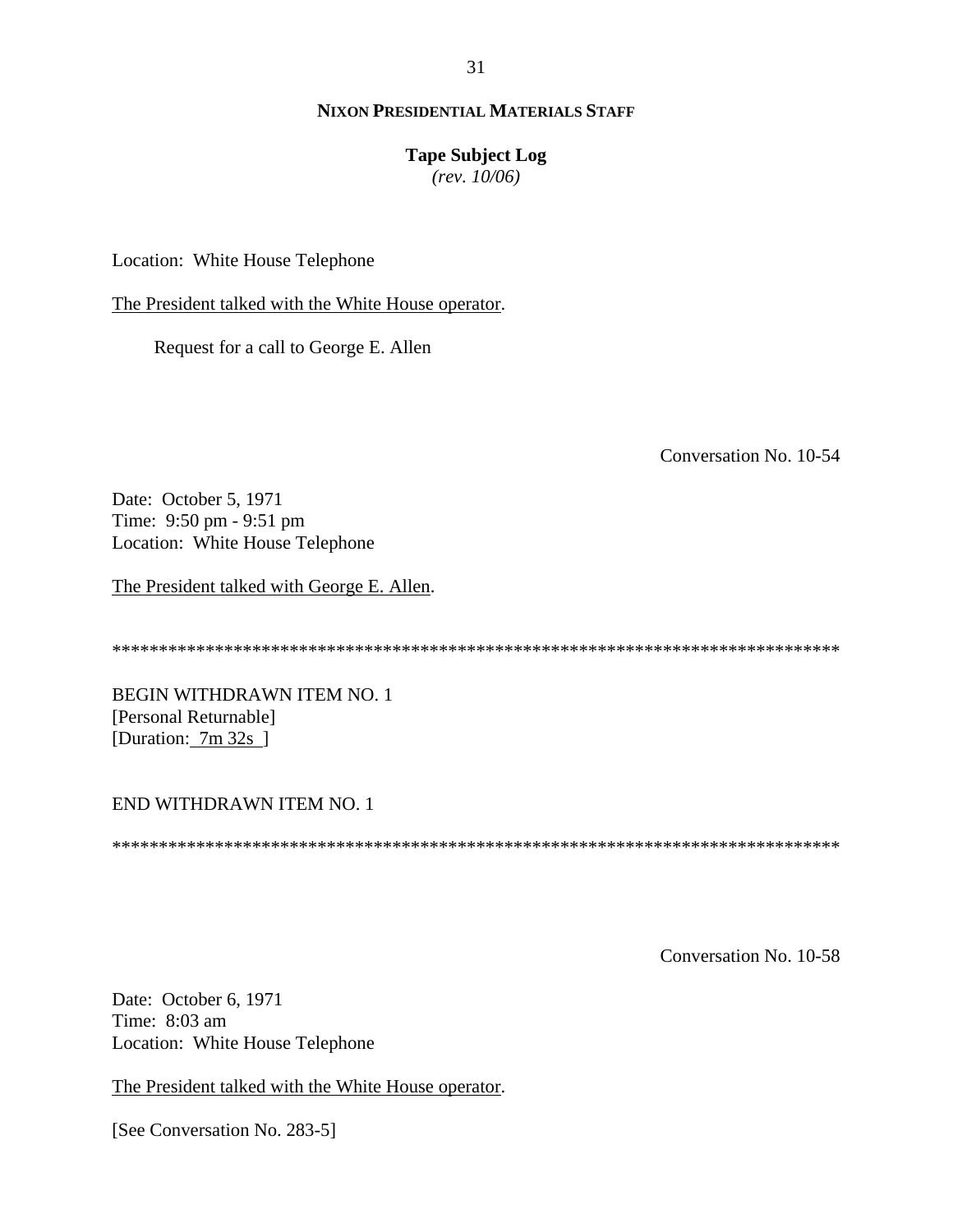### 32

# **NIXON PRESIDENTIAL MATERIALS STAFF**

# **Tape Subject Log**

*(rev. 10/06)*

Request for a call to Gerald R. Ford

Conversation No. 10-59

Date: October 6, 1971 Time: 8:05 am Location: White House Telephone

The President talked with the White House operator.

[See Conversation No. 283-6]

Request for a call to Harry S. Dent

Conversation No. 10-60

Date: October 6, 1971 Time: 8:05 am Location: White House Telephone

The White House operator talked with the President.

[See Conversation No. 283-7]

Gerald R. Ford's schedule

Conversation No. 10-61

Date: October 6, 1971 Time: 8:05 am Location: White House Telephone

The President talked with the White House operator.

[See Conversation No. 283-8]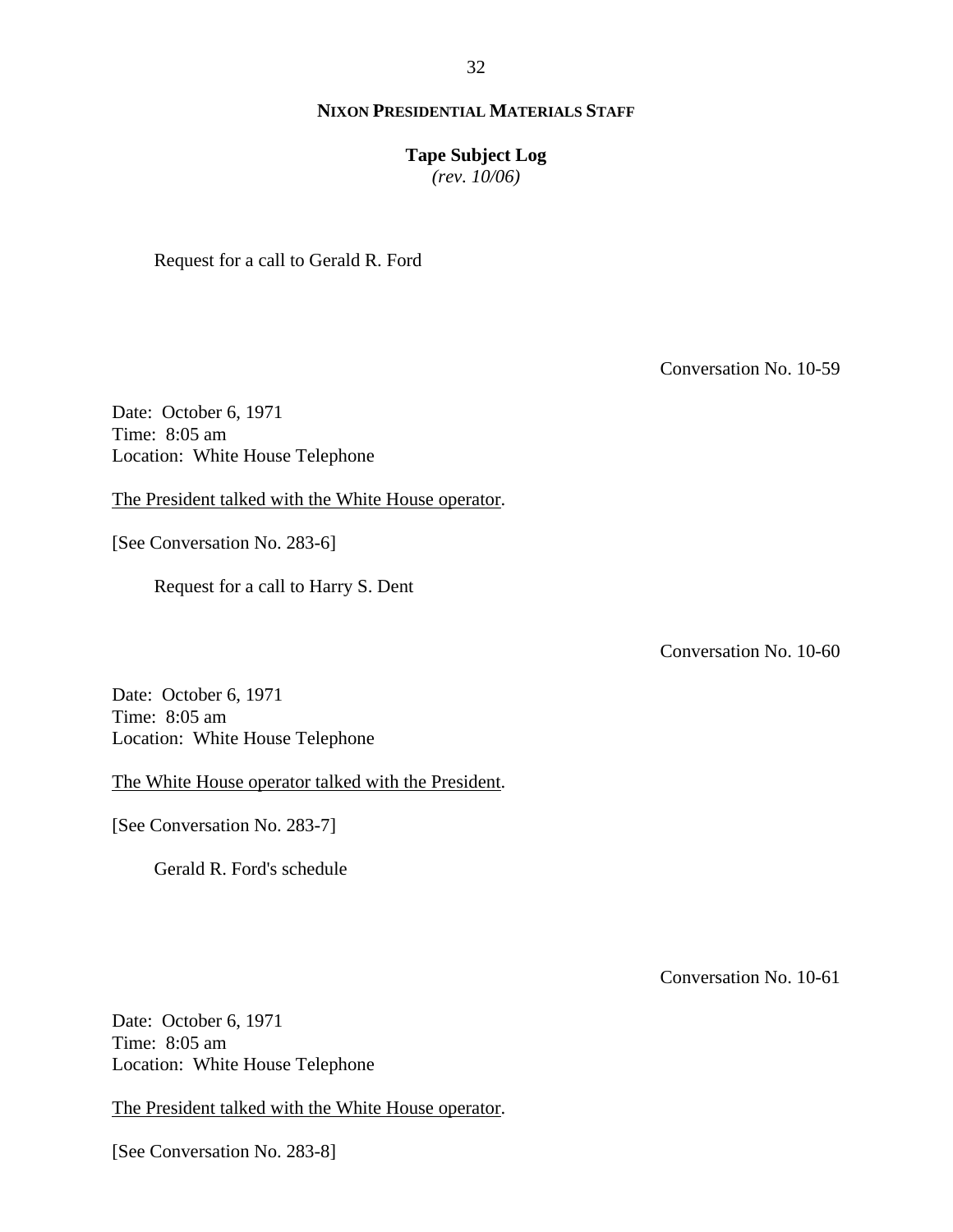### **Tape Subject Log**

*(rev. 10/06)*

Harry S. Dent's schedule

Conversation No. 10-62

Date: October 6, 1971 Time: 8:05 am Location: White House Telephone

The President talked with the White House operator.

[See Conversation No. 283-9]

Request for a call to Barry M. Goldwater

Conversation No. 10-63

Date: October 6, 1971 Time: 8:09 am - 8:21 am Location: White House Telephone

The White House operator talked with the President.

[See Conversation No. 283-10]

Harry S. Dent

The President talked with Dent between 8:09 am and 8:21 am.

[See Conversation No. 283-10]

\*\*\*\*\*\*\*\*\*\*\*\*\*\*\*\*\*\*\*\*\*\*\*\*\*\*\*\*\*\*\*\*\*\*\*\*\*\*\*\*\*\*\*\*\*\*\*\*\*\*\*\*\*\*\*\*\*\*\*\*\*\*\*\*\*\*\*\*\*\*

BEGIN WITHDRAWN ITEM NO. 1 [Personal Returnable] [Duration: 6m 59s ]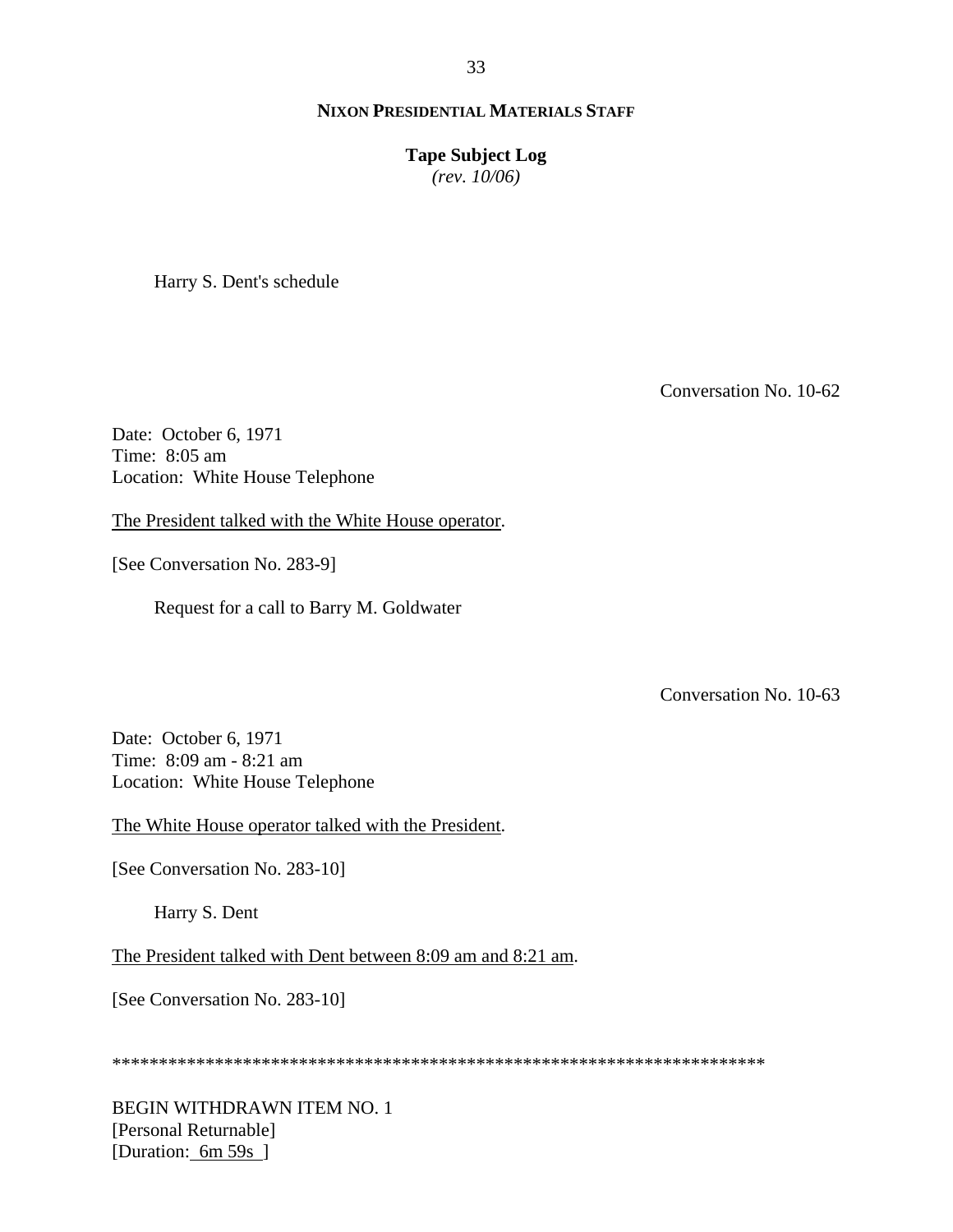# **Tape Subject Log**

*(rev. 10/06)*

# END WITHDRAWN ITEM NO. 1

\*\*\*\*\*\*\*\*\*\*\*\*\*\*\*\*\*\*\*\*\*\*\*\*\*\*\*\*\*\*\*\*\*\*\*\*\*\*\*\*\*\*\*\*\*\*\*\*\*\*\*\*\*\*\*\*\*\*\*\*\*\*\*\*\*\*\*\*\*\*

Textiles -Anthony J. Jurich -Japan -Taiwan, Republic of China -Japan -State Department efforts

\*\*\*\*\*\*\*\*\*\*\*\*\*\*\*\*\*\*\*\*\*\*\*\*\*\*\*\*\*\*\*\*\*\*\*\*\*\*\*\*\*\*\*\*\*\*\*\*\*\*\*\*\*\*\*\*\*\*\*\*\*\*\*\*\*\*\*\*\*\*

BEGIN WITHDRAWN ITEM NO. 3 [Personal Returnable] [Duration: 1m 29s]

# END WITHDRAWN ITEM NO. 3

\*\*\*\*\*\*\*\*\*\*\*\*\*\*\*\*\*\*\*\*\*\*\*\*\*\*\*\*\*\*\*\*\*\*\*\*\*\*\*\*\*\*\*\*\*\*\*\*\*\*\*\*\*\*\*\*\*\*\*\*\*\*\*\*\*\*\*\*\*\*

Campaign contribution -John Rollins -President's knowledge -John N. Mitchell -H. R. ("Bob") Haldeman

\*\*\*\*\*\*\*\*\*\*\*\*\*\*\*\*\*\*\*\*\*\*\*\*\*\*\*\*\*\*\*\*\*\*\*\*\*\*\*\*\*\*\*\*\*\*\*\*\*\*\*\*\*\*\*\*\*\*\*\*\*\*\*\*\*\*\*\*\*\*

BEGIN WITHDRAWN ITEM NO. 4 [Personal Returnable] [Duration: 2m 43s ]

END WITHDRAWN ITEM NO. 4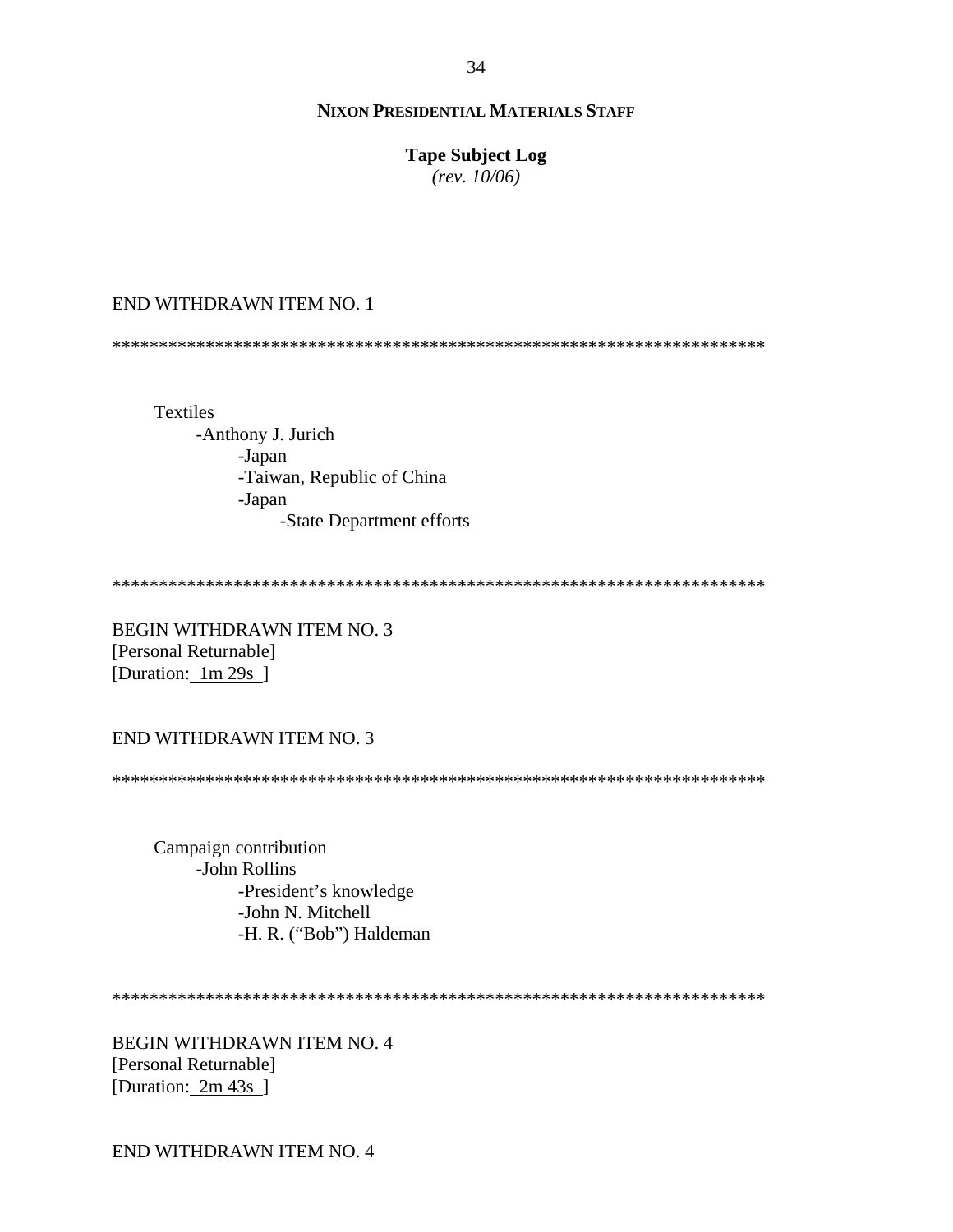**Tape Subject Log** *(rev. 10/06)*

\*\*\*\*\*\*\*\*\*\*\*\*\*\*\*\*\*\*\*\*\*\*\*\*\*\*\*\*\*\*\*\*\*\*\*\*\*\*\*\*\*\*\*\*\*\*\*\*\*\*\*\*\*\*\*\*\*\*\*\*\*\*\*\*\*\*\*\*\*\*

Conversation No. 10-64

Date: October 6, 1971 Time: 8:21 am Location: White House Telephone

The White House operator talked with the President.

[See Conversation No. 283-12]

Call from Gerald R. Ford

The President talked with Ford between 8:22 am and 8:24 am.

[See Conversation No. 283-12]

House

-Vote

-President's response

Ford's remarks -Richard H. Poff

\*\*\*\*\*\*\*\*\*\*\*\*\*\*\*\*\*\*\*\*\*\*\*\*\*\*\*\*\*\*\*\*\*\*\*\*\*\*\*\*\*\*\*\*\*\*\*\*\*\*\*\*\*\*\*\*\*\*\*\*\*\*\*\*\*\*\*\*\*\*\*

BEGIN WITHDRAWN ITEM NO. 1 [Privacy] [Duration: 4s ]

# END WITHDRAWN ITEM NO. 1

\*\*\*\*\*\*\*\*\*\*\*\*\*\*\*\*\*\*\*\*\*\*\*\*\*\*\*\*\*\*\*\*\*\*\*\*\*\*\*\*\*\*\*\*\*\*\*\*\*\*\*\*\*\*\*\*\*\*\*\*\*\*\*\*\*\*\*\*\*\*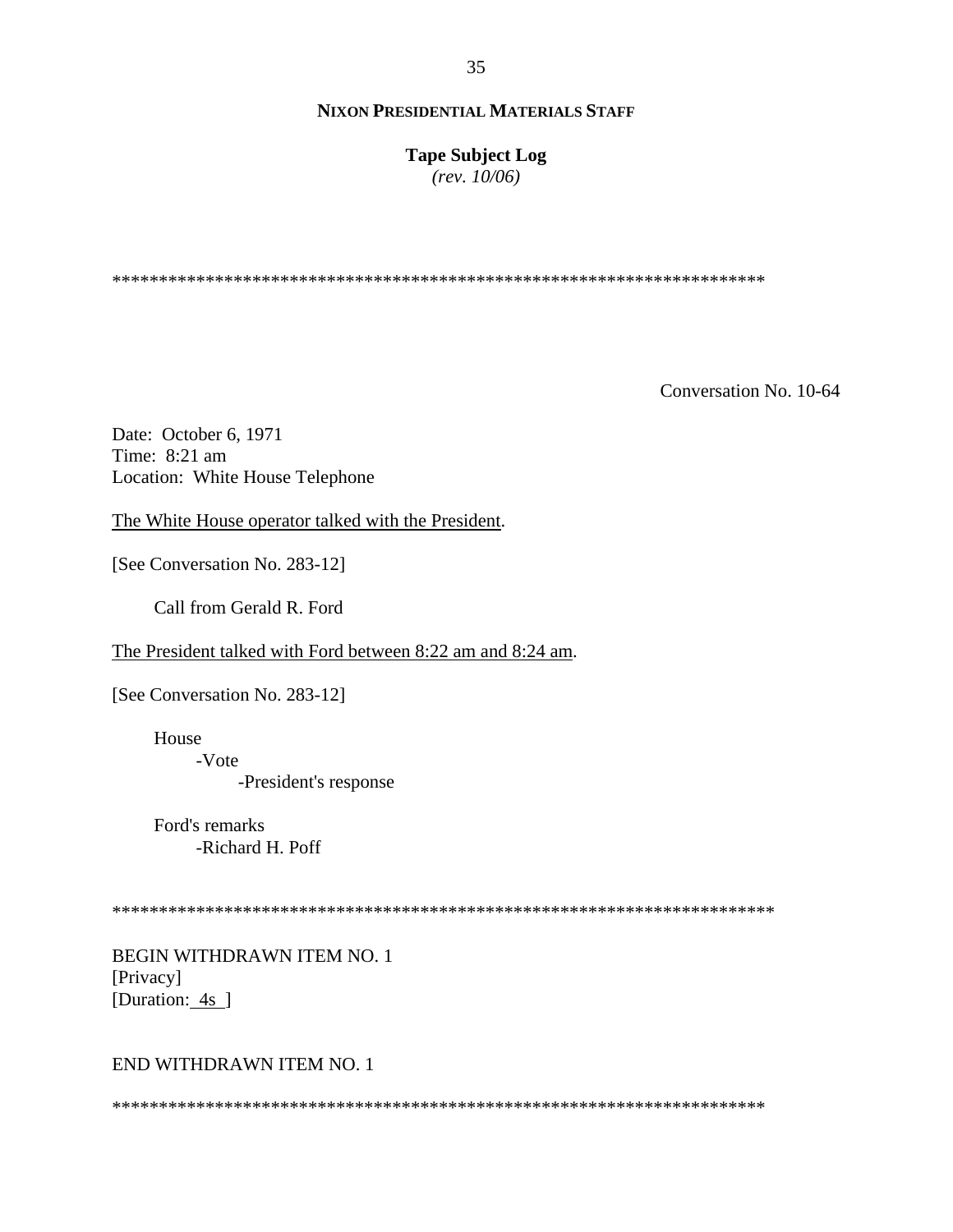#### **Tape Subject Log**

*(rev. 10/06)*

Chamber of Commerce -Charles W. Colson -Letters [on federal pay raise] -Hugh Scott

Scott

-Upcoming call from the President

Conversation No. 10-65

Date: October 6, 1971 Time: 8:25 am - 8:27 am Location: White House Telephone

The White House operator talked with the President.

[See Conversation No. 283-13]

Call from Barry M. Goldwater

The President talked with Goldwater between 8:25 am and 8:27 am.

[See Conversation No. 283-13]

President's schedule -John W. Rollins -Robert J. Dole

Goldwater's speech -Edward M. Kennedy -Hubert H. Humphrey

Supreme Court appointments -Conservatives -Phil Rensler [William H. Rehnquist] -Richard G. Kleindienst -American Bar Association [ABA] -William J. Brennan -Richard H. Poff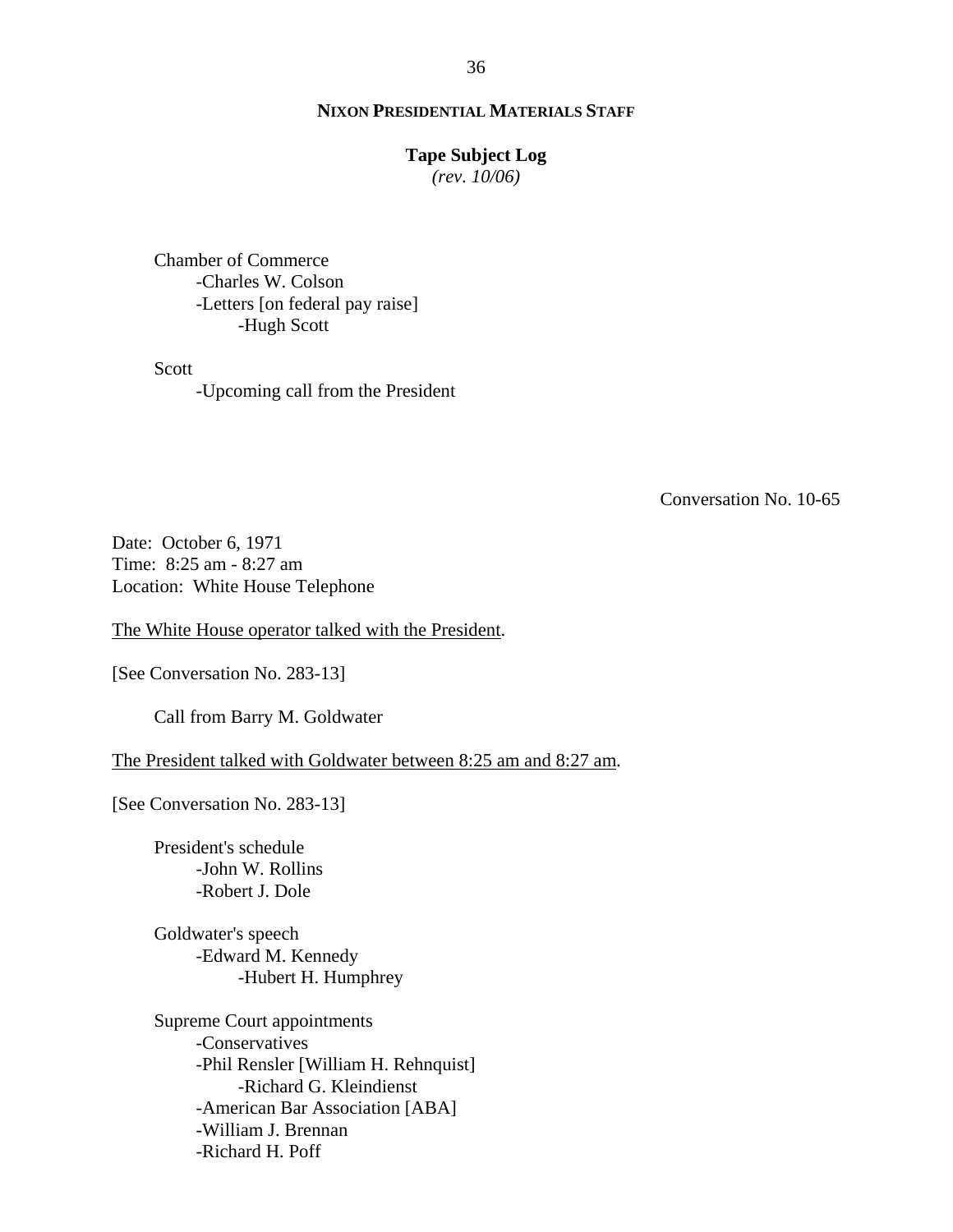## **Tape Subject Log**

*(rev. 10/06)*

Goldwater's schedule -John C. Whitaker -Thelma C. ("Pat") Nixon

Conversation No. 10-66

Date: October 6, 1971 Time: Unknown between 8:27 am and 8:28 am Location: White House Telephone

The President talked with the White House operator.

[See Conversation No. 283-14]

Request for a call to David N. Henderson

Conversation No. 10-67

Date: October 6, 1971 Time: 8:28 am - 8:32 am Location: White House Telephone

The President talked with David N. Henderson.

[See Conversation No. 283-15A]

House of Representatives -Vote

Senate -Hugh Scott

President's schedule -Meeting with legislative leaders

Hurricane -Gerald R. Ford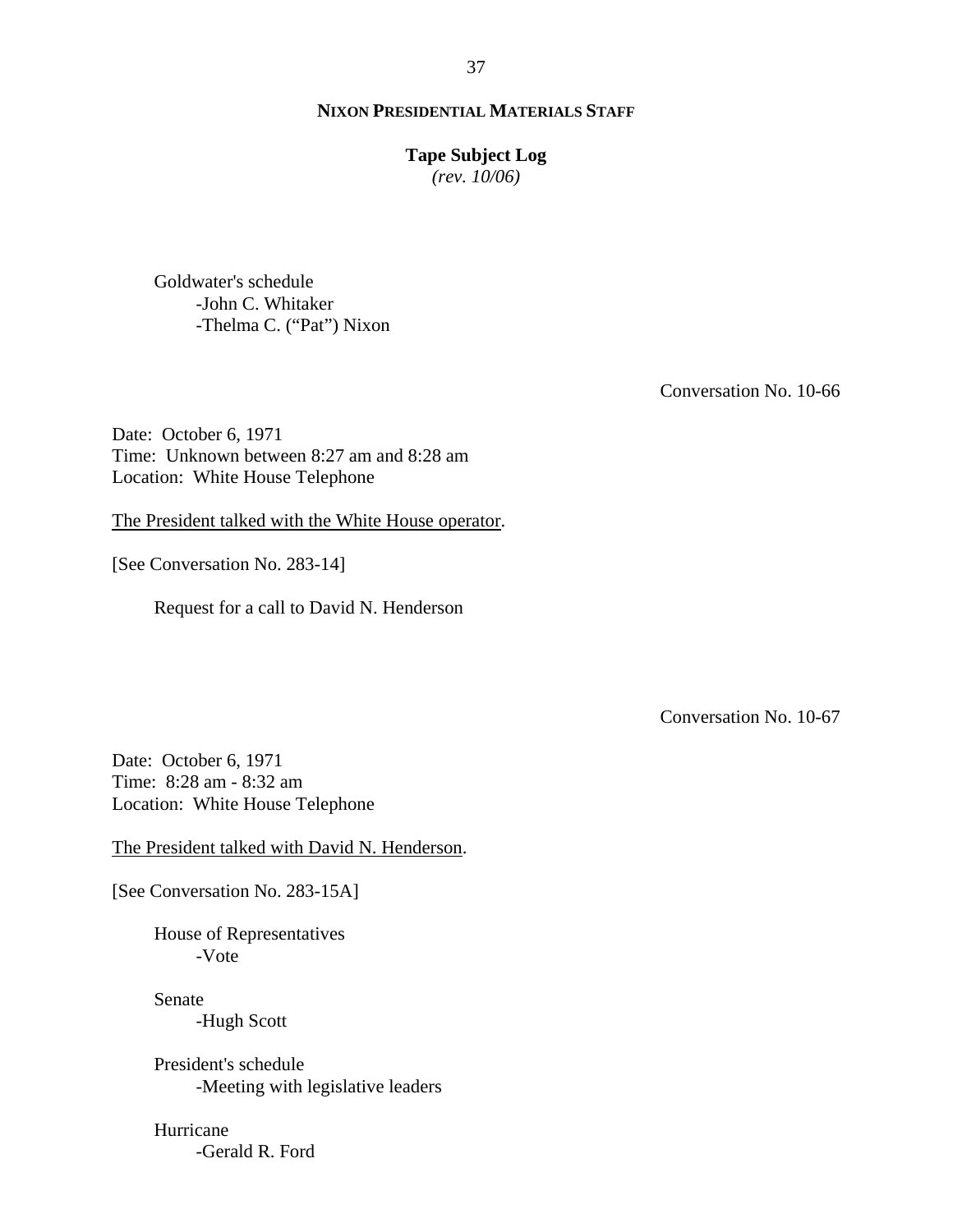# **Tape Subject Log**

*(rev. 10/06)*

-North Carolina -Damage -Moorehead City

#### Sports

-Duke University and the University of North Carolina -Performance -Duke -Victory over Stanford University -President's schedule

#### Economics

-Phase II announcement -House action on tax bill

Conversation No. 10-68

Date: October 6, 1971 Time: 8:32 am Location: White House Telephone

The President talked with the White House operator.

[See Conversation No. 283-15B]

Request for a call to Hugh Scott

Conversation No. 10-69

Date: October 6, 1971 Time: Unknown between 8:32 am and 8:50 am Location: White House Telephone

The President talked with the White House operator.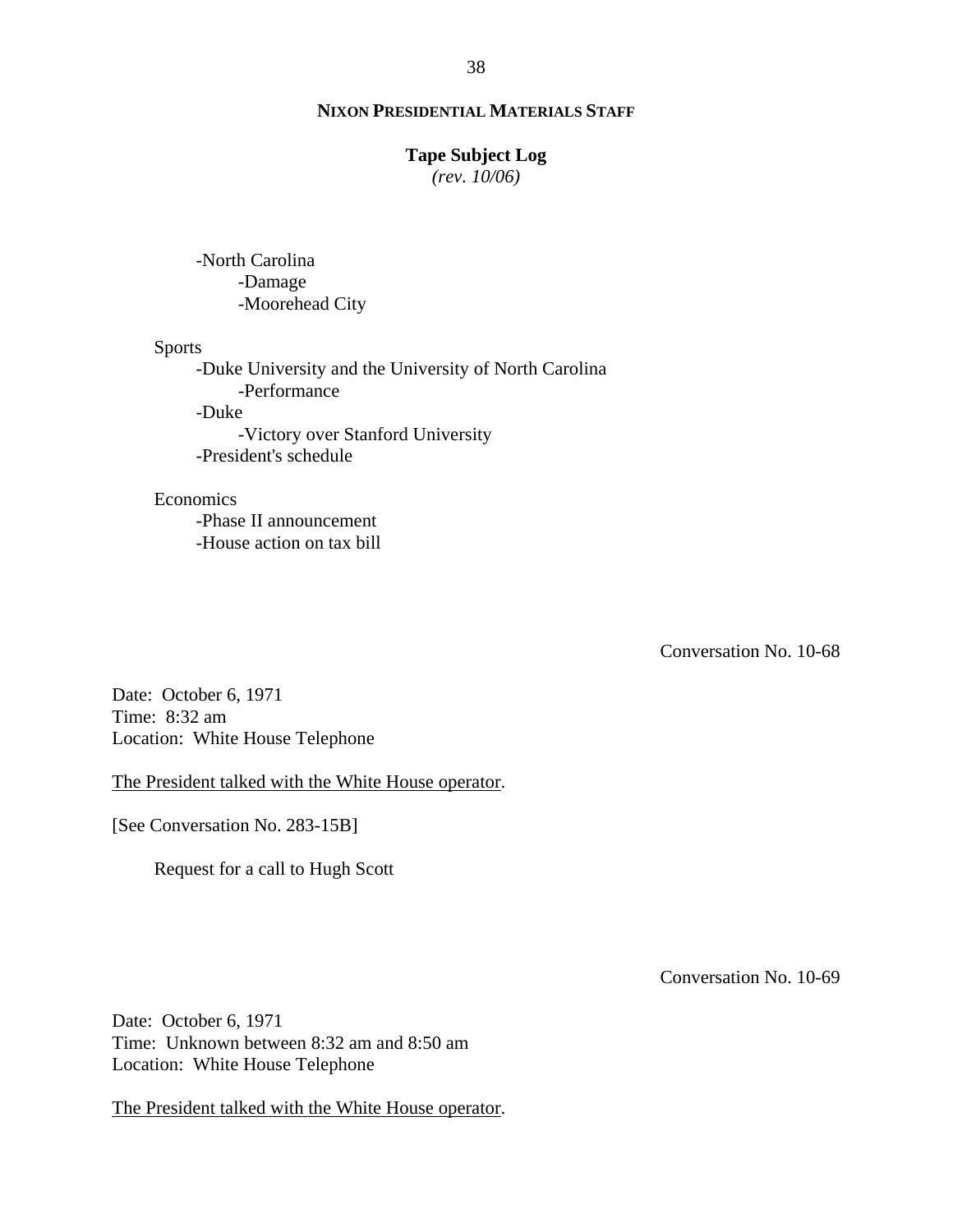39

# **NIXON PRESIDENTIAL MATERIALS STAFF**

#### **Tape Subject Log**

*(rev. 10/06)*

[See Conversation No. 283-15C]

The President conferred with Henry A. Kissinger in the background.

Hugh Scott's schedule

Conversation No. 10-70

Date: October 6, 1971 Time: 8:50 am - 8:52 am Location: White House Telephone

The President talked with Hugh Scott.

[See Conversation No. 283-15D]

Senate

-Vote -Federal pay bill -President's schedule -Phase II announcement, October 7, 1971 -Filibuster possibility -Tom C. Korologos -Scott's action -Wallace F. Bennett

\*\*\*\*\*\*\*\*\*\*\*\*\*\*\*\*\*\*\*\*\*\*\*\*\*\*\*\*\*\*\*\*\*\*\*\*\*\*\*\*\*\*\*\*\*\*\*\*\*\*\*\*\*\*\*\*\*\*\*\*\*\*\*\*\*\*\*\*\*\*

BEGIN WITHDRAWN ITEM NO. 1 [Personal Returnable] [Duration: 2m 6s]

#### END WITHDRAWN ITEM NO. 1

\*\*\*\*\*\*\*\*\*\*\*\*\*\*\*\*\*\*\*\*\*\*\*\*\*\*\*\*\*\*\*\*\*\*\*\*\*\*\*\*\*\*\*\*\*\*\*\*\*\*\*\*\*\*\*\*\*\*\*\*\*\*\*\*\*\*\*\*\*\*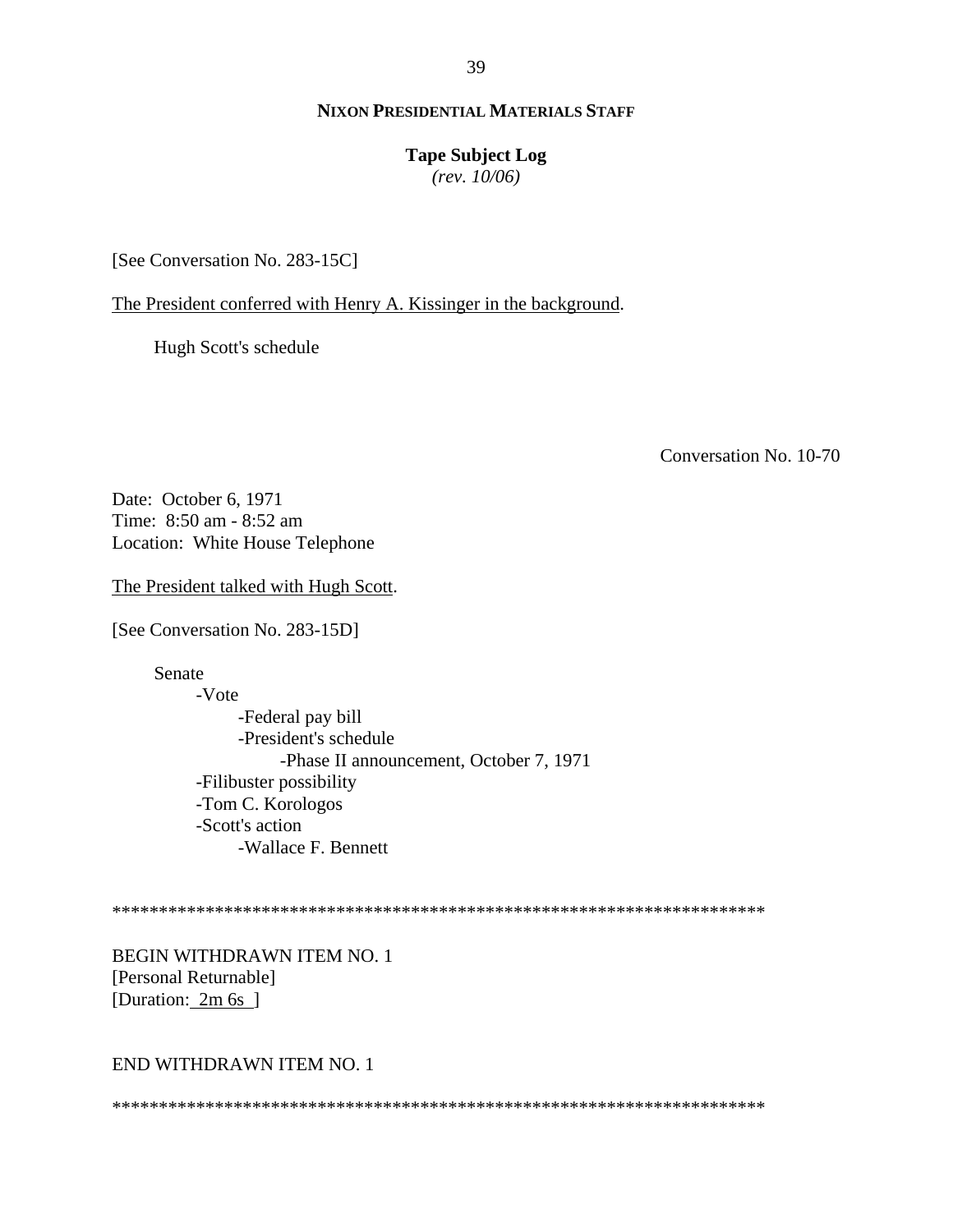#### **Tape Subject Log**

*(rev. 10/06)*

Senate

-Vote -Filibuster

President's schedule -Henry A. Kissinger

Conversation No. 10-71

Date: October 6, 1971 Time: Unknown between 10:10 am and 10:27 am Location: White House Telephone

The President talked with the White House operator.

[See Conversation No. 283-19]

Request for a call to Raymond K. Price, Jr.

Conversation No. 10-72

Date: October 6, 1971 Time: 10:27 am - 10:29 am Location: White House Telephone

The President talked with Raymond K. Price, Jr.

[See Conversation No. 283-20]

Wage and price freeze -Letters from people -Texas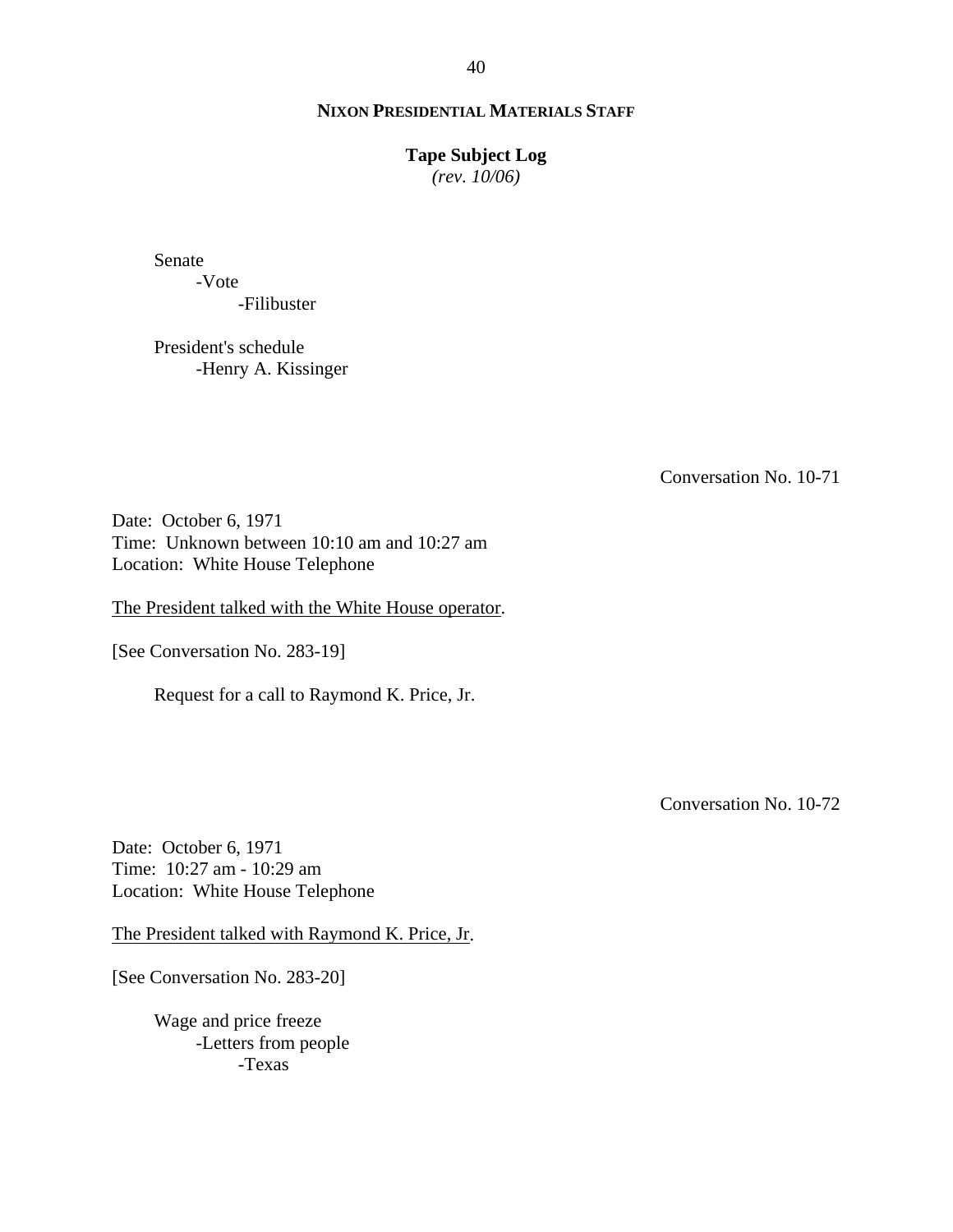## **Tape Subject Log**

*(rev. 10/06)*

-President's schedule -Public interest above private interest -Support among American people

Conversation No. 10-73

Date: October 6, 1971 Time: 10:30 am Location: White House Telephone

The President talked with the White House operator.

[See Conversation No. 283-21]

Request to see William L. Safire

Request for a call to Raymond K. Price, Jr.

Conversation No. 10-74

Date: October 6, 1971 Time: 10:31 am - 10:32 am Location: White House Telephone

The President talked with Raymond K. Price, Jr.

[See Conversation No. 283-22]

Economy -Examples of support letters -Use in upcoming announcement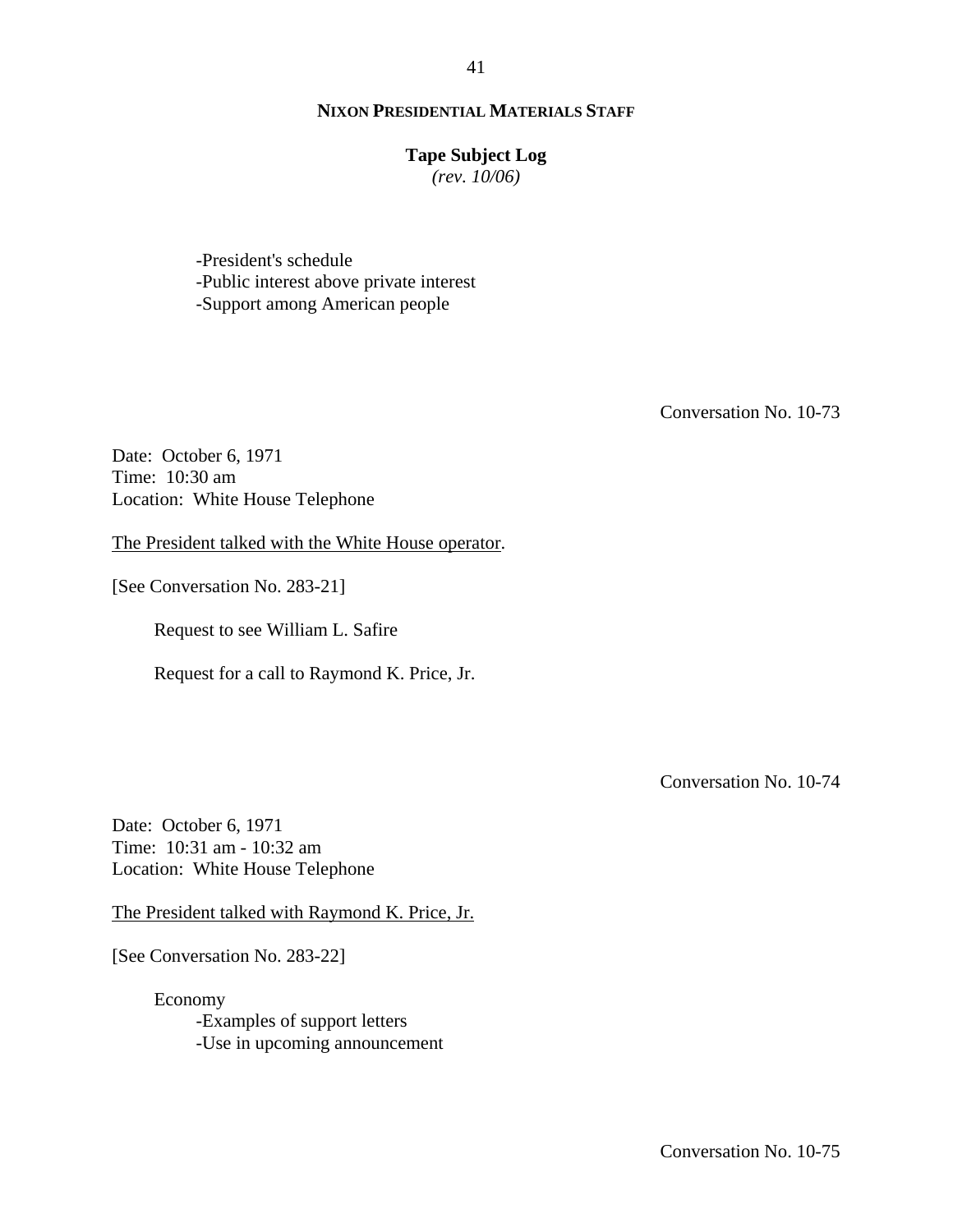#### **Tape Subject Log**

*(rev. 10/06)*

Date: October 6, 1971 Time: Unknown between 10:29 am and 11:36 am Location: White House Telephone

The President talked with the White House operator.

[See Conversation No. 283-27]

Request for a call to Ronald L. Ziegler

Conversation No. 10-76

Date: October 6, 1971 Time: 11:36 am - 11:39 am Location: White House Telephone

The President talked with Ronald L. Ziegler.

[See Conversation No. 283-28]

Press announcements -Speech -West Coast Dock Strike -Taft-Hartley -Secretary of Labor [James D. Hodgson] -Injunction -Timing -Briefing for legislative leaders, October 7 -H. R. ("Bob") Haldeman -Cabinet meeting, October 8 -John B. Connally press conference -Coverage -Length of upcoming speech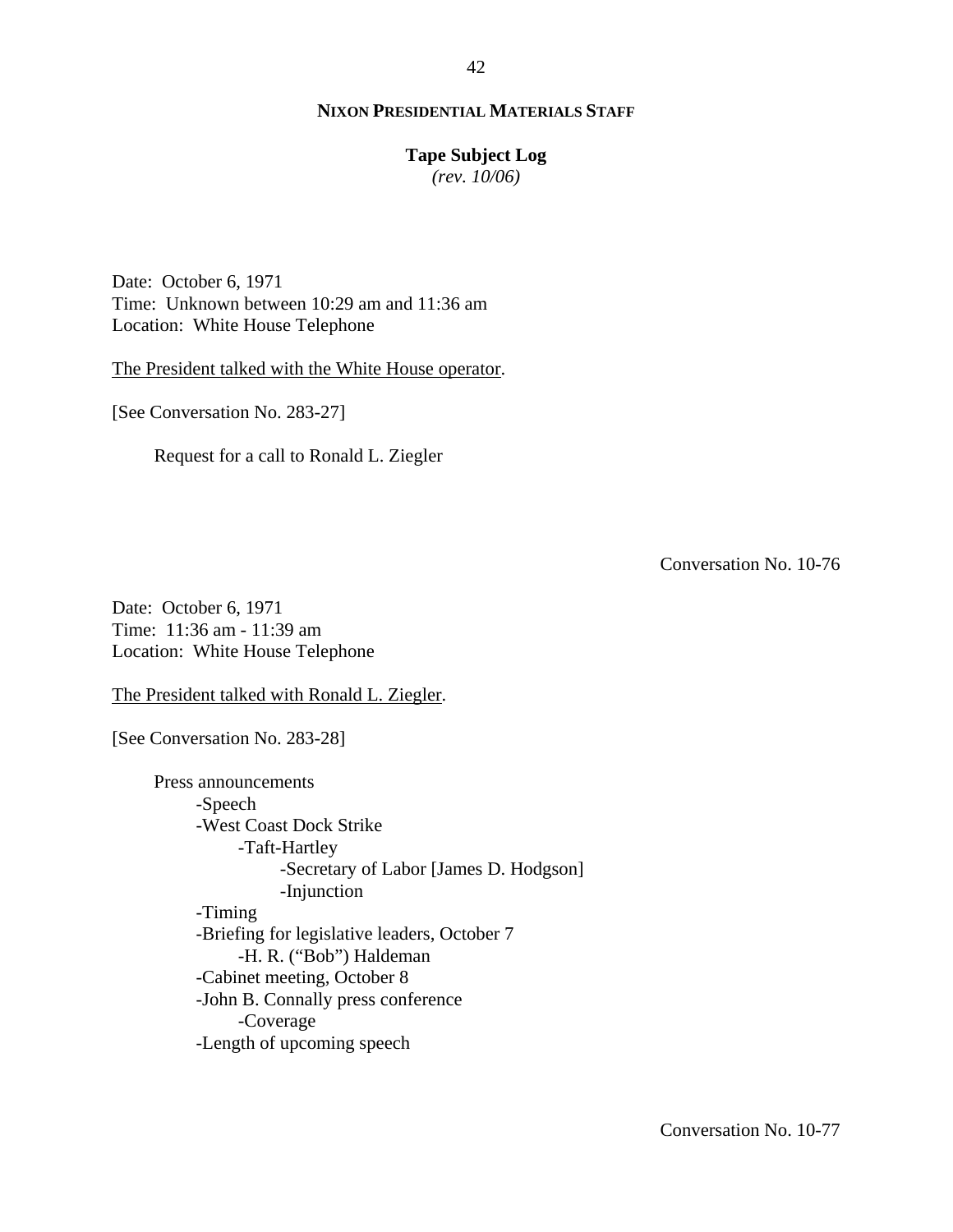# 43

# **NIXON PRESIDENTIAL MATERIALS STAFF**

# **Tape Subject Log**

*(rev. 10/06)*

Date: October 6, 1971 Time: Unknown between 11:39 am and 11:44 am Location: White House Telephone

The President talked with the White House operator.

Request for a call to William L. Safire

Conversation No. 10-78

Date: October 6, 1971 Time: Unknown between 11:39 am and 11:44 am Location: White House Telephone

The President talked with the White House operator.

[See Conversation No. 278-29]

Request for a call to Raymond K. Price, Jr.

Conversation No. 10-79

Date: October 6, 1971 Time: 11:44 am - 11:45 am Location: White House Telephone

The President talked with William L. Safire.

[See Conversation No. 278-30]

Timing -President's schedule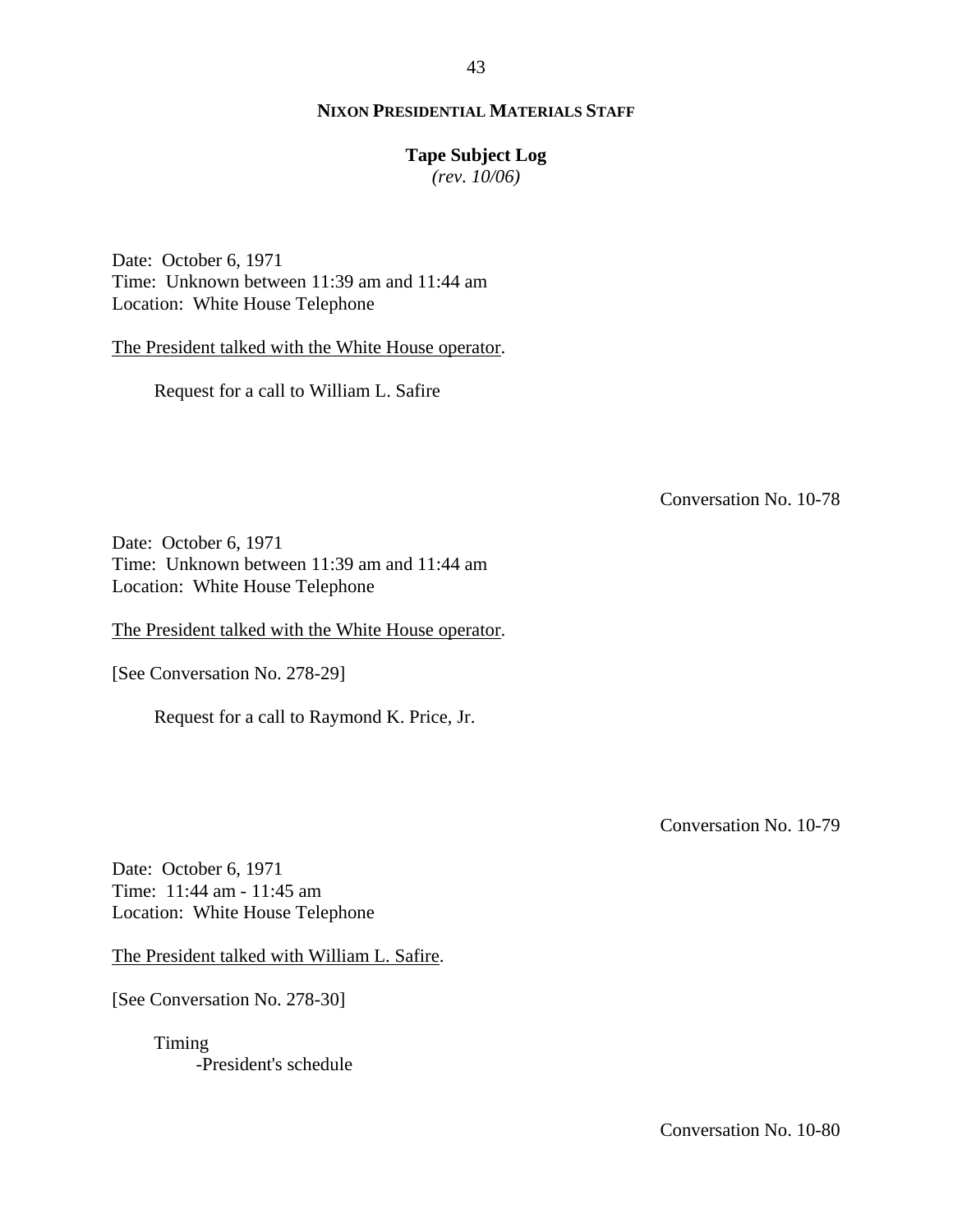#### **Tape Subject Log**

*(rev. 10/06)*

Date: October 6, 1971 Time: 11:46 am - 11:47 am Location: White House Telephone

The President talked with Raymond K. Price, Jr.

[See Conversation No. 283-31]

Wage and price freeze -Speech -Examples of support -Number of letters

Conversation No. 10-81

Date: October 6, 1971 Time: Unknown between 11:47 am and 11:55 am Location: White House Telephone

The President talked with the White House operator.

[See Conversation No. 283-33A]

Request for a call to H. R. Gross

Conversation No. 10-82

Date: October 6, 1971 Time: 11:55 am - 12:01 pm Location: White House Telephone

The President talked with H. R. Gross.

[See Conversation No. 283-33B]

House of Representatives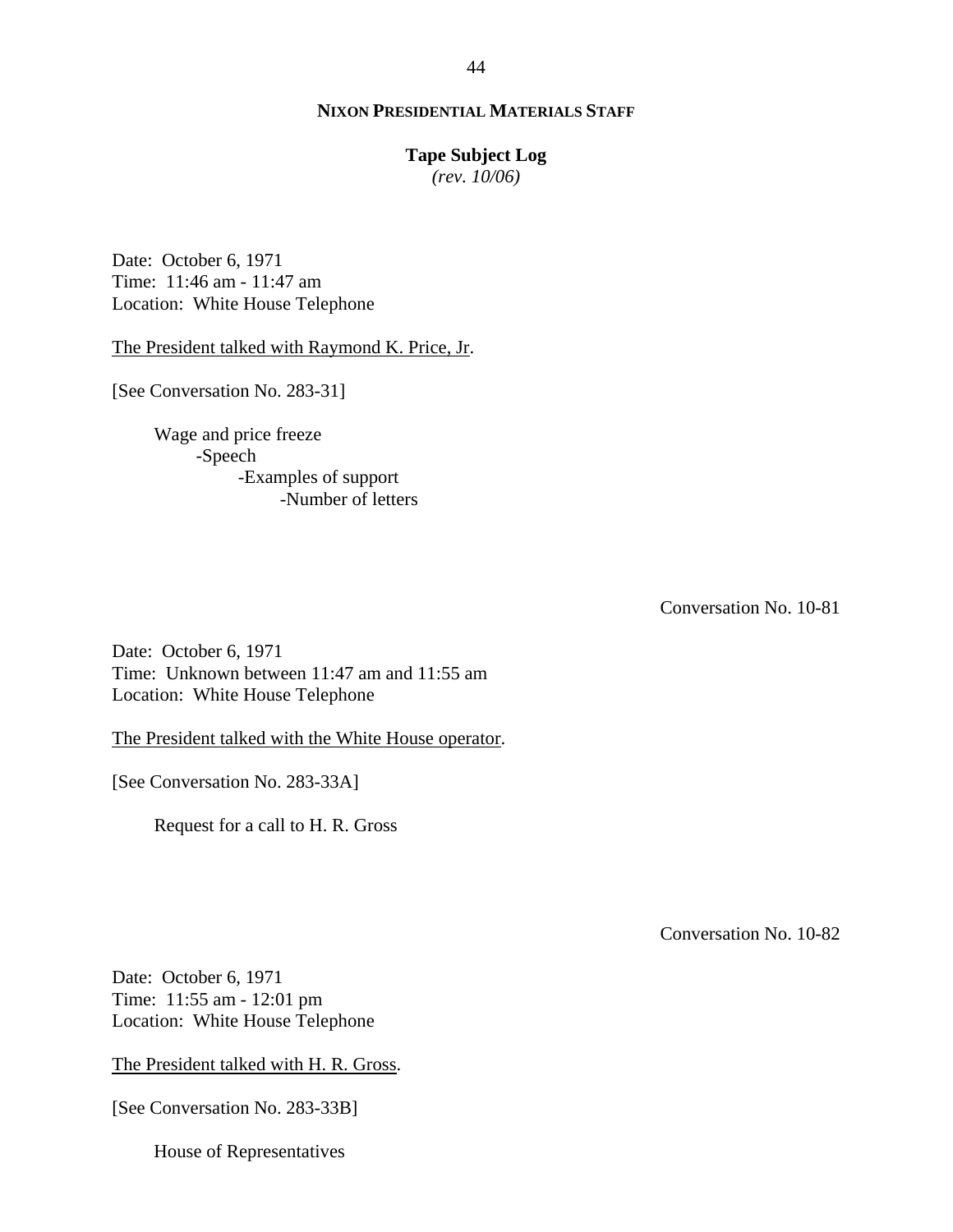# **Tape Subject Log**

*(rev. 10/06)*

-Gross' Parliamentary move -Senate -Hugh Scott -Gerald R. Ford -Lewis Deschler -Tactics -Carl Albert -Quorum call -Protest of adjournment -Ford -Labor union pressure -Upcoming Senate vote

Conversation No. 10-83

Date: October 6, 1971 Time: 2:09 pm Location: White House Telephone

The President talked to the White House operator.

[See Conversation No. 283-39]

Request for a call to William L. Safire

Conversation No. 10-84

Date: October 6, 1971 Time: 2:09 pm - 2:12 pm Location: White House Telephone

The President talked with William L. Safire.

[See Conversation No. 283-40]

Phase II Speech -Three-front program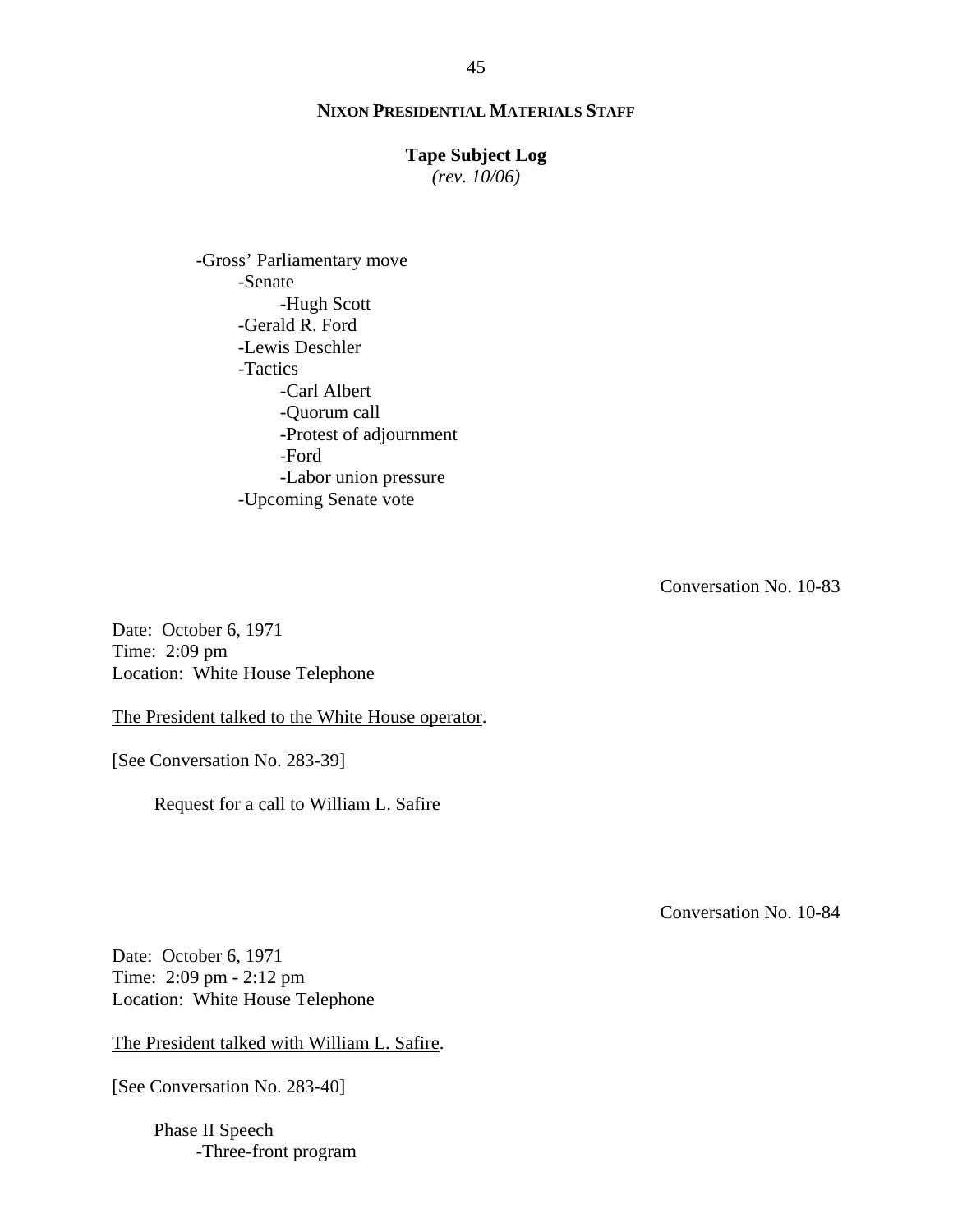# **Tape Subject Log**

*(rev. 10/06)*

-Job front -House of Representatives -Tax program -Senate

Conversation No. 10-85

Date: October 6, 1971 Time: 2:50 pm Location: White House Telephone

The President talked with the White House operator.

[See Conversation No. 283-43]

Request for a call to Alexander P. Butterfield

Conversation No. 10-86

Date: October 6, 1971 Time: 2:50 pm - 2:52 pm Location: White House Telephone

The White House operator talked with the President.

[See Conversation No. 283-44]

Alexander P. Butterfield's schedule

John D. Ehrlichman's call

The President talked with Ehrlichman between 2:51 pm and 2:52 pm.

[See Conversation No. 283-44]

Busing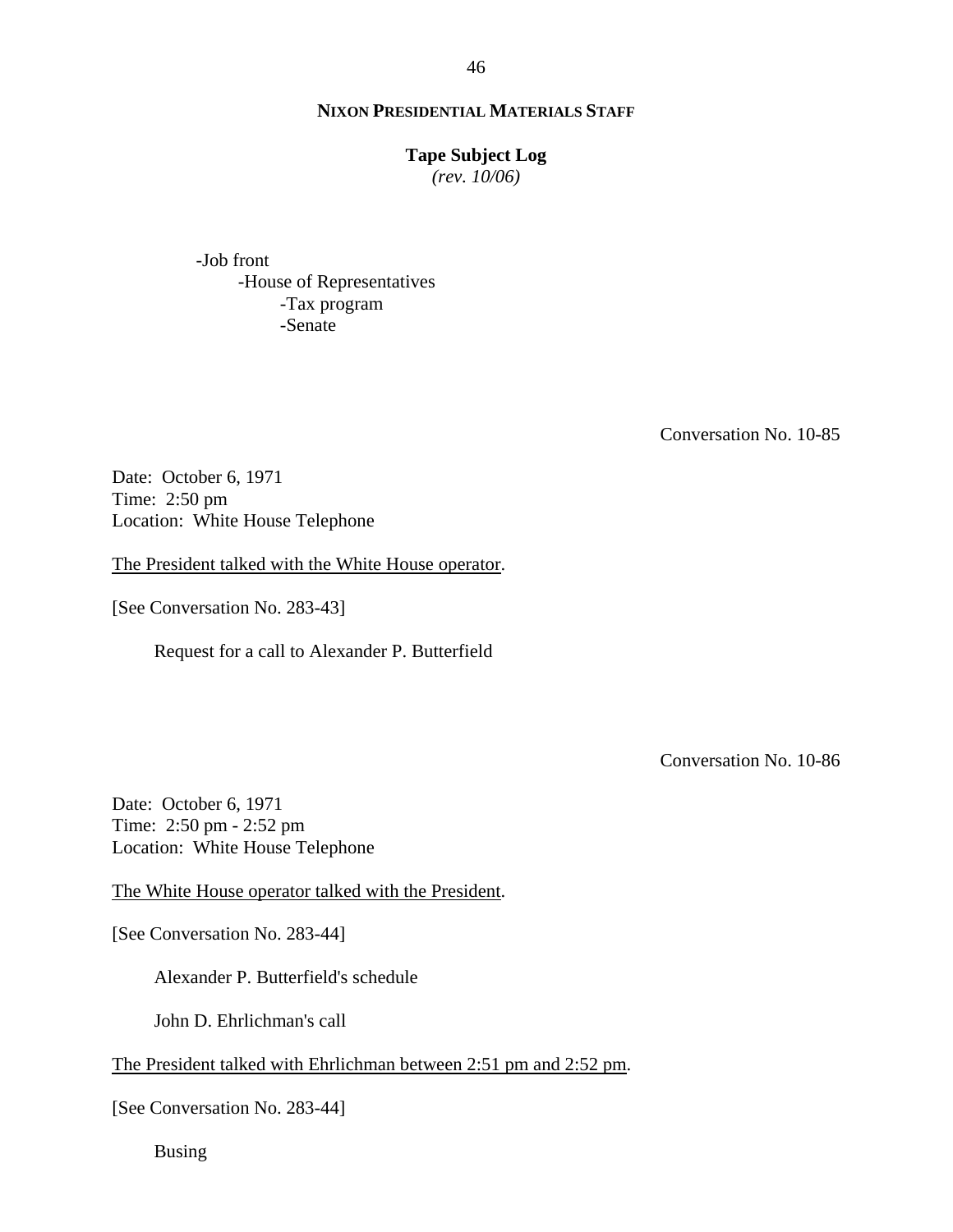#### **Tape Subject Log**

*(rev. 10/06)*

-John N. Mitchell -Robert J. Dole -Robert P. Griffin -Michigan -Tennessee -Constitutional amendment -House of Representatives debate -Emergency school aid money -Detroit -Judge -Constitutional implications -Mitchell

Conversation No. 10-87

Date: October 6, 1971 Time: 2:54 pm - 2:58 pm Location: White House Telephone

H. R. ("Bob") Haldeman talked with the President.

[See Conversation No. 283-45]

President's schedule -Meetings, October 8 -John B. Connally -Cabinet -Cost of Living Council [COLC] -Legislative leaders -Summit -Russell B. Long, October 11 -Aldo Moro, October 11 -Cabinet meeting -Legislative leaders meeting, October 12 -Connally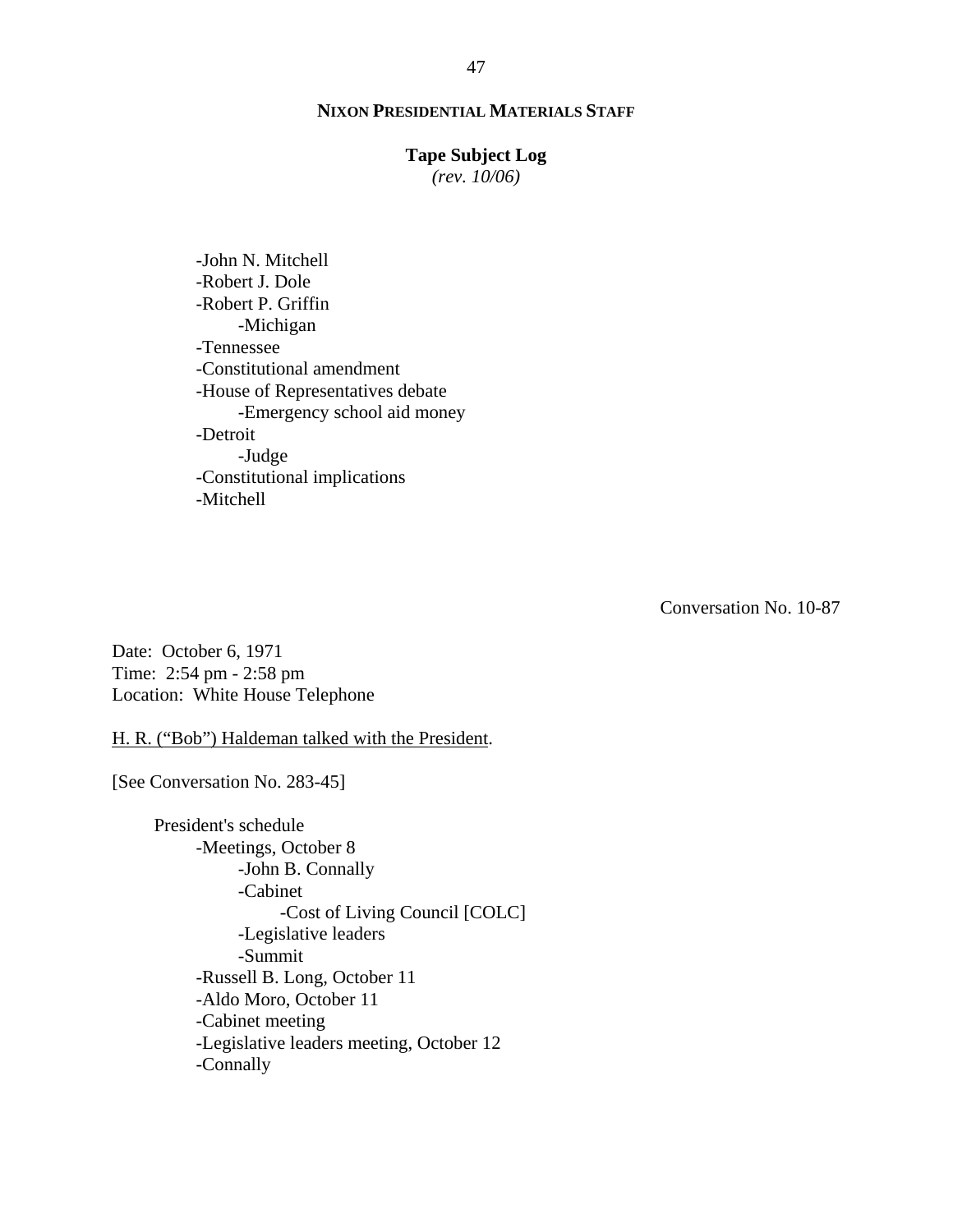## **Tape Subject Log**

*(rev. 10/06)*

Conversation No. 10-88

Date: October 6, 1971 Time: 2:59 pm - 3:00 pm Location: White House Telephone

The President talked with Alexander P. Butterfield.

President's schedule -Cabinet meeting, October 12 -H. R. ("Bob") Haldeman -Connally

Conversation No. 10-89

Date: October 6, 1971 Time: 3:11 pm Location: White House Telephone

The President talked with the White House operator.

Request for a call to Thelma C. ("Pat") Nixon

Conversation No. 10-90

Date: October 6, 1971 Time: 3:11 pm - 3:12 pm Location: White House Telephone

The President talked with Thelma C. ("Pat") Nixon.

[See Conversation No. 284-1]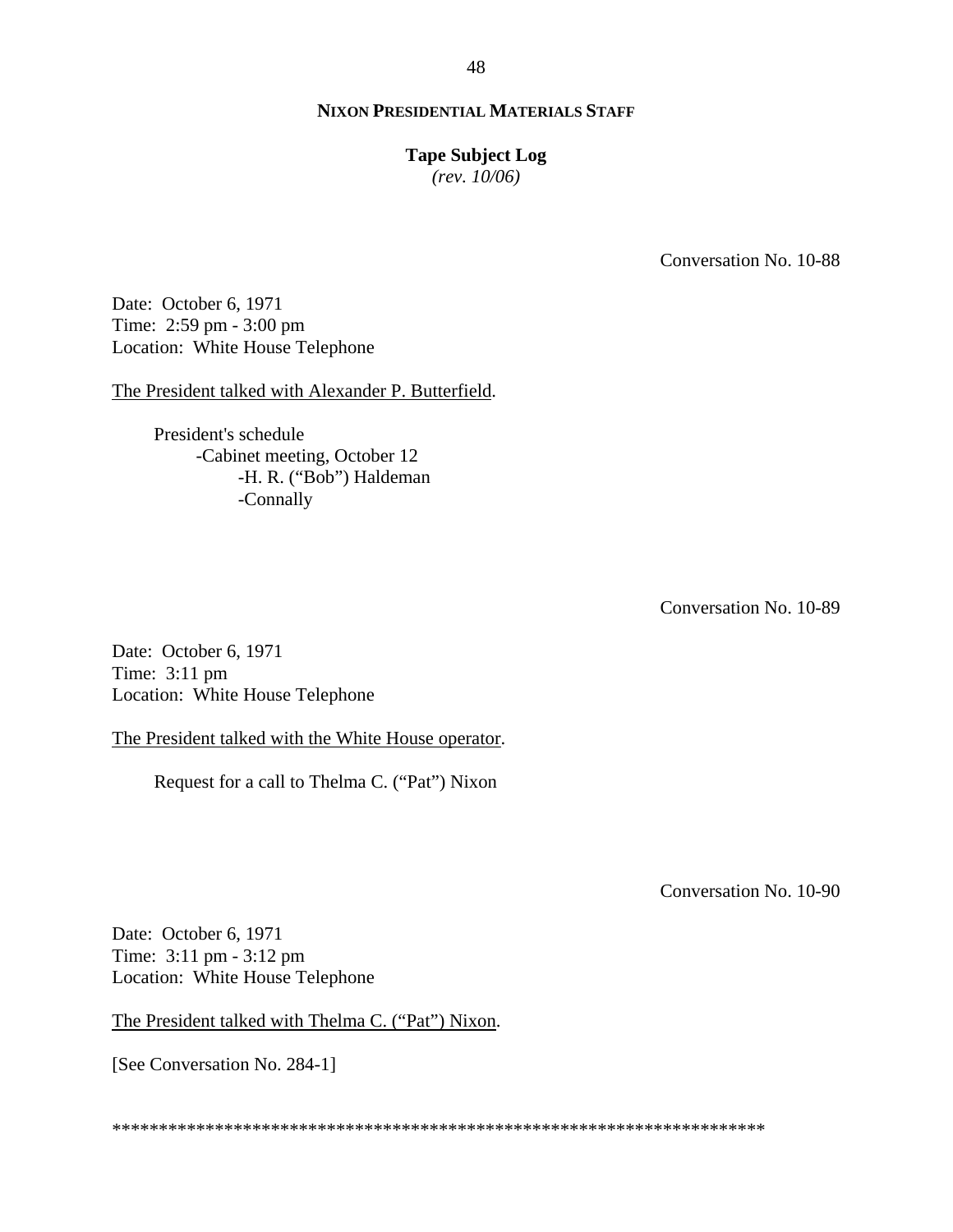# **Tape Subject Log**

*(rev. 10/06)*

BEGIN WITHDRAWN ITEM NO. 1 [Personal Returnable] [Duration: 42s]

## END WITHDRAWN ITEM NO. 1

..........................

Conversation No. 10-91

Date: October 6, 1971 Time: Unknown between 3:12 pm and 3:15 pm Location: White House Telephone

The President talked with the White House operator.

[See Conversation No. 284-2]

Request for a call to Rose Mary Woods

Conversation No. 10-92

Date: October 6, 1971 Time: 3:14 pm - 3:15 pm Location: White House Telephone

The President talked with Rose Mary Woods.

[See Conversation No. 284-3]

Rose Mary Woods' health

President's schedule -Upcoming speech preparation -Marjorie P. Acker -Dinner invitation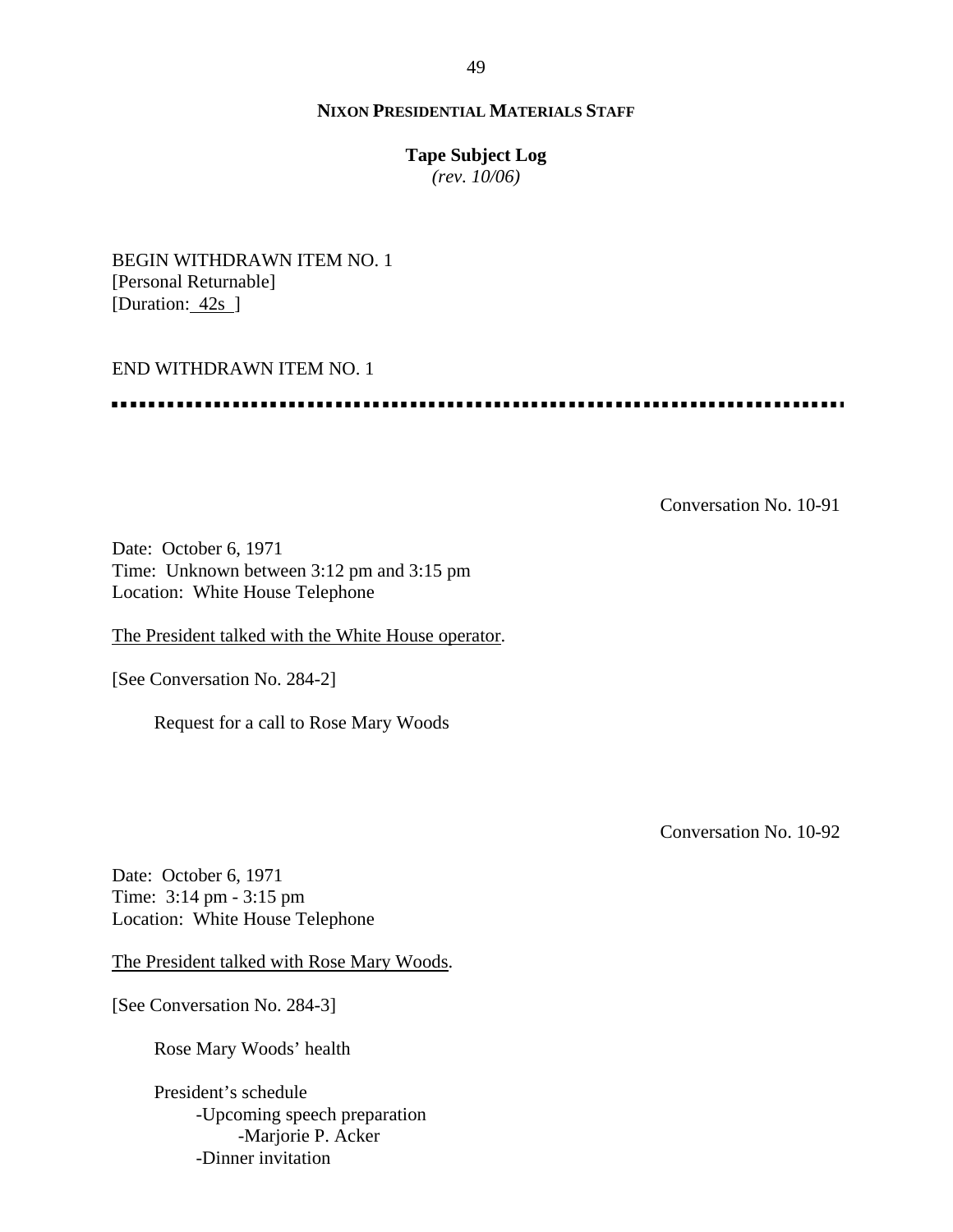#### **Tape Subject Log**

*(rev. 10/06)*

-Thelma C. ("Pat") Nixon -Woods' schedule

Conversation No. 10-93

Date: October 6, 1971 Time: 3:41 pm Location: White House Telephone

The President talked with the White House operator.

[See Conversation No. 284-7]

Request for a call to Charles W. Colson

Conversation No. 10-94

Date: October 6, 1971 Time: 3:41 pm - 4:00 pm Location: White House Telephone

The President talked with Charles W. Colson.

[See Conversation No. 284-9]

Wholesale price figures -Briefing, October 7 -Arnold R. Weber -Paul W. McCracken -Assessment

Unemployment -Employment -Labor force

House of Representatives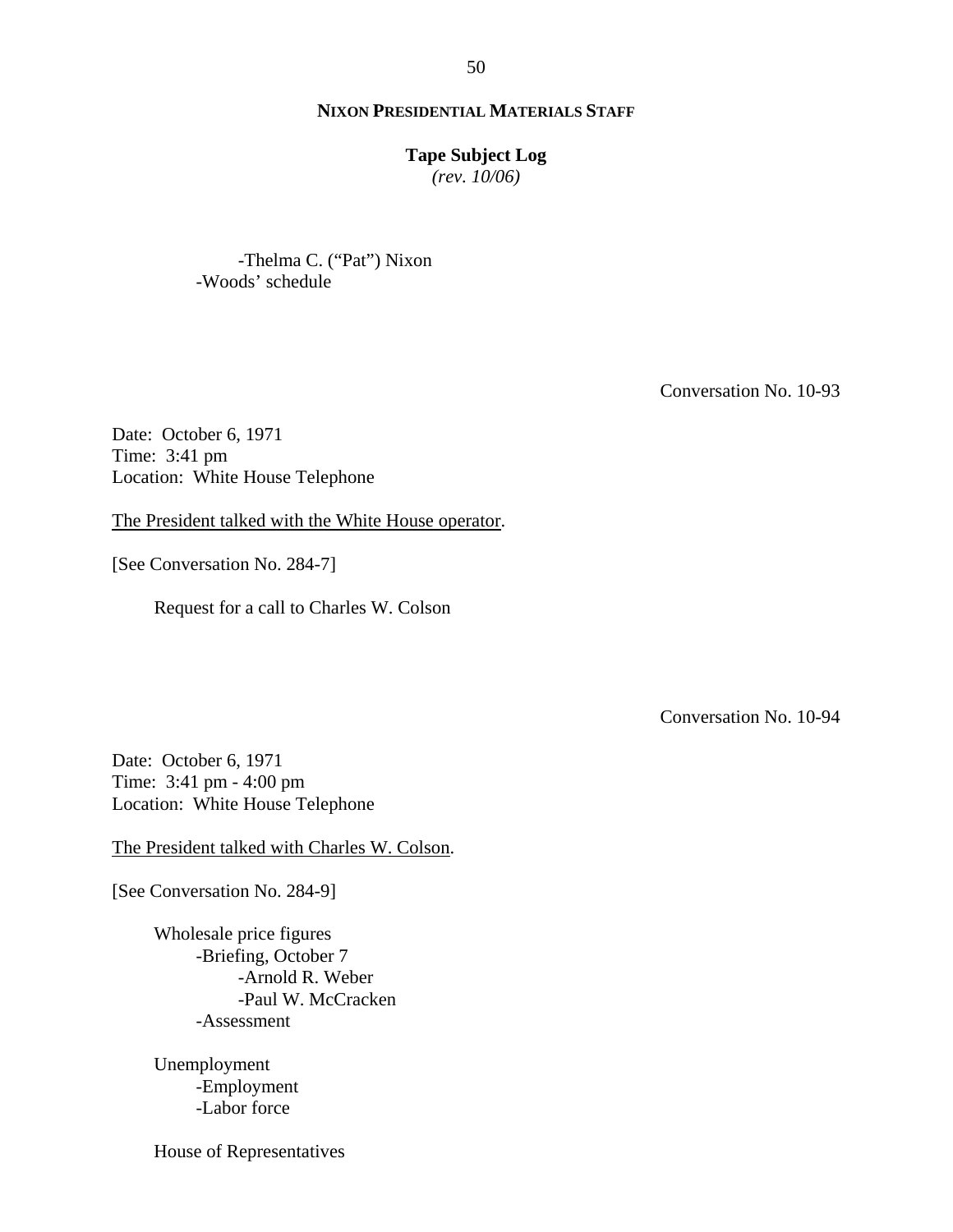#### **Tape Subject Log**

*(rev. 10/06)*

-Tax package

Senate

-Mathias amendment -Passage -Deferral -Scott -Clark MacGregor -Strategy

Colson's schedule -Albert E. Sindlinger -Polls -Polling system -President's reelection -People's Republic of China [PRC] announcement -Spiro T. Agnew -Nelson A. Rockefeller -Louis Harris -President's political strength -Public support for wage and price freeze

\*\*\*\*\*\*\*\*\*\*\*\*\*\*\*\*\*\*\*\*\*\*\*\*\*\*\*\*\*\*\*\*\*\*\*\*\*\*\*\*\*\*\*\*\*\*\*\*\*\*\*\*\*\*\*\*\*\*\*\*\*\*\*\*\*\*\*\*\*\*

BEGIN WITHDRAWN ITEM NO. 1 [Personal Returnable] [Duration: 2m 36s ]

#### END WITHDRAWN ITEM NO. 1

\*\*\*\*\*\*\*\*\*\*\*\*\*\*\*\*\*\*\*\*\*\*\*\*\*\*\*\*\*\*\*\*\*\*\*\*\*\*\*\*\*\*\*\*\*\*\*\*\*\*\*\*\*\*\*\*\*\*\*\*\*\*\*\*\*\*\*\*\*\*

-Economy -Consumer sentiment -Political implications -Effects of war and peace -*Time* editors -McCracken's views -Polls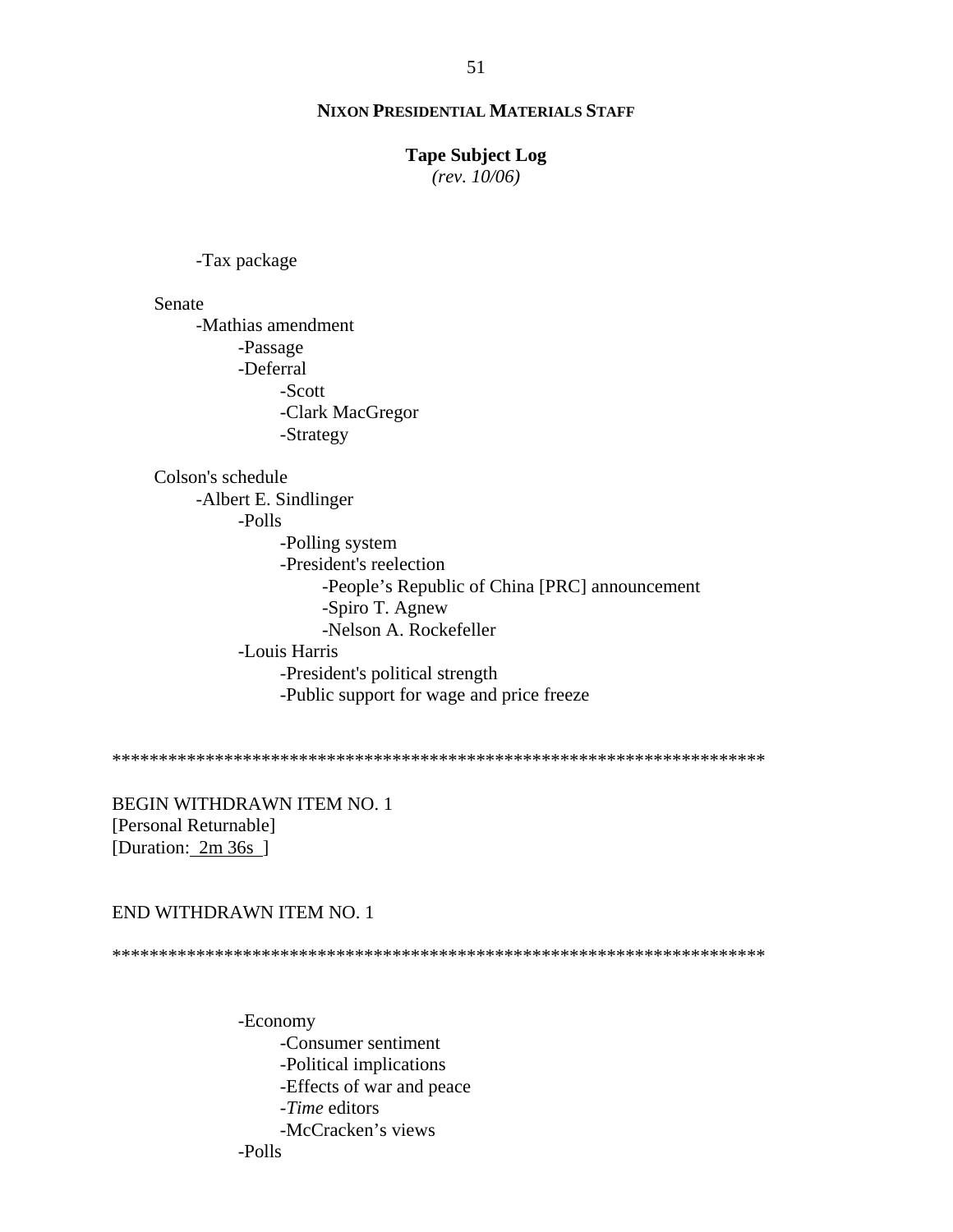## **Tape Subject Log**

*(rev. 10/06)*

-Effect of announcements -PRC initiative -Phase II -Harris -Sindlinger -Harris -George Meany -Views of labor

Joseph L. Vicites -Press release

President's schedule -Barry M. Goldwater

Stock market report -Closing figures -Phase II -Effect of announcement

Conversation No. 10-95

Date: October 6, 1971 Time: 4:00 pm Location: White House Telephone

The President talked with the White House operator.

[See Conversation No. 284-13]

William L. Safire's schedule -Executive Office Building [EOB]

Conversation No. 10-96

Date: October 6, 1971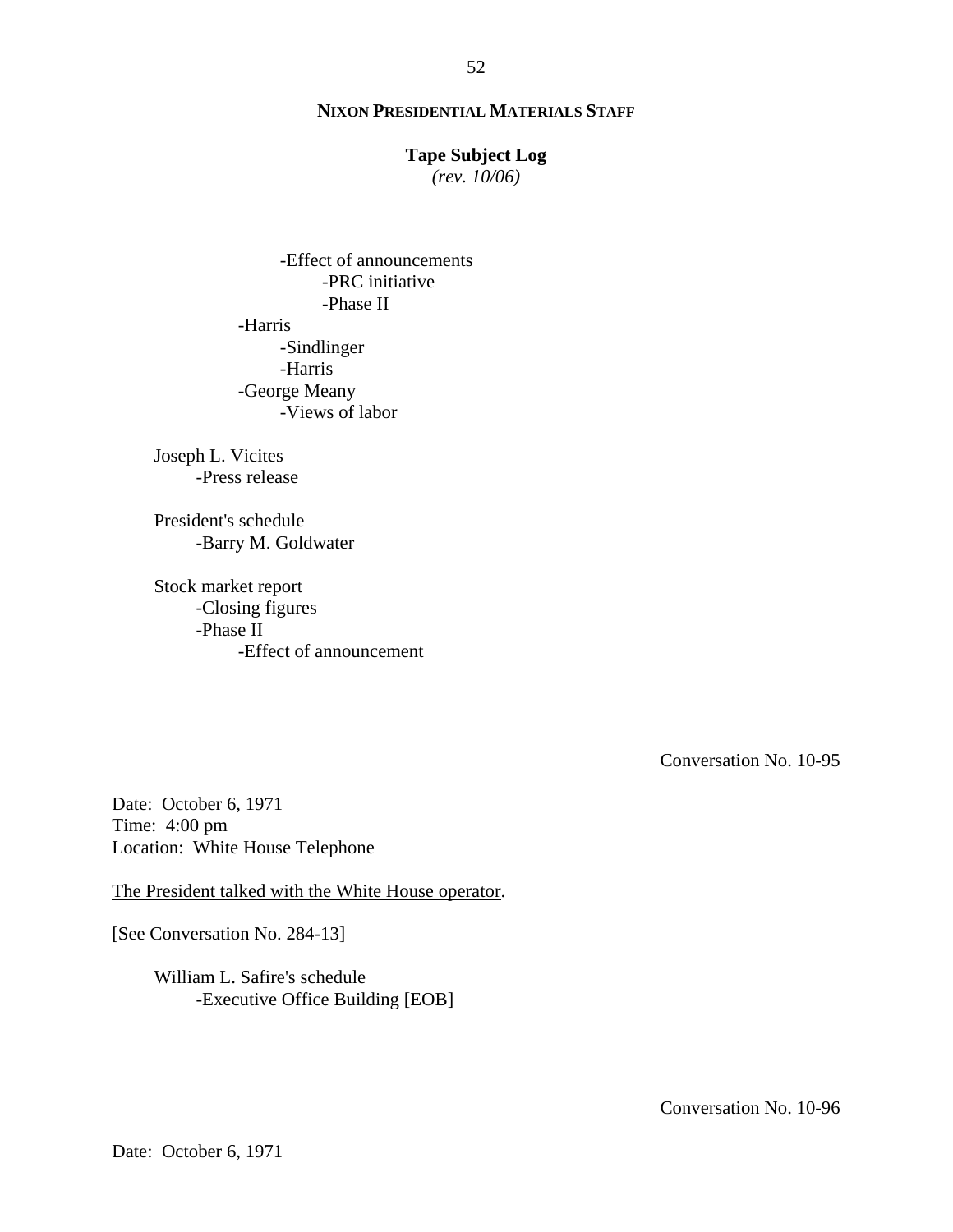#### **Tape Subject Log**

*(rev. 10/06)*

Time: 5:16 pm Location: White House Telephone The President talked with the White House operator.

[See Conversation No. 284-14A]

Request for a call to John B. Connally

Conversation No. 10-97

Date: October 6, 1971 Time: 5:16 pm - 5:18 pm Location: White House Telephone

The President talked with John B. Connally.

[See Conversation 284-14B]

Economic speech draft -William L. Safire -John B. Connally's schedule -George H. Shultz -Arthur F. Burns -Herbert Stein

Conversation No. 10-98

Date: October 6, 1971 Time: 5:18 pm - 5:19 pm Location: White House Telephone

The President talked with the White House operator.

[See Conversation No. 284-14C]

The President conferred with an unknown person [William L. Safire?] in the background.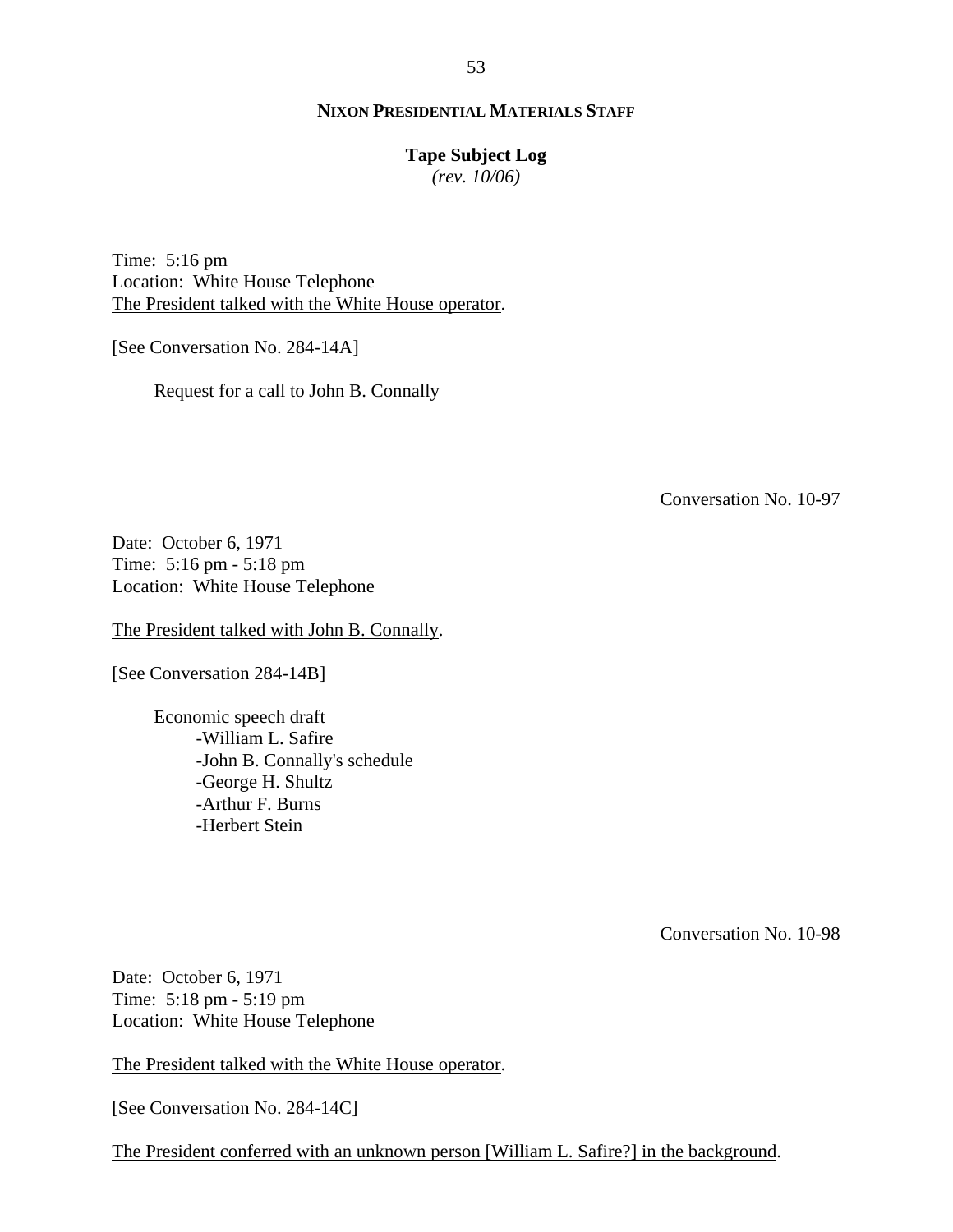# **Tape Subject Log**

*(rev. 10/06)*

Request for a call to Charles W. Colson

Conversation No. 10-99

Date: October 6, 1971 Time: 5:19 pm - 5:22 pm Location: White House Telephone

Charles W. Colson talked with the President.

[See Conversation No. 284-14D]

Stock market -Level of increase -Albert H. Gordon -Buying spree -Tax bill -President's schedule, October 7 -Phase II speech

Wholesale prices -Decrease -William L. Safire -H. R. ("Bob") Haldeman -Decline -Past trends

Conversation No. 10-100

Date: October 6, 1971 Time: 7:31 pm Location: White House Telephone

The President talked with the White House operator.

Request for a call to Tricia Nixon Cox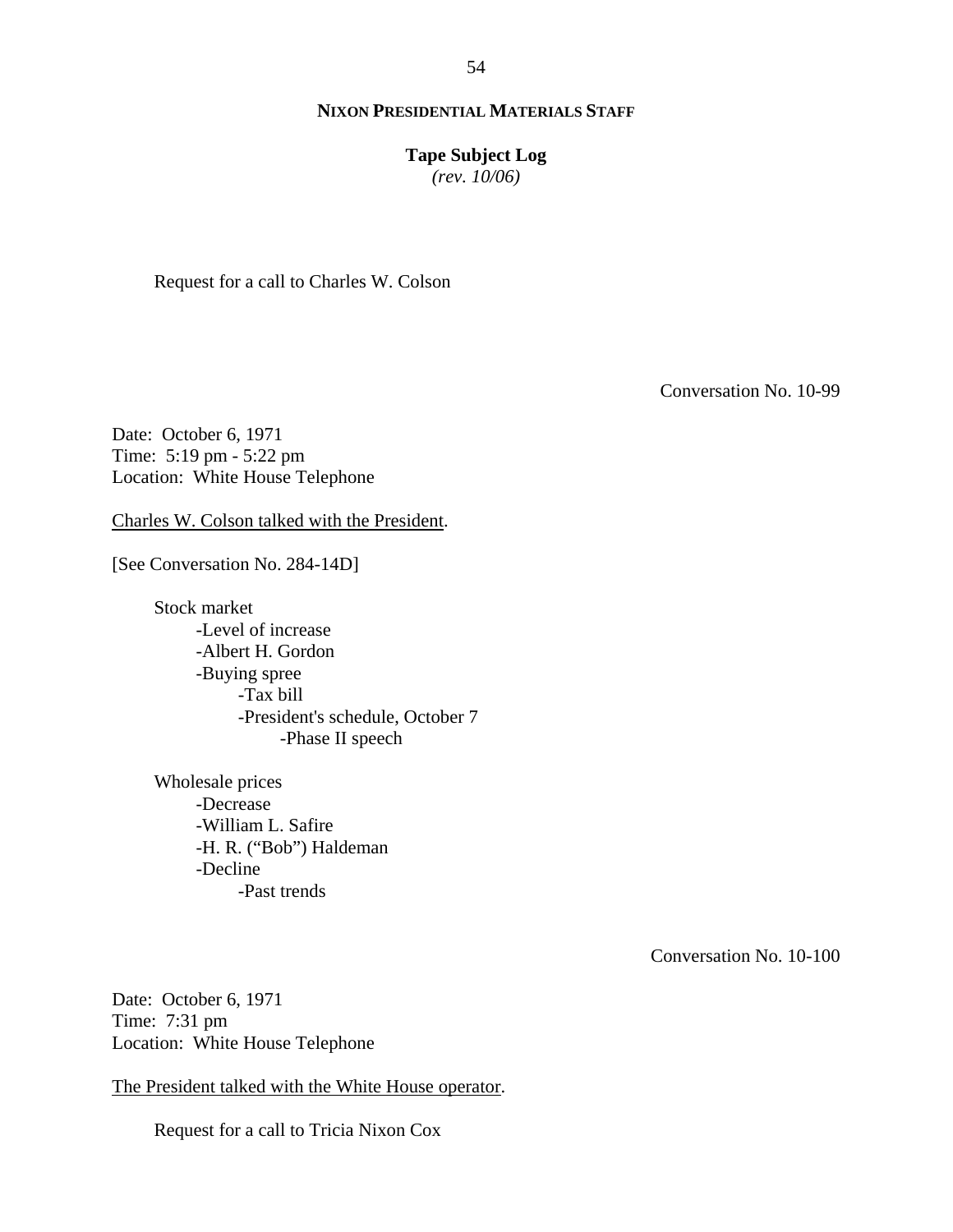**Tape Subject Log**

*(rev. 10/06)*

Conversation No. 10-101

Date: October 6, 1971 Time: 7:31 pm - 7:38 pm Location: White House Telephone

The President talked with Tricia Nixon Cox.

\*\*\*\*\*\*\*\*\*\*\*\*\*\*\*\*\*\*\*\*\*\*\*\*\*\*\*\*\*\*\*\*\*\*\*\*\*\*\*\*\*\*\*\*\*\*\*\*\*\*\*\*\*\*\*\*\*\*\*\*\*\*\*\*\*\*\*\*\*\*

BEGIN WITHDRAWN ITEM NO. 1 [Personal Returnable] [Duration: 7m 29s ]

END WITHDRAWN ITEM NO. 1

\*\*\*\*\*\*\*\*\*\*\*\*\*\*\*\*\*\*\*\*\*\*\*\*\*\*\*\*\*\*\*\*\*\*\*\*\*\*\*\*\*\*\*\*\*\*\*\*\*\*\*\*\*\*\*\*\*\*\*\*\*\*\*\*\*\*\*\*\*\*

Conversation No. 10-102

Date: October 6, 1971 Time: 8:00 pm Location: White House Telephone

The President talked with the White House operator.

[See Conversation No. 284-18]

Request for a call to Nellie L. Yates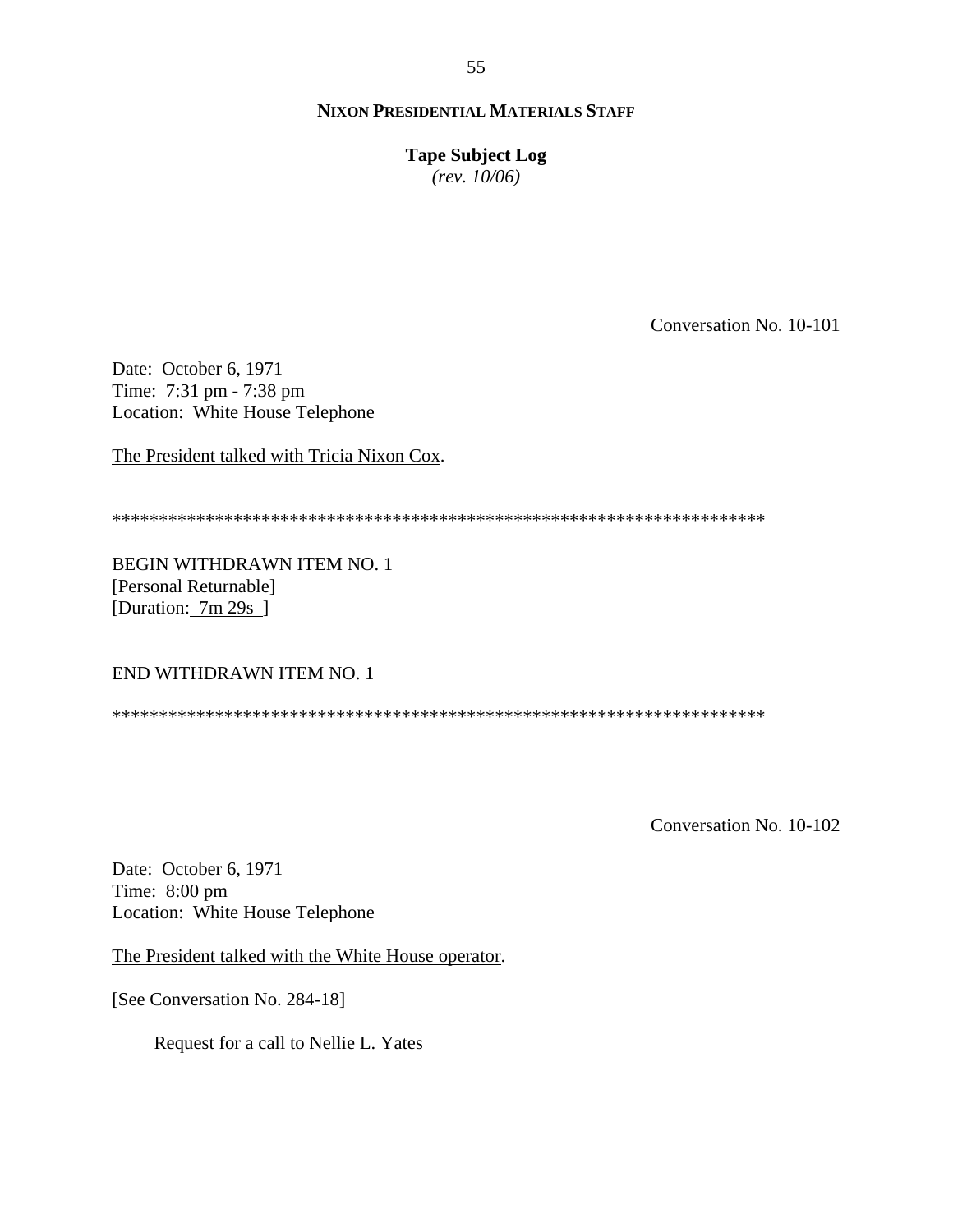# **Tape Subject Log**

*(rev. 10/06)*

Conversation No. 10-103

Date: October 6, 1971 Time: Unknown between 8:00 pm and 8:39 pm Location: White House Telephone

The President talked with the White House operator.

[See Conversation No. 284-19]

Nellie L. Yates' schedule

Conversation No. 10-104

Date: October 6, 1971 Time: 8:39 pm and 8:40 pm Location: White House Telephone

The White House operator talked with the President.

Call from William L. Safire

Safire talked with the President.

[See Conversation No. 284-21]

Economic speech draft -Safire's schedule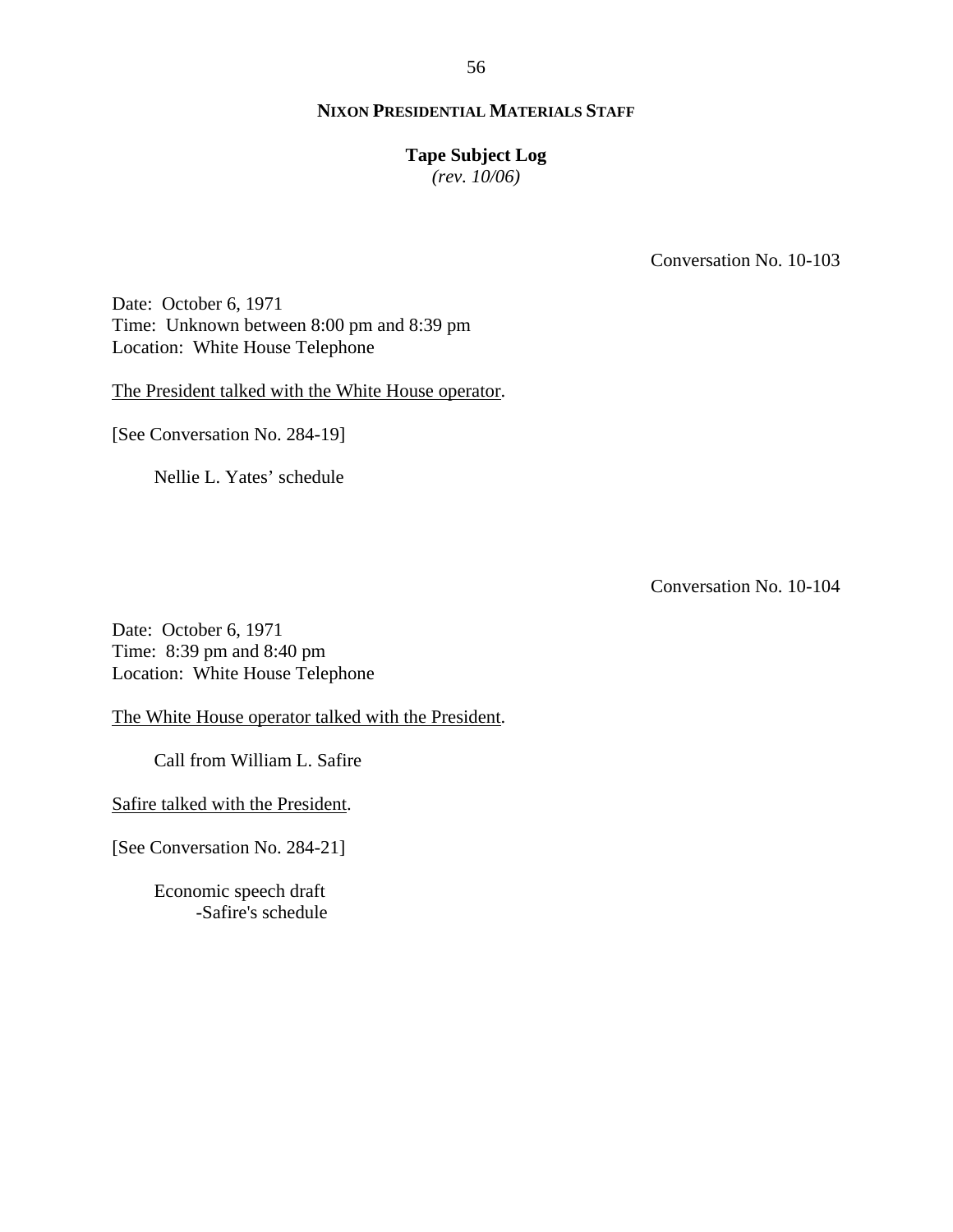## **Tape Subject Log**

*(rev. 10/06)*

Conversation No. 10-105

Date: October 6, 1971 Time: 8:54 pm - 8:55 pm Location: White House Telephone

The White House operator talked with the President.

[See Conversation No. 284-22]

Nellie L. Yates' return call

The President talked with Yates.

Yates

-Schedule -Europe vacation -Itinerary

Conversation No. 10-106

Date: October 6, 1971 Time: 9:18 pm Location: White House Telephone

The President talked with the White House operator.

[See Conversation No. 285-2]

Request for a call to Marjorie P. Acker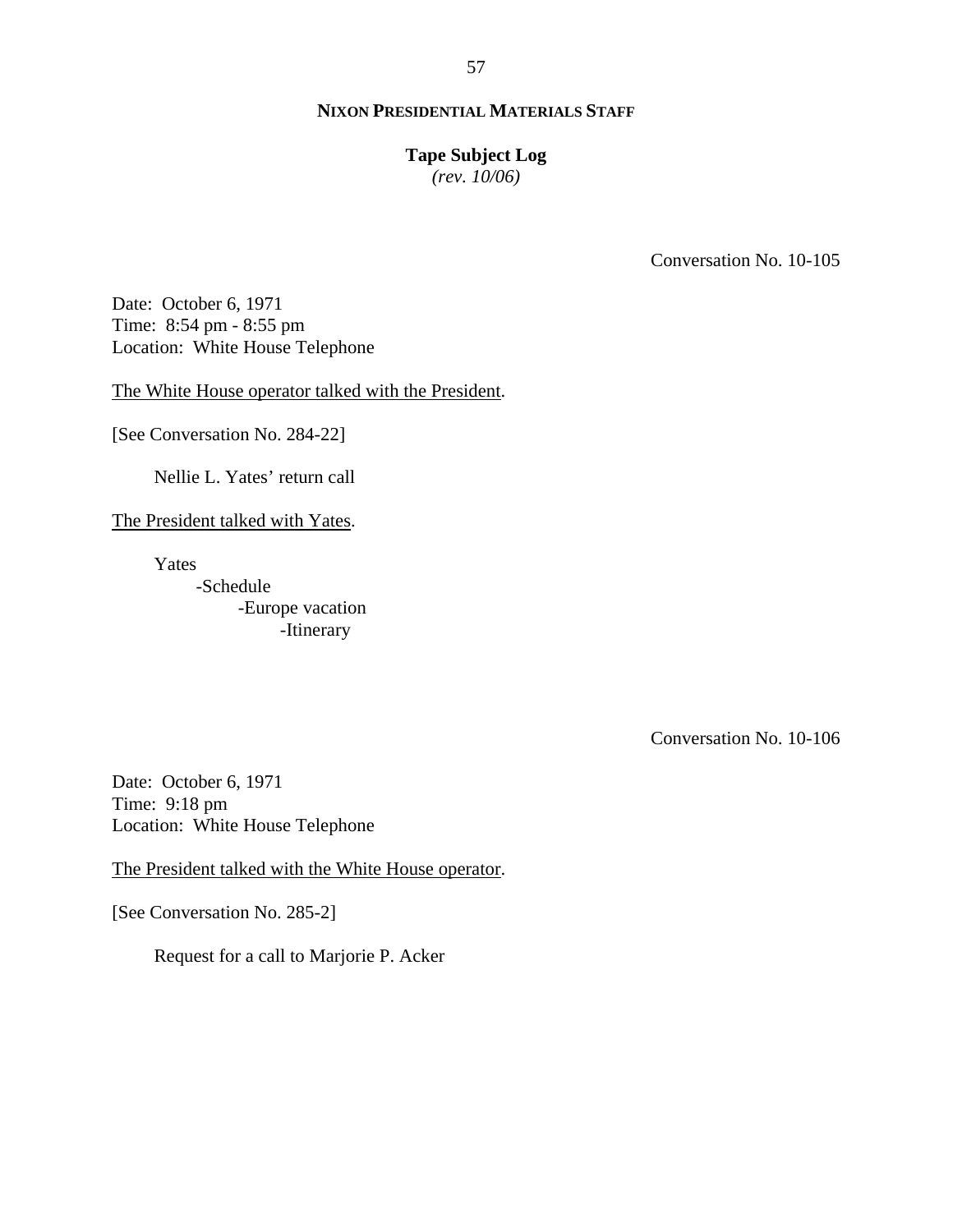#### **Tape Subject Log**

*(rev. 10/06)*

Conversation No. 10-107

Date: October 6, 1971 Time: 9:18 pm - 9:19 pm Location: White House Telephone

The President talked with Marjorie P. Acker.

[See Conversation No. 285-3]

William L. Safire's schedule -Return call to the President

Conversation No. 10-108

Date: October 6, 1971 Time: 9:23 pm Location: White House Telephone

The President talked with the White House operator.

Request for a call to William L. Safire

Conversation No. 10-109

Date: October 6, 1971 Time: 9:23 pm - 9:31 pm Location: White House Telephone

The President talked with William L. Safire.

[See Conversation No. 285-4]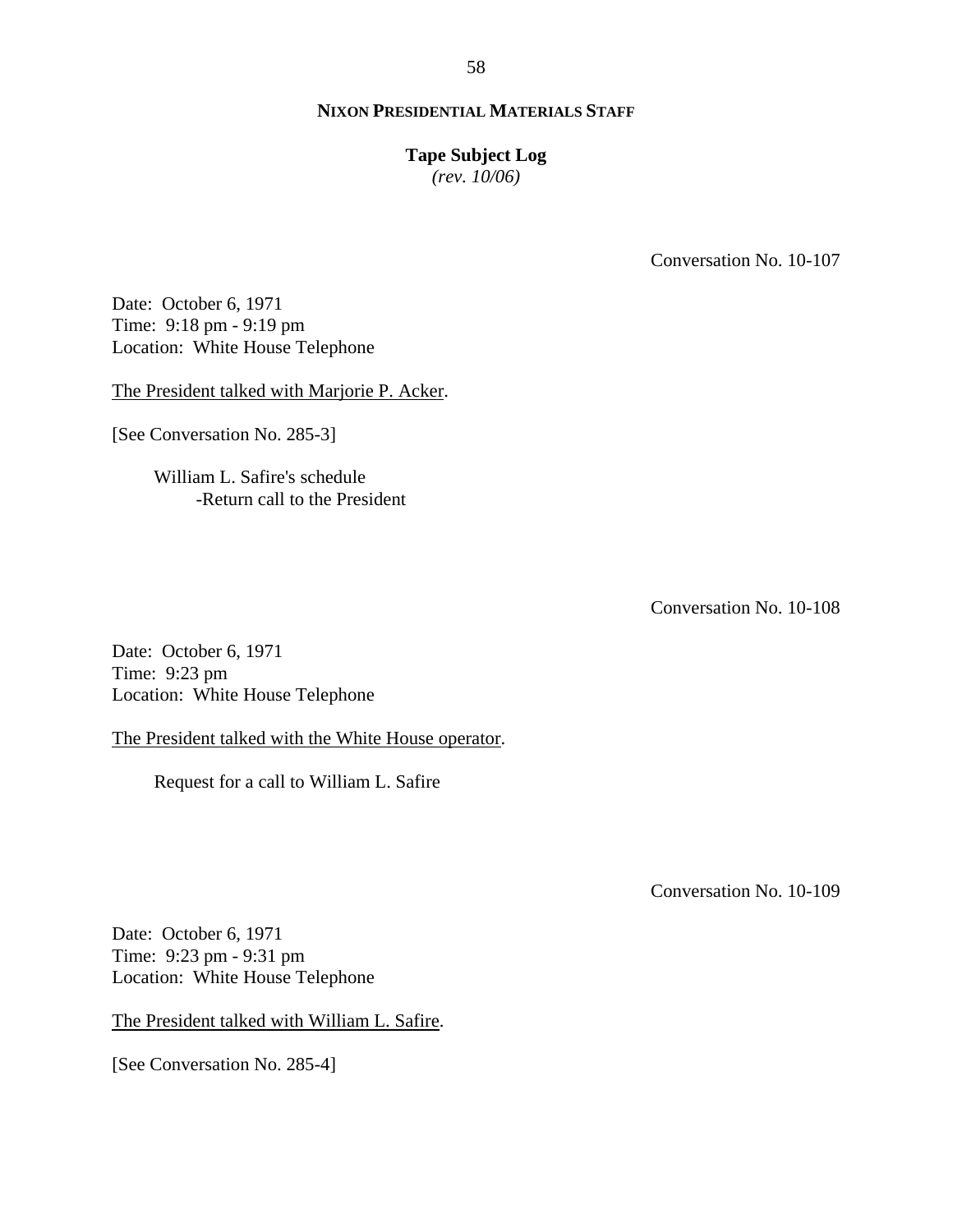#### **Tape Subject Log**

*(rev. 10/06)*

Phase II speech draft -Profits -Price Commission -Windfall profits -John B. Connally -Wage restraint -Ralph Nader -General Motors [GM] -Cost savings -Excess profits -Marjorie P. Acker -Connally -George P. Shultz -Price Commission -Profits -Windfall -Consumers -Mandatory controls -Connally -Safire's schedule -Acker

Conversation No. 10-110

Date: October 7, 1971 Time: 9:22 am Location: White House Telephone

The President talked with the White House operator.

[See Conversation No. 285-9]

William L. Safire -Schedule -Executive Office Building [EOB]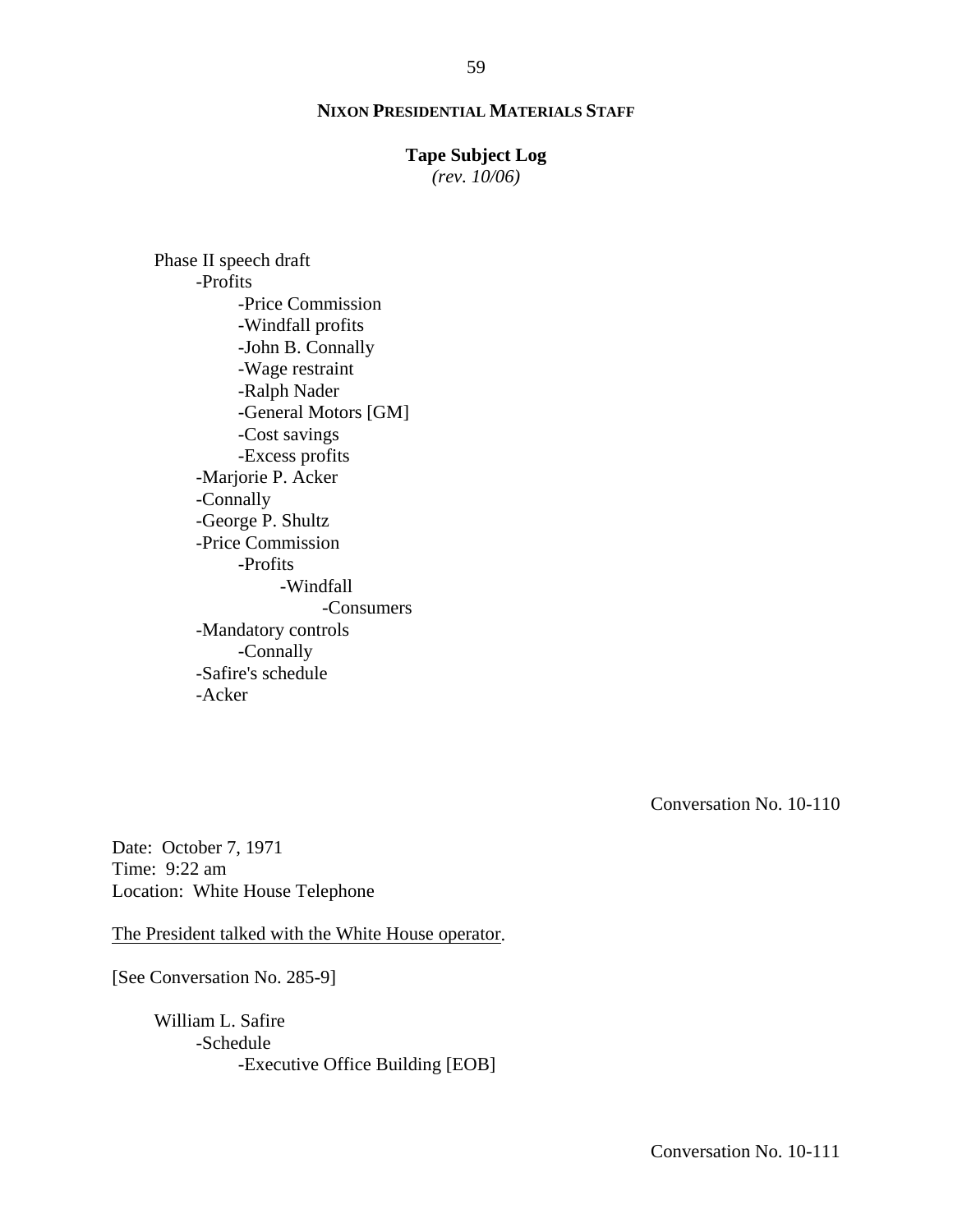# **Tape Subject Log**

*(rev. 10/06)*

Date: October 7, 1971 Time: Unknown between 9:22 am and 10:24 am Location: White House Telephone

The President talked with the White House operator.

[See Conversation No. 285-10B]

Request for a call to John B. Connally for William L. Safire

William Safire -Schedule

Conversation No. 10-112

Date: October 7, 1971 Time: Unknown between 9:22 am and 10:24 am Location: White House Telephone

The White House operator talked to William L. Safire.

Call from John B. Connally

Safire talked with Connally.

[See Conversation No. 285-10C]

Speech draft -Profits -Windfall -Price Commission -Connally's agreement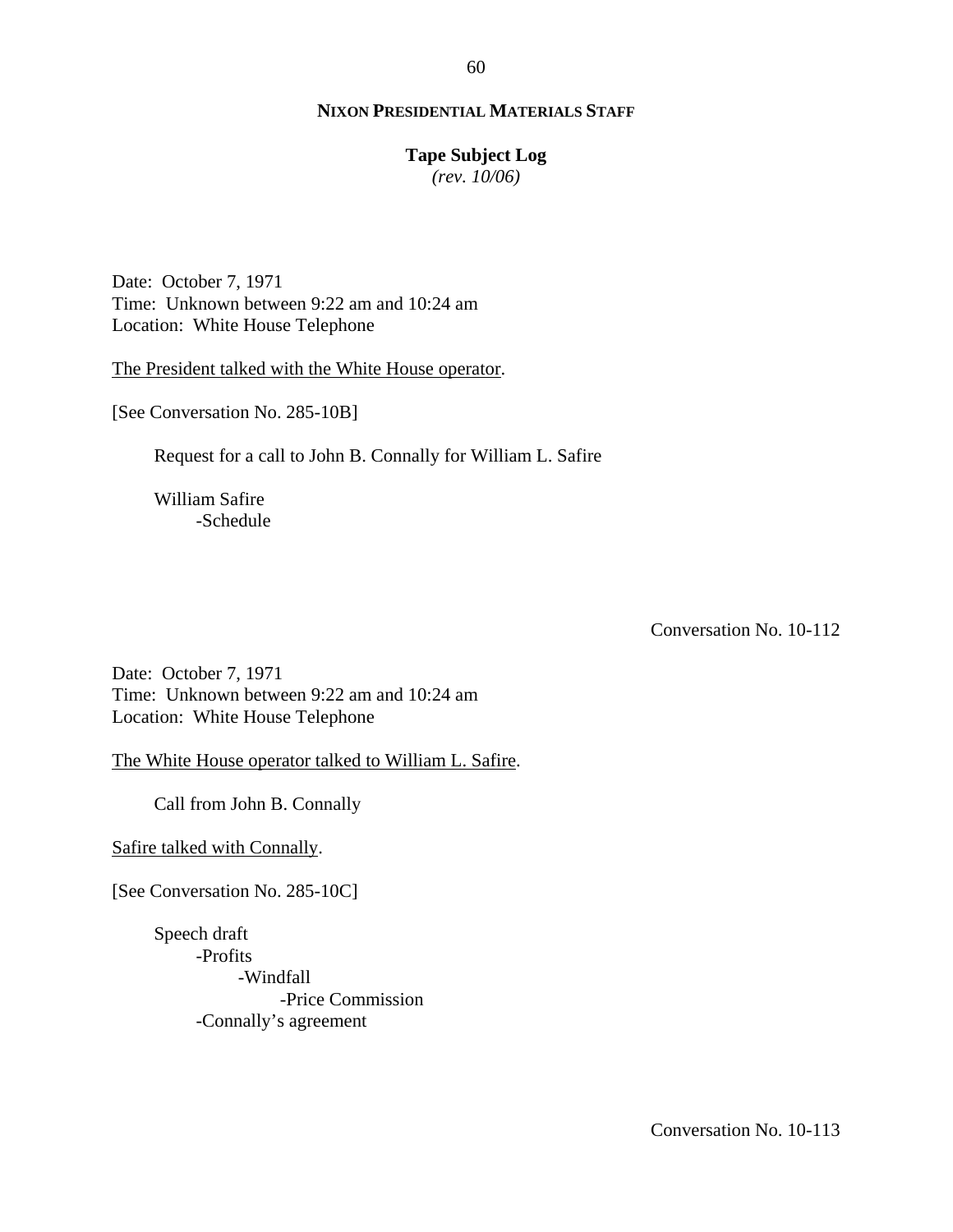#### **Tape Subject Log**

*(rev. 10/06)*

Date: October 7, 1971 Time: 10:24 am Location: White House Telephone

The President talked with the White House operator.

[See Conversation No. 285-11]

Request for a call to John B. Connally

Conversation No. 10-114

Date: October 7, 1971 Time: Unknown between 10:24 am and 10:32 am Location: White House Telephone

The President talked with the White House operator.

[See Conversation No. 285-13]

John B. Connally's schedule -Testimony before Congress

Conversation No. 10-115

Date: October 7, 1971 Time: Unknown between 10:24 am and 10:32 am Location: White House Telephone

The President talked with the White House operator.

[See Conversation No. 285-15]

Request for a call to Daniel P. Moynihan

Moynihan's location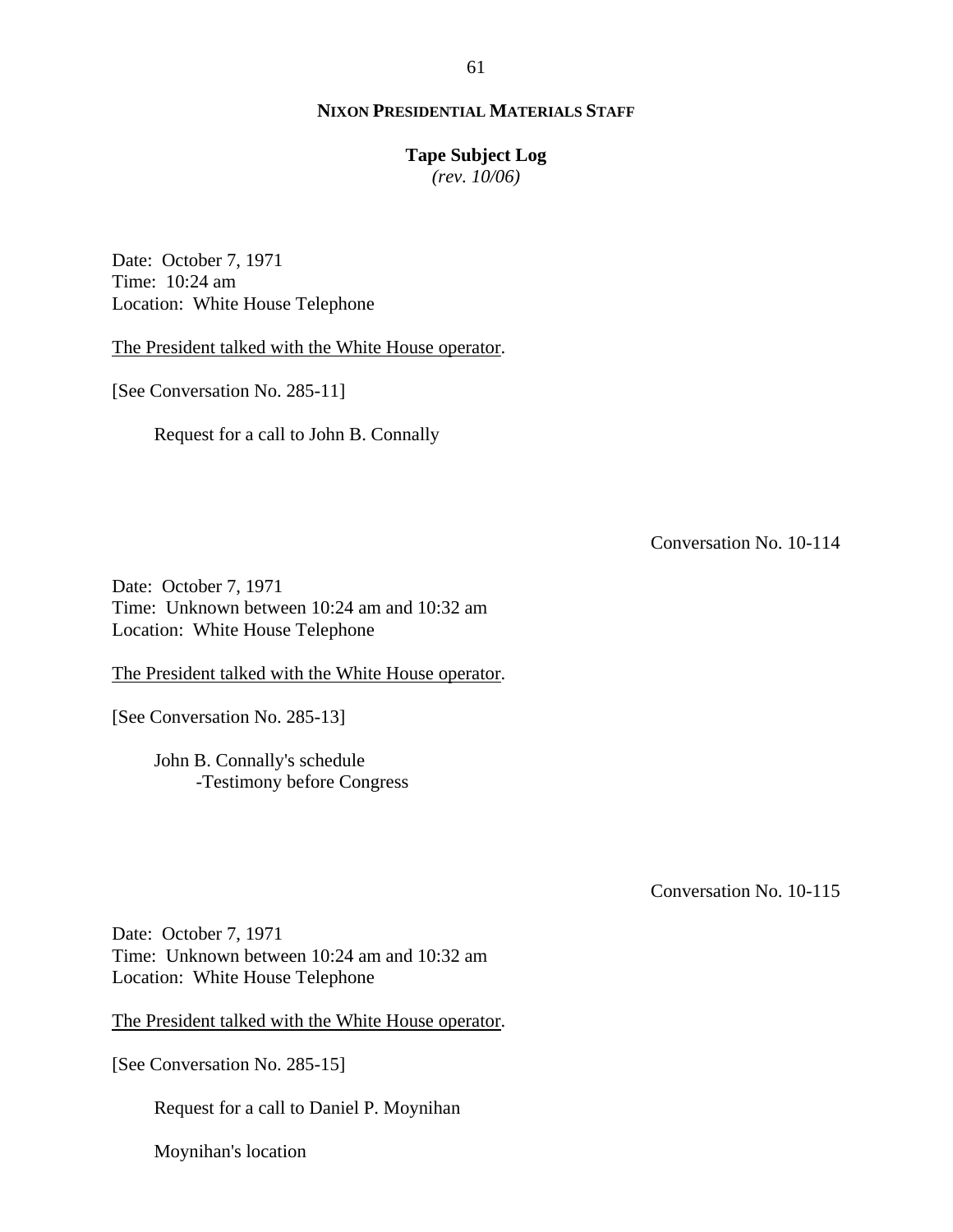## **Tape Subject Log**

*(rev. 10/06)*

-United Nations [UN] -Harvard University

Conversation No. 10-116

Date: October 7, 1971 Time: 10:32 am - 10:58 am Location: White House Telephone

The President talked with Daniel P. Moynihan. [See Conversation No. 285-16A]

> Moynihan's schedule -New York -United Nations [UN] -Soviets

President's schedule -Speech -Florida -Walker's Cay -Richard J. Herrnstein

Race relations -Herrnstein -Arthur R. Jensen -Racial differentiations -Black groups -Asian groups -Eskimos -English and Irish -Northern Ireland -Edmund Burke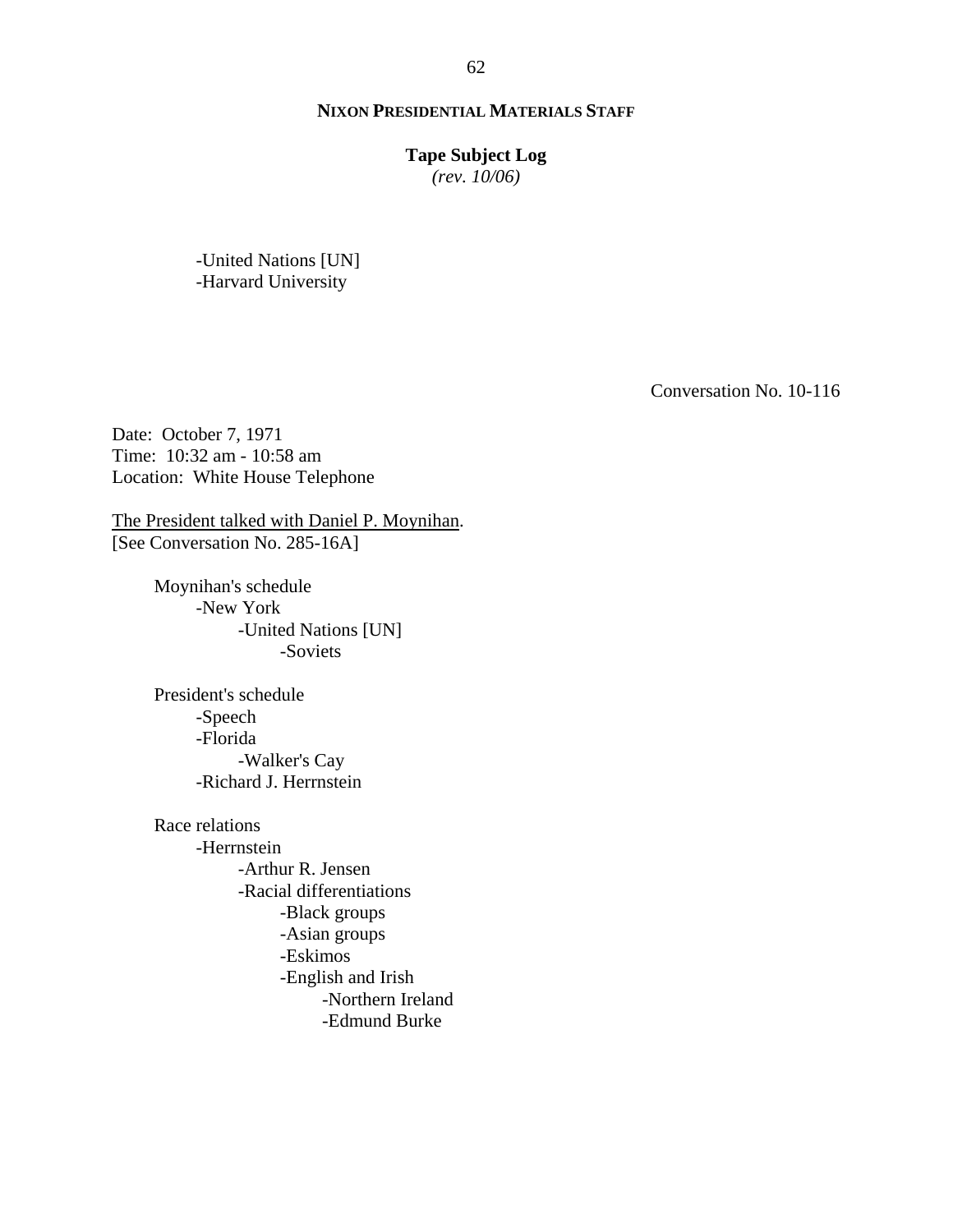# **Tape Subject Log**

*(rev. 10/06)*

Social policy -Nathan Glazer -Commentary, "The Limits of Social Policy" -Family assistance -Sweden, Britain -Work ethic -Work requirement -Welfare -Limits -Lyndon B. Johnson -Howard University speech -New towns in towns -Fort Lincoln -Washington, DC

#### Integration

-James Coleman -Blacks -Chicanos -Teaching staff -Frederick Mosteller's and Moynihan's study -Coleman's efforts -Fellow students -School expenditures -Middle class achievements -Spiro T. Agnew -Comments regarding black leaders

World governments -Black countries -Leaders from contested elections -Vietnam -Liberia -William R. Tolbert -Mobutu Sese Seko -Congo [Zaire] -Jomo Kenyatta -Haiti -Blacks -Government -Latin American governments -Mexico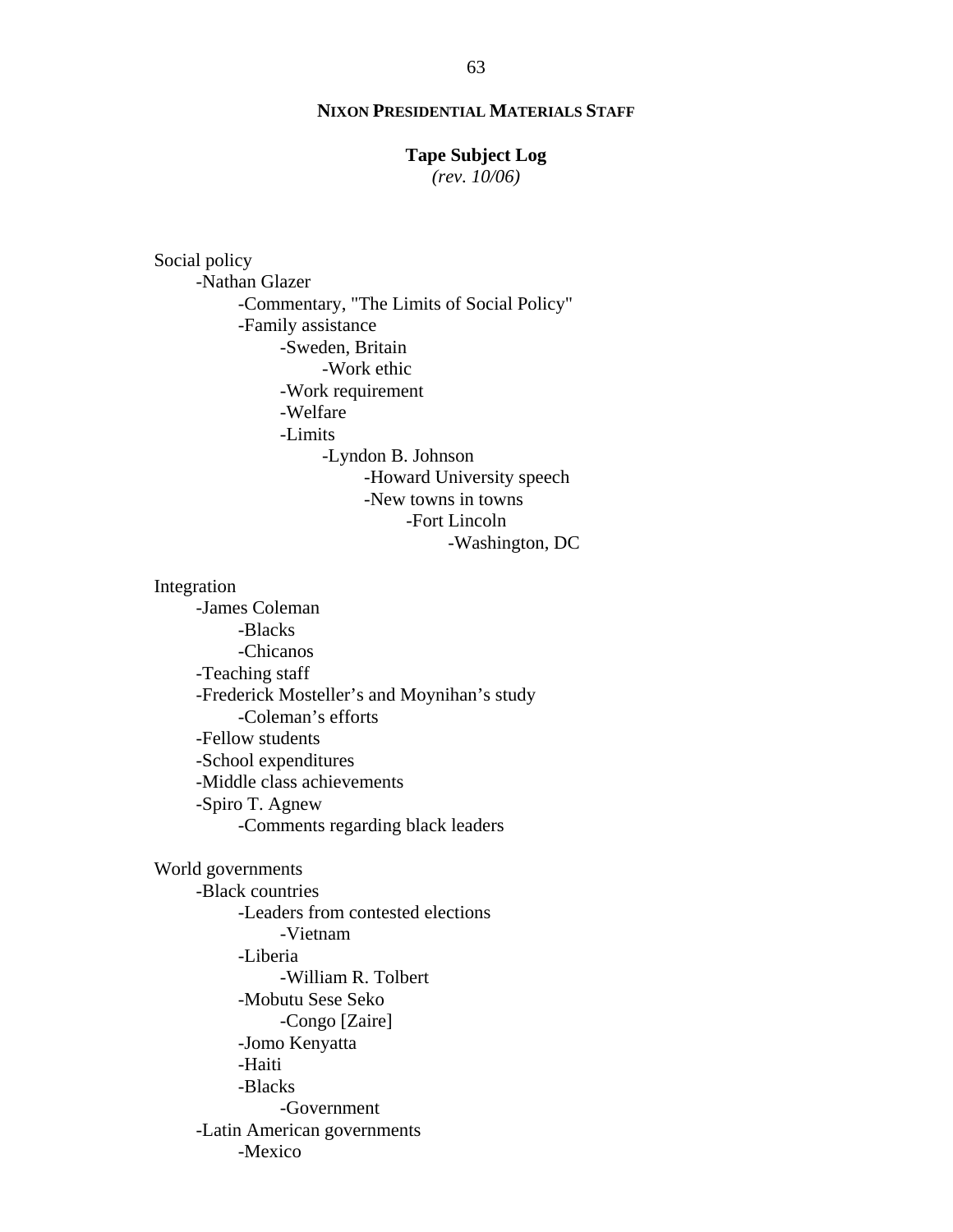## **Tape Subject Log**

*(rev. 10/06)*

-Colombia -Venezuela -Salvador Allende Gossens -Luis Munoz Marin -President's Visit in 1958 -Lima, Caracas -Latins -Italians -Spanish -French -Types of government -Capacity -Compared with Black countries -Haiti, Liberia, Ethiopia -Compared with Asia -Japan, Philippines -Thailand -Government -Thanom Kittikachorn -Iran -Government Race relations -Capacity for government -Asians -Caucasians -Latins -Africans -Athletics -Music, dance -Poetry -Lawyers -Edward W. Brooke -William H. Brown III -Equal Employment Opportunities Commission [EEOC] -Mexicans -Culture-free tests -Language skills -Responsibilities of a President -Edmund S. Muskie -Black as a Vice President -Jews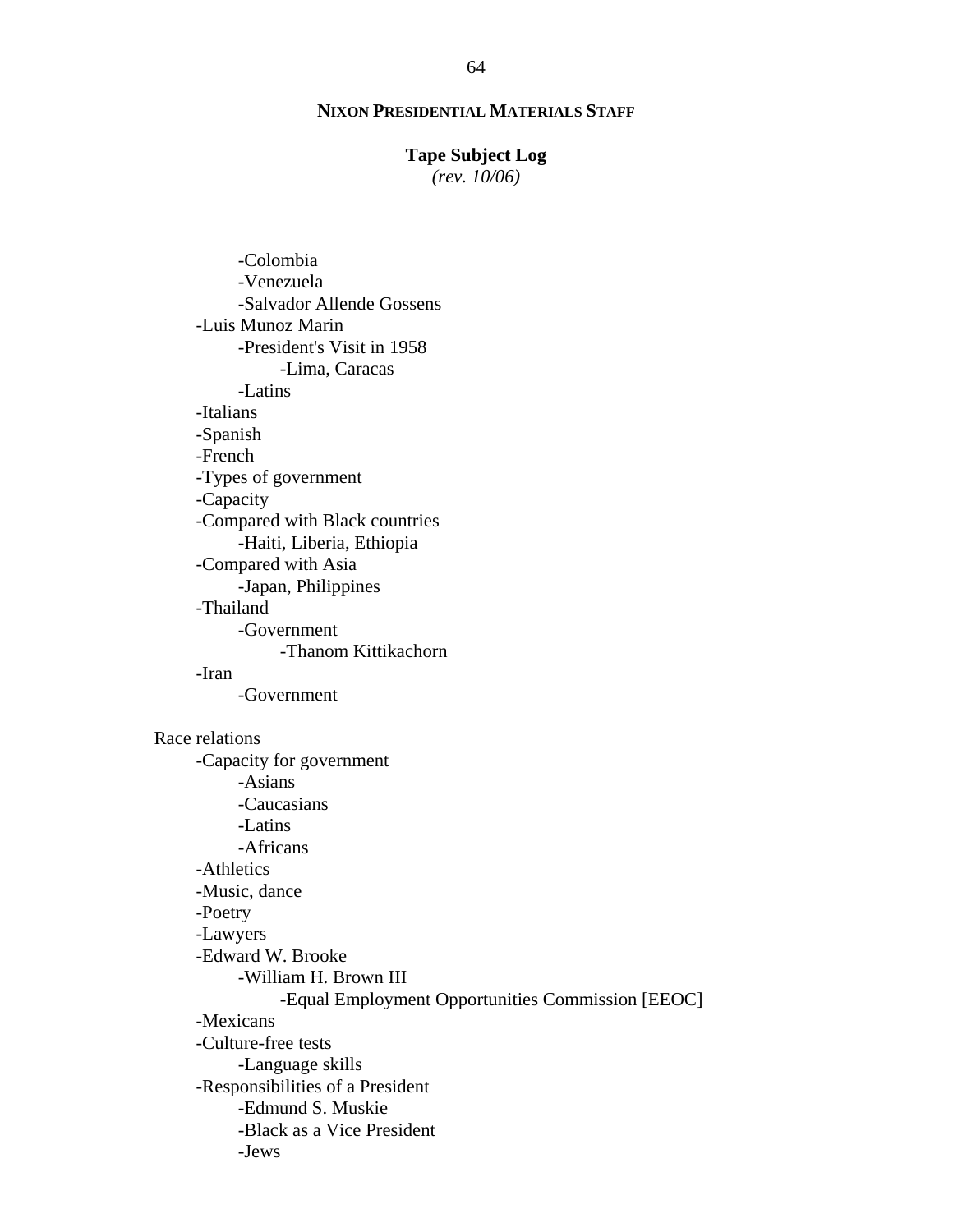#### **Tape Subject Log**

*(rev. 10/06)*

-Barry M. Goldwater -Catholic -Oklahoma -Discouraging latent prejudice -Woman on the Supreme Court -Importance of equal opportunity -Brooke

Rewards for excellence -US employees at UN Secretariat -Ralph Bunche and Paul G. Hoffman -Medal of Freedom -Nobel Prize -Health -Samuel W. Goldwyn

Race relations -Memorandum to President

East Pakistan -Possible conversation with Moynihan -Moynihan's concern -Need for balanced view -India

Legislative program on education -National institute -Elliot L. Richardson -Office of Child Development -Richardson -Sidney P. Marland, Jr. -Secondary school education -Relationship between school and work -Menial work -H. R. ("Bob") Haldeman -Life of a plumber -Standard of living -Richardson -National Education Association [NEA] -Emphasis on funding -Vocational education -Importance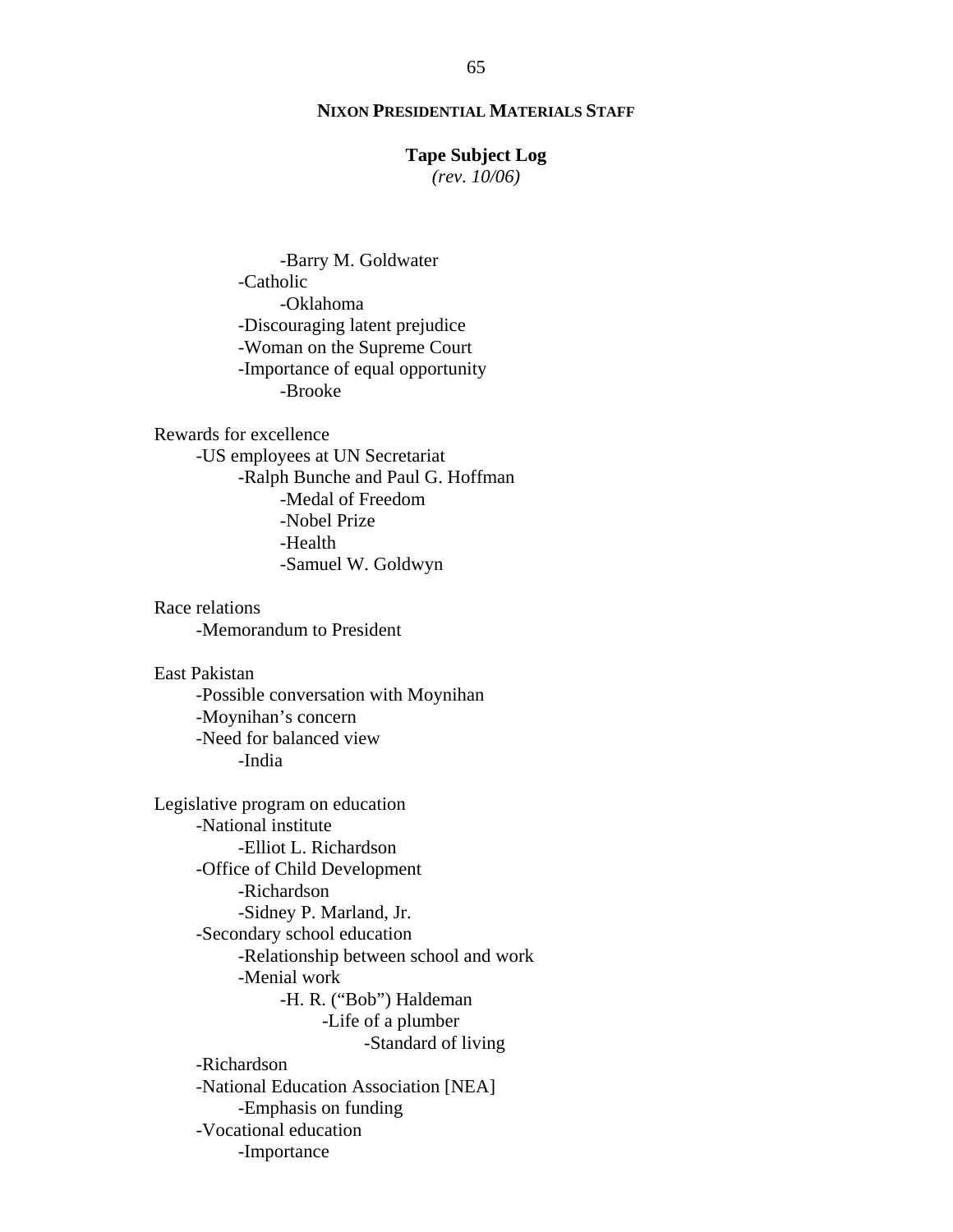66

#### **Tape Subject Log**

*(rev. 10/06)*

-Robert H. Finch -Sidney P. Marland, Jr. -Institute -Right-to-read

Family assistance *-New Yorker* articles

East Pakistan

-President's schedule -People's Republic of China [PRC] trip -United Nations [UN] sessions -Meeting with President -H. R. ("Bob") Haldeman -Henry A. Kissinger -Pakistan Ambassador -Indian Ambassador -US refugee relief efforts

## Moynihan

-UN job -George H.W. Bush -Upcoming speech to the Soviets

Conversation No. 10-117

Date: October 7, 1971 Time: Unknown between 10:58 am and 11:07 am Location: White House Telephone

The President talked with the White House operator.

[See Conversation No. 285-16B]

Request for a call to John N. Mitchell

Conversation No. 10-118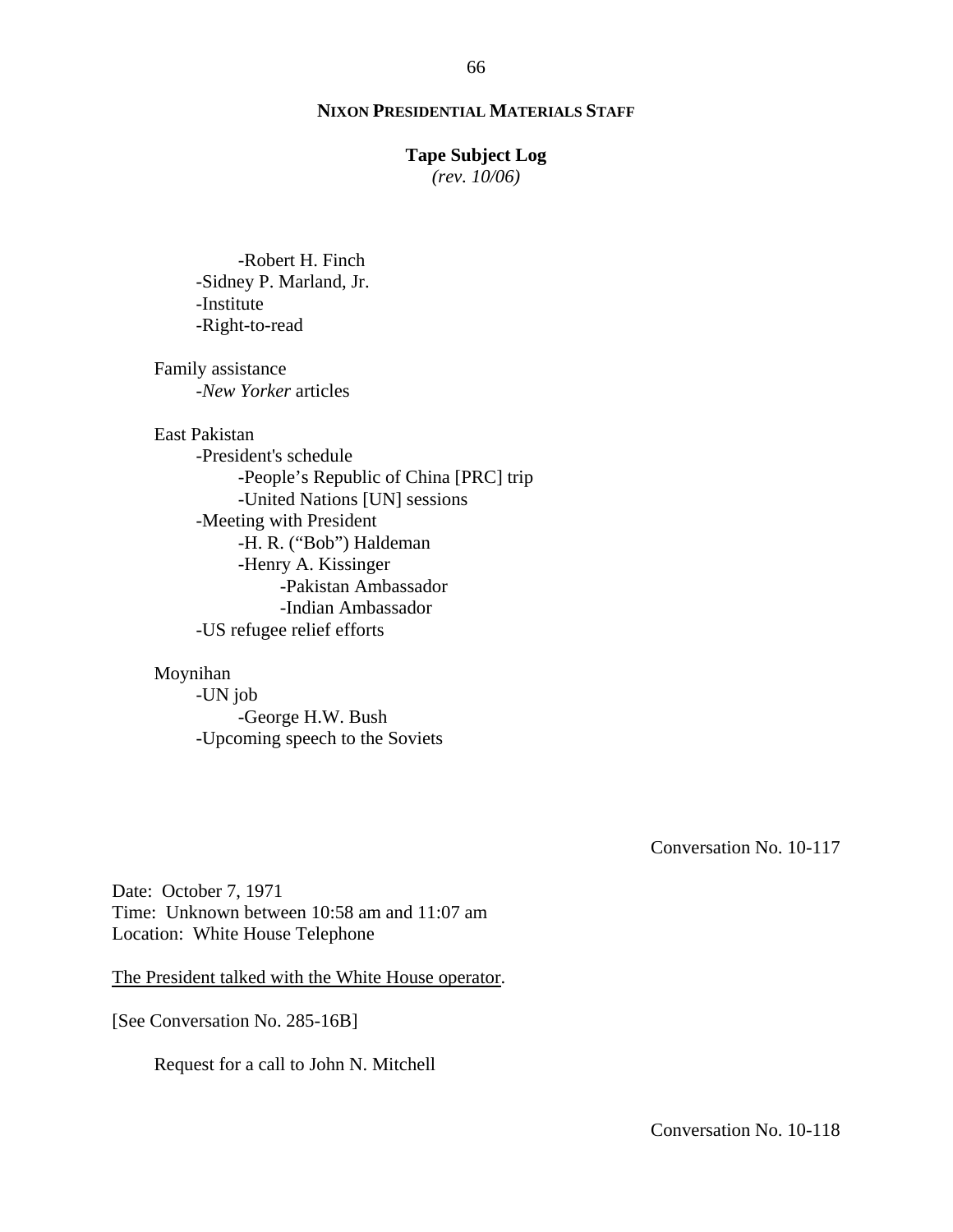# **Tape Subject Log**

*(rev. 10/06)*

Date: October 7, 1971 Time: 11:07 am - 11:08 am Location: White House Telephone

The President talked with John N. Mitchell.

[See Conversation No. 285-16C]

Immigration and Naturalization Service [INS] investigation -*Los Angeles Times* -Hiring of aliens -California -Otis Chandler -Gardener -President's orders

Conversation No. 10-119

Date: October 7, 1971 Time: Unknown between 11:08 am and 11:10 am Location: White House Telephone

The President talked with the White House operator.

[See Conversation No. 285-16D]

Request for a call to John N. Mitchell

Conversation No. 10-120

Date: October 7, 1971 Time: 11:10 am - 11:13 am Location: White House Telephone

The President talked with John N. Mitchell.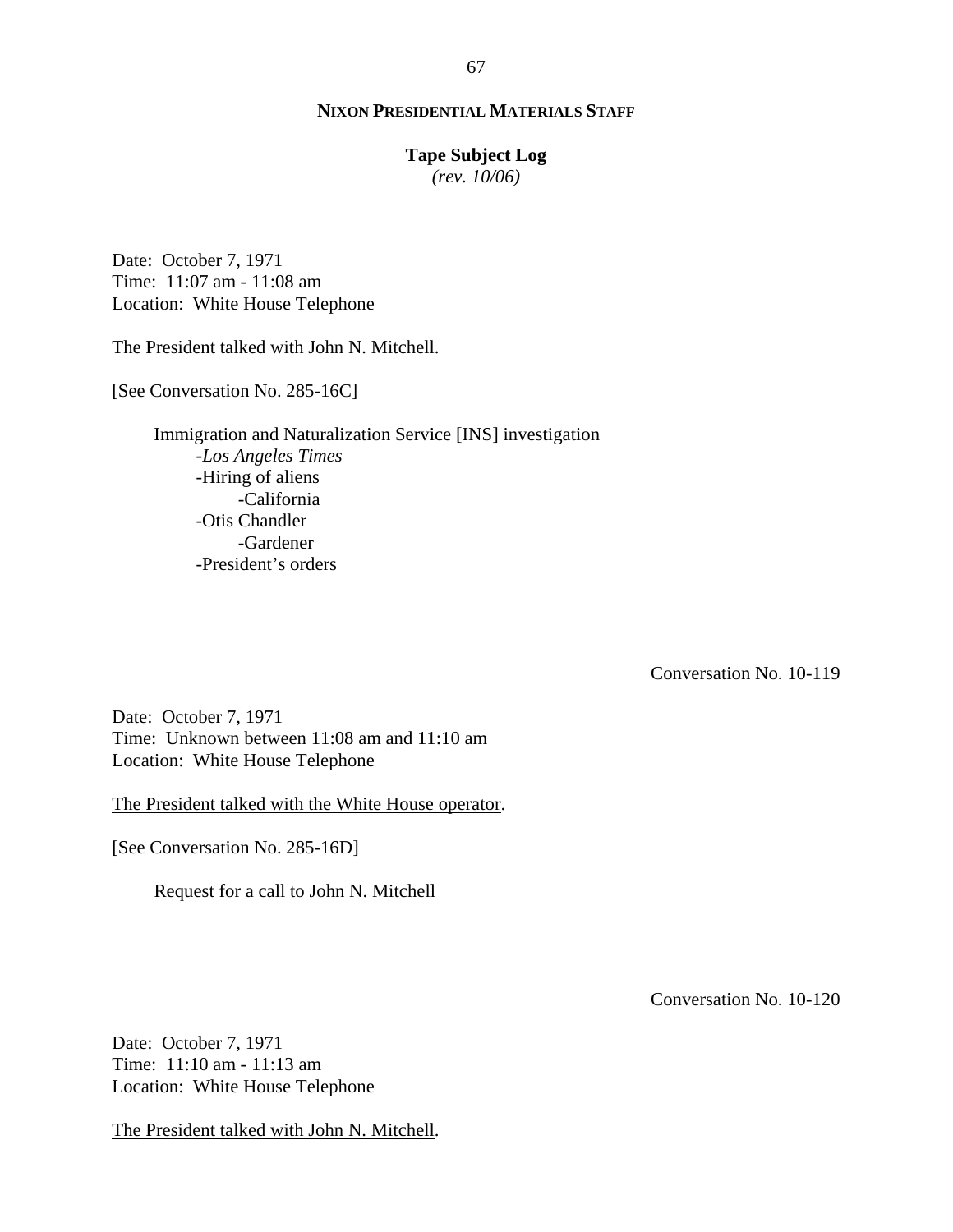#### **Tape Subject Log**

*(rev. 10/06)*

[See Conversation No. 285-16E]

Immigration and Naturalization Service [INS] -Mitchell -John B. Connally -Internal Revenue Service [IRS] -William F. ("Billy") Graham -[Forename unknown] Rosenberg -President's directive for a vocational change -Log Angeles -Raymond F. Farrell -President's directive for a vocational change -Illegal Mexican briefly at San Clemente

President's orders -Connally -Chandlers -Income tax investigations

Government personnel -Rosenberg -Farrell

Conversation No. 10-121

Date: October 7, 1971 Time: 11:19 am - 11:24 am Location: White House Telephone

The White House operator talked with the President.

Arthur F. Burns

William L. Safire

#### Burns talked with the President.

[See Conversation No. 285-16F]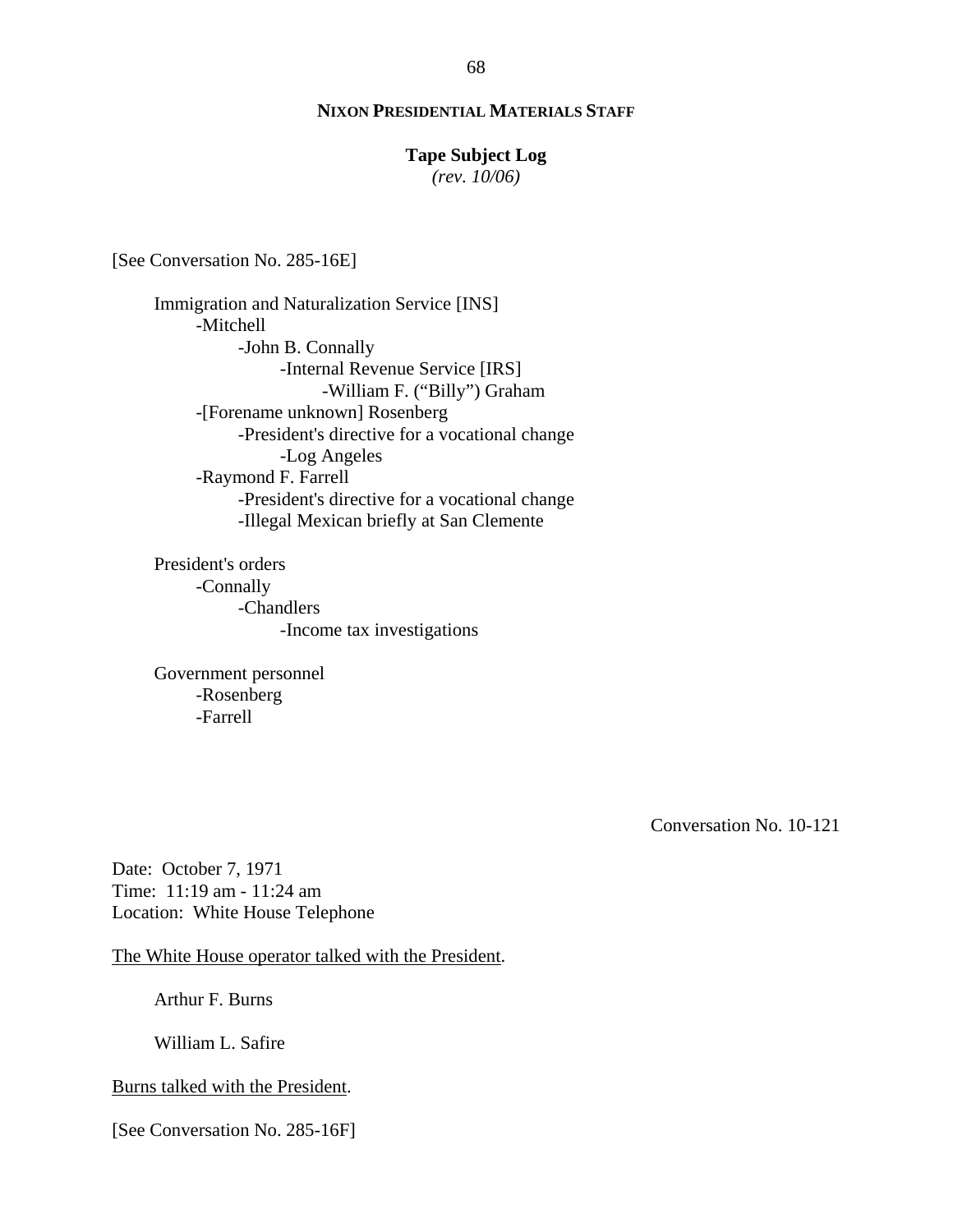#### **Tape Subject Log**

*(rev. 10/06)*

Phase II -Burns' schedule -Safire -Speech draft -Burns' assessment -Briefings -John B. Connally -Paul W. McCracken -Federal Reserve Board [FRB] -Interest -Maurice H. Stans -George W. Romney -Stand-by controls -Interest rates -Congressmen -Wright Patman -John L. McClellan -Burns' schedule -Meeting with New York bankers -Speech -Rhetoric -Economic indicators -Wholesale price index -Unemployment

Conversation No. 10-122

Date: October 7, 1971 Time: Unknown between 11:24 am and 11:51 am Location: White House Telephone

The President talked with the White House operator.

[See Conversation No. 285-16G]

Request for a call to Thelma C. ("Pat") Nixon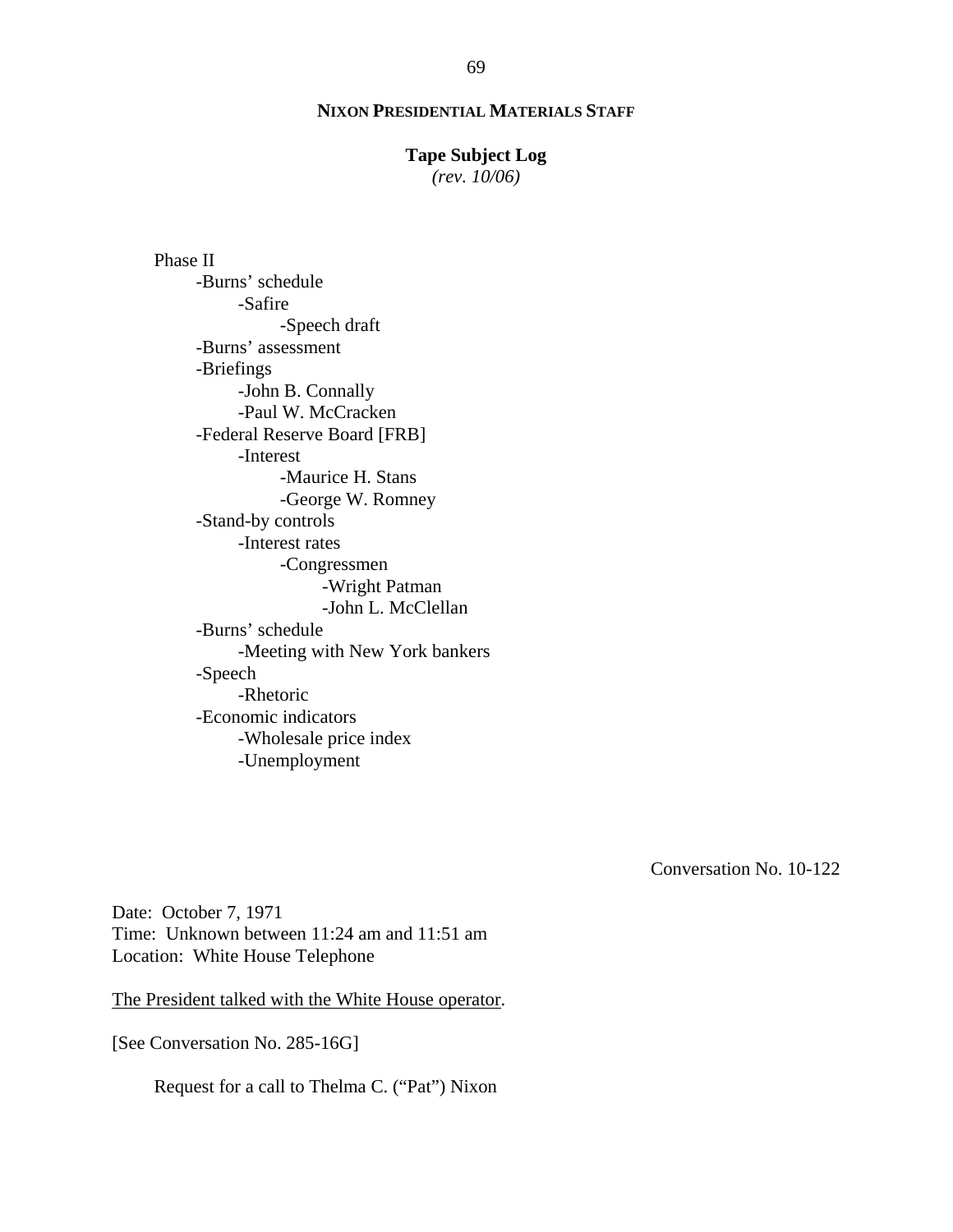#### **Tape Subject Log**

*(rev. 10/06)*

Conversation No. 10-123

Date: October 7, 1971 Time: 11:51 am - 11:56 am Location: White House Telephone

The President talked with Thelma C. ("Pat") Nixon. [See Conversation No. 285-16H]

> President's schedule -Forthcoming social function, October 16 -Helen A. Thomas -Tricia Nixon Cox -Mrs. Nixon's schedule -Julie Nixon Eisenhower -George W. Cornell -Helen Smith -Edward R.F. and Tricia Cox's attendance on October 16 -William F. ("Billy") Graham Day ceremonies in Charlotte, North Carolina, October 15, 1971 -Camp David

\*\*\*\*\*\*\*\*\*\*\*\*\*\*\*\*\*\*\*\*\*\*\*\*\*\*\*\*\*\*\*\*\*\*\*\*\*\*\*\*\*\*\*\*\*\*\*\*\*\*\*\*\*\*\*\*\*\*\*\*\*\*\*\*\*\*\*\*\*\*\*\*\*\*\*\*\*\*

BEGIN WITHDRAWN ITEM NO. 1 [Personal Returnable] [Duration: 42s ]

#### END WITHDRAWN ITEM NO. 1

\*\*\*\*\*\*\*\*\*\*\*\*\*\*\*\*\*\*\*\*\*\*\*\*\*\*\*\*\*\*\*\*\*\*\*\*\*\*\*\*\*\*\*\*\*\*\*\*\*\*\*\*\*\*\*\*\*\*\*\*\*\*\*\*\*\*\*\*\*\*\*\*\*\*\*\*\*\*

-White House church services, October 10, 1971 -Receiving line -Lucy A. Winchester -Cabinet members -Minister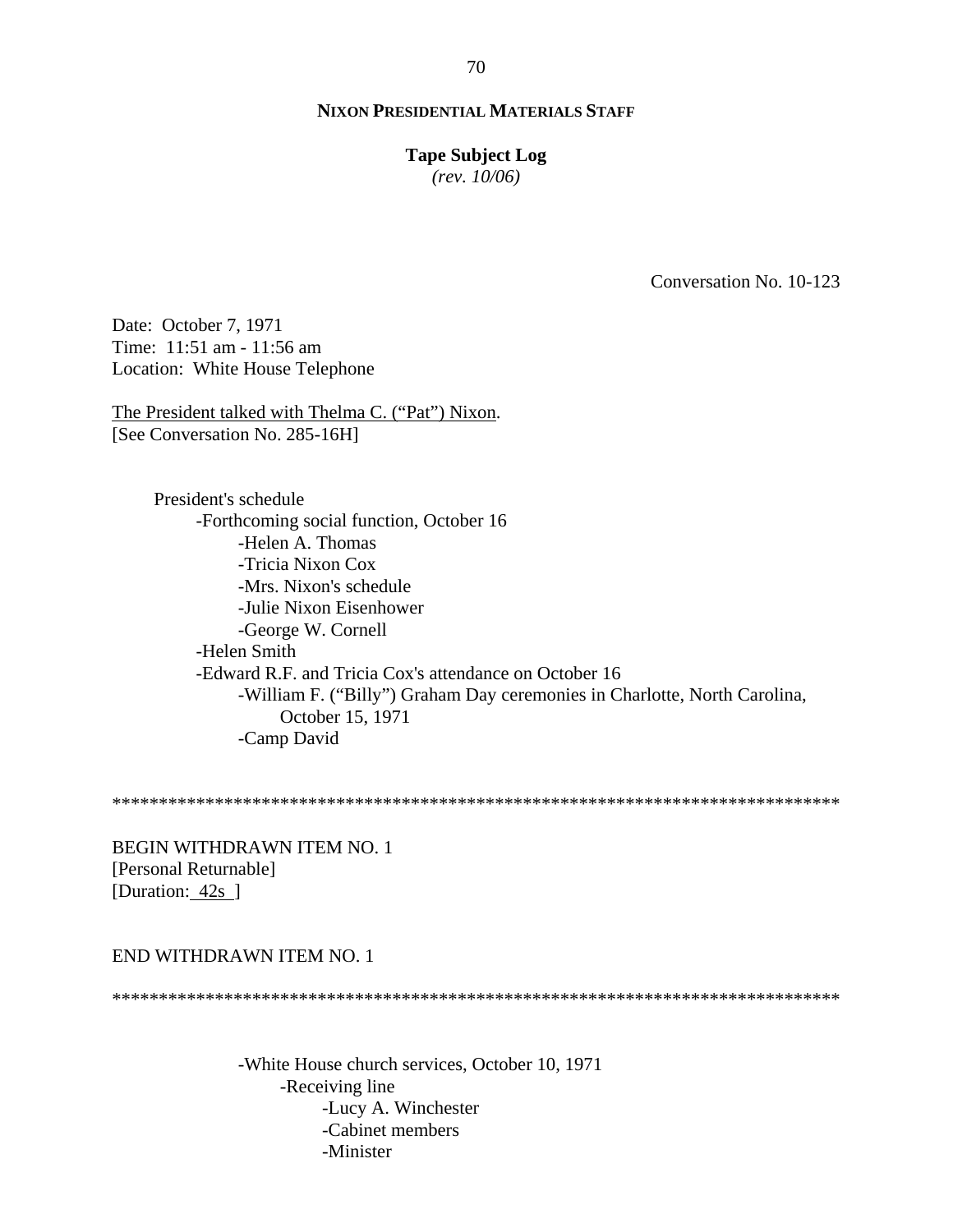#### **Tape Subject Log**

*(rev. 10/06)*

-Graham -Evening of October 7, 1971 -Dinner -Broadcast of Phase II plans

Conversation No. 10-124

Date: October 7, 1971 Time: Unknown between 11:56 am and 12:01 pm Location: White House Telephone

The President talked with the White House operator.

[See Conversation No. 285-16]

Request for a call to William L. Safire

Conversation No. 10-125

Date: October 7, 1971 Time: 12:01 pm - 12:02 pm Location: White House Telephone

The President talked with William L. Safire.

Phase II speech, October 7, 1971 -Schedule for delivery of draft to President

Conversation No. 10-126

Date: October 7, 1971 Time: Unknown between 12:02 pm and 12:26 pm Location: White House Telephone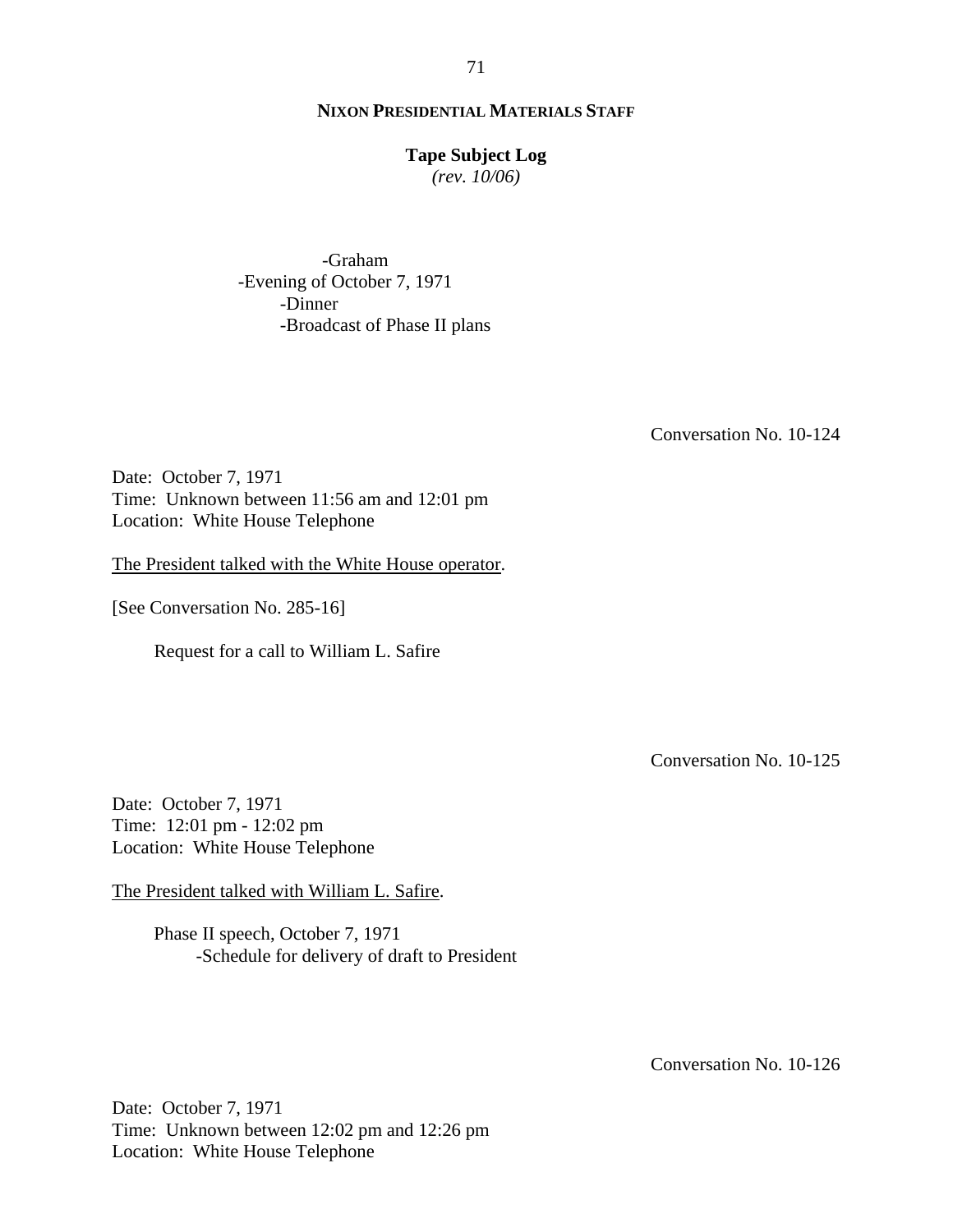#### 72

# **NIXON PRESIDENTIAL MATERIALS STAFF**

## **Tape Subject Log**

*(rev. 10/06)*

The President talked with the White House operator.

[See Conversation No. 285-17]

Request for a call to William L. Safire

Conversation No. 10-141

Date: October 7, 1971 Time: 12:02 pm Location: White House Telephone

Telephone call was not completed.

\*\*\*\*\*\*\*\*\*\*\*\*\*\*\*\*\*\*\*\*\*\*\*\*\*\*\*\*\*\*\*\*\*\*\*\*\*\*\*\*\*\*\*\*\*\*\*\*\*\*\*\*\*\*\*\*\*\*\*\*\*\*\*\*\*\*\*\*\*\*\*\*\*\*\*\*\*\*

BEGIN WITHDRAWN ITEM NO. 1 [Non-historical] [Duration: 23s ]

## END WITHDRAWN ITEM NO. 1

\*\*\*\*\*\*\*\*\*\*\*\*\*\*\*\*\*\*\*\*\*\*\*\*\*\*\*\*\*\*\*\*\*\*\*\*\*\*\*\*\*\*\*\*\*\*\*\*\*\*\*\*\*\*\*\*\*\*\*\*\*\*\*\*\*\*\*\*\*\*\*\*\*\*\*\*\*\*

Conversation No. 10-127

Date: October 7, 1971 Time: 12:26 pm - 12:27 pm Location: White House Telephone

The President talked with William L. Safire.

[See Conversation No. 285-18]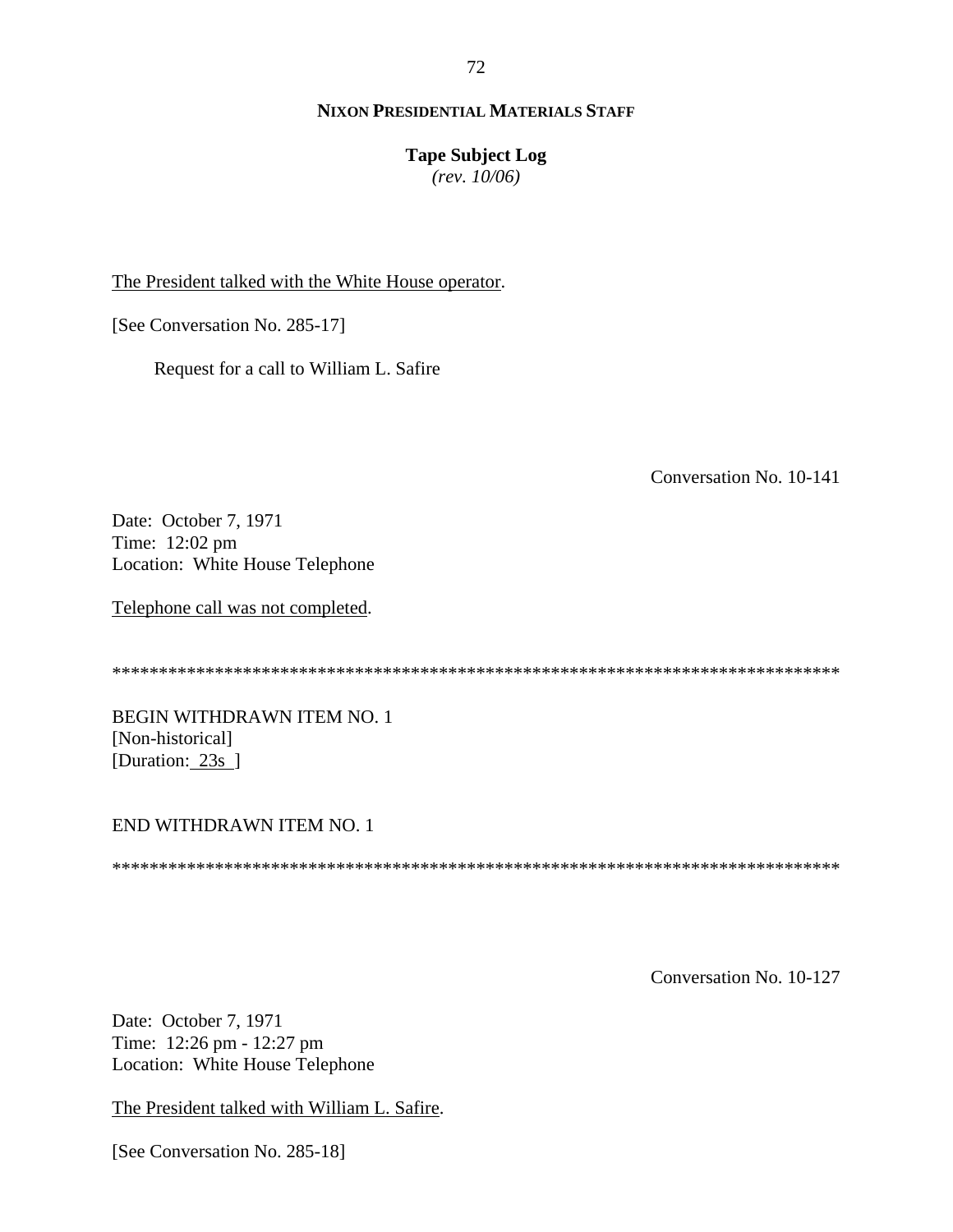## **Tape Subject Log**

*(rev. 10/06)*

Phase II speech, October 7, 1971 -Text for press -Letters -Ronald L. Ziegler -George P. Shultz -Productivity Commission [National Commission on Productivity] meeting -George Meany

Conversation No. 10-128

Date: October 7, 1971 Time: 12:28 pm Location: White House Telephone

The President talked with the White House operator.

[See Conversation No. 285-19]

Request for a call to William L. Safire

Conversation No. 10-129

Date: October 7, 1971 Time: 12:28 pm - 12:31 pm Location: White House Telephone

The President talked with William L. Safire.

[See Conversation No. 285-20]

Phase II speech, October 7, 1971 -Text of draft -Inflation -Word change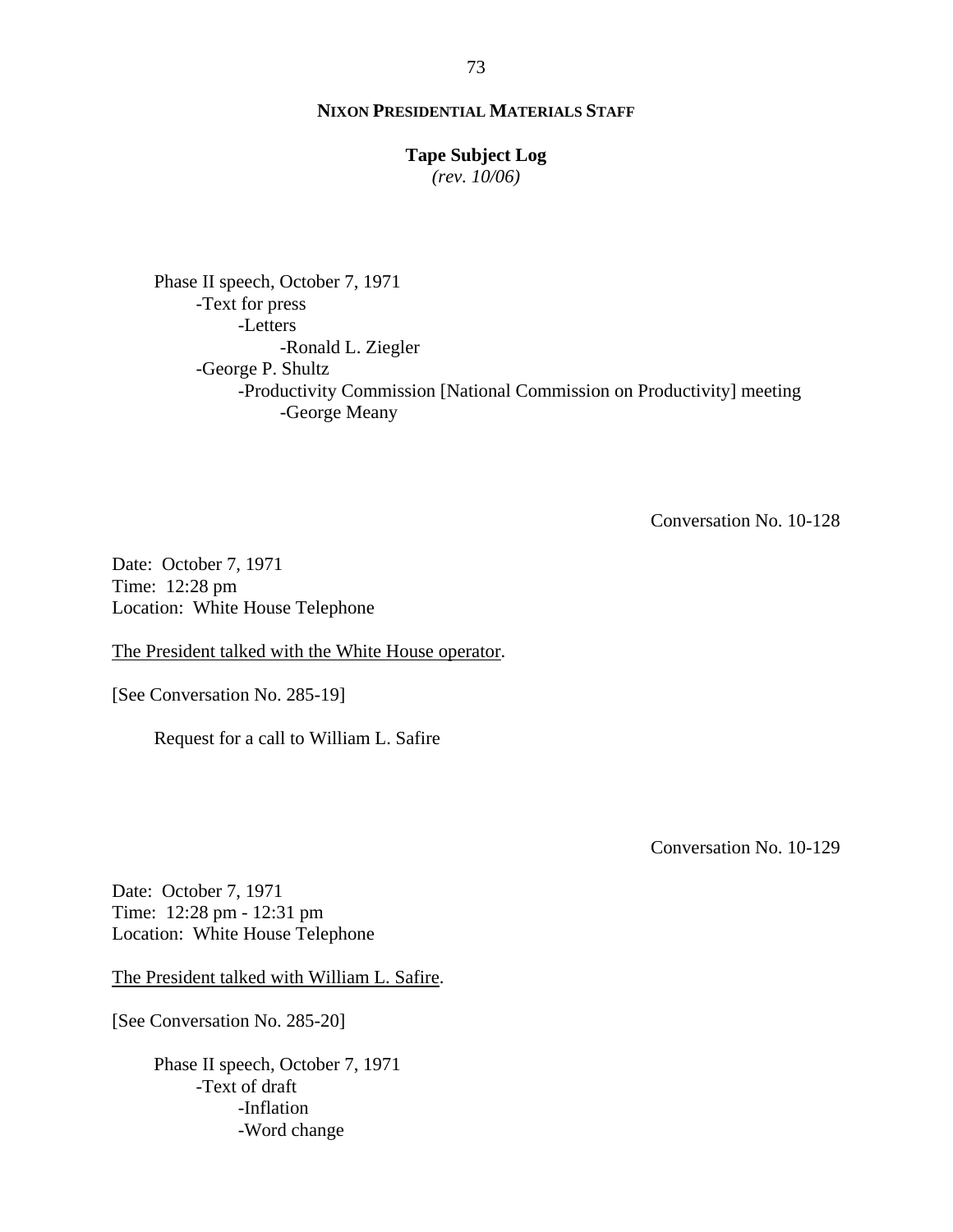**Tape Subject Log**

*(rev. 10/06)*

Conversation No. 10-130

Date: October 7, 1971 Time: Unknown between 12:31 pm and 12:48 pm Location: White House Telephone

The President talked with the White House operator.

[See Conversation No. 285-21]

Request for a call to William L. Safire

Conversation No. 10-131

Date: October 7, 1971 Time: 12:48 pm - 12:51 pm Location: White House Telephone

The President talked with William L. Safire.

[See Conversation No. 285-22]

Phase II speech, October 7, 1971 -Text of draft -Phrase change -Controls of inflation -Wording -Additions by the President -Removal of controls

Conversation No. 10-132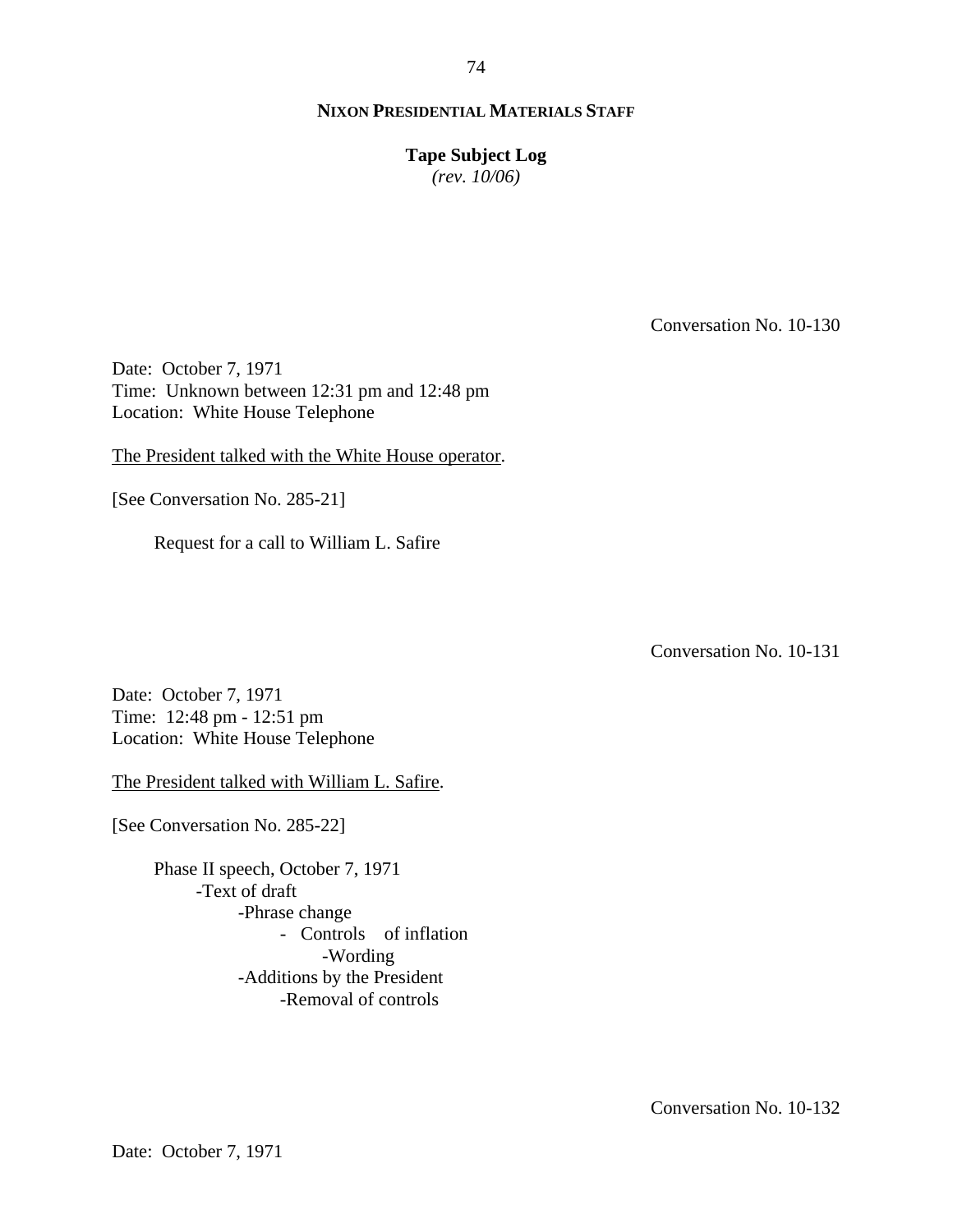75

### **Tape Subject Log**

*(rev. 10/06)*

Time: Unknown between 12:51 pm and 1:02 pm Location: White House Telephone

The President talked with the White House operator.

[See Conversation No. 285-23]

Cancelled call

Conversation No. 10-133

Date: October 7, 1971 Time: 1:02 pm Location: White House Telephone

The President talked with the White House operator.

[See Conversation No. 285-24]

Request for a call to Marjorie P. Acker

Conversation No. 10-134

Date: October 7, 1971 Time: 1:02 pm - 1:03 pm Location: White House Telephone

The President talked with Marjorie P. Acker.

[See Conversation No. 285-25]

Marjorie P. Acker's schedule -Text of draft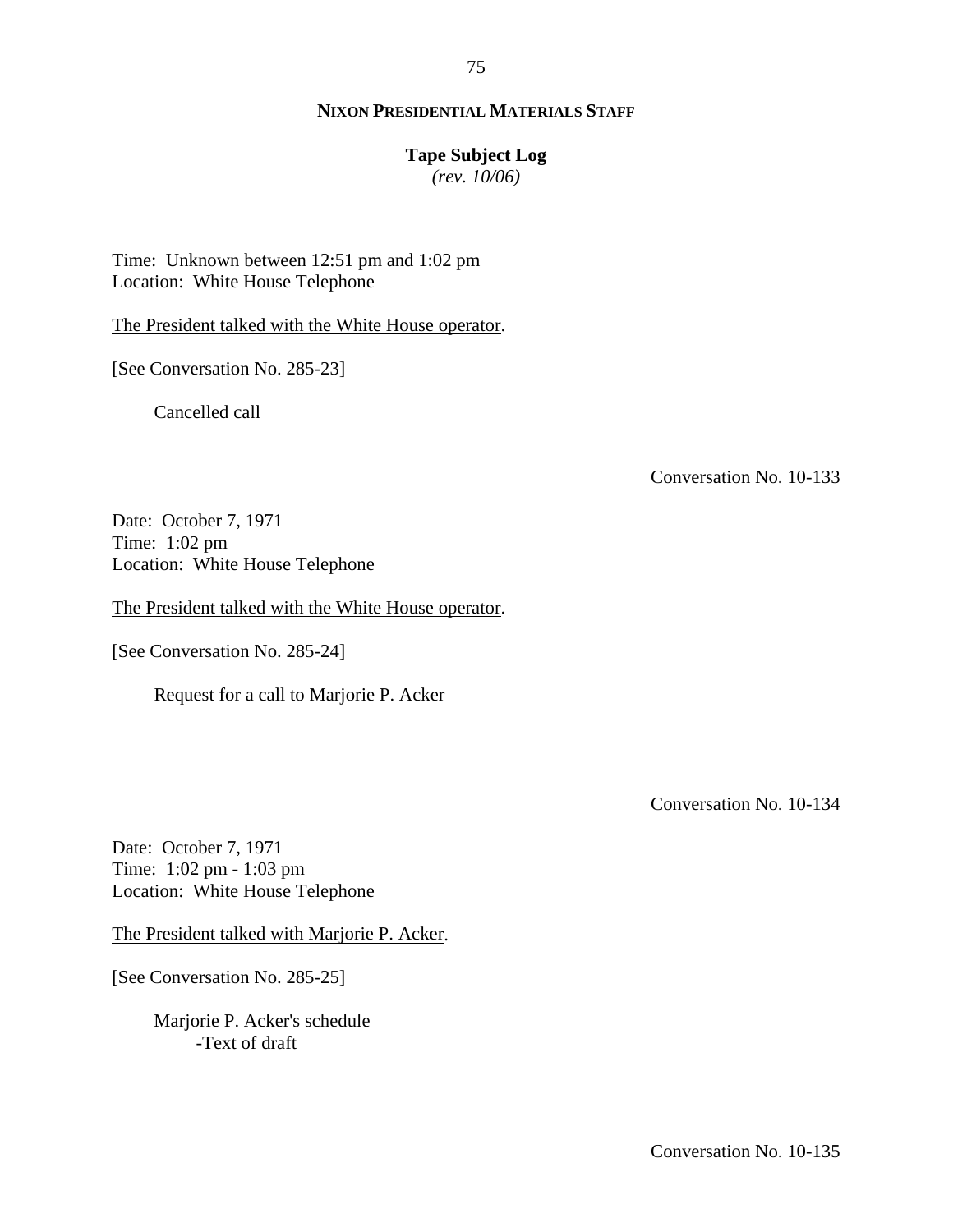### **Tape Subject Log**

*(rev. 10/06)*

Date: October 7, 1971 Time: Unknown between 1:03 pm and 1:20 pm Location: White House Telephone

The President talked with the White House operator.

[See Conversation No. 285-26A]

Request for a call to William L. Safire

[The President conferred with Marjorie P. Acker in the background]

Acker's schedule -Text of draft

[End of conferral]

The President talked with Safire.

Phase II speech, October 7, 1971 -Acker -Inflation -Prices -Problem with wording

Conversation No. 10-136

Date: October 7, 1971 Time: 3:25 pm - 3:32 pm Location: White House Telephone

The White House operator talked with the President.

Request for a call from William L. Safire

Safire talked with the President.

[See Conversation No. 285-39]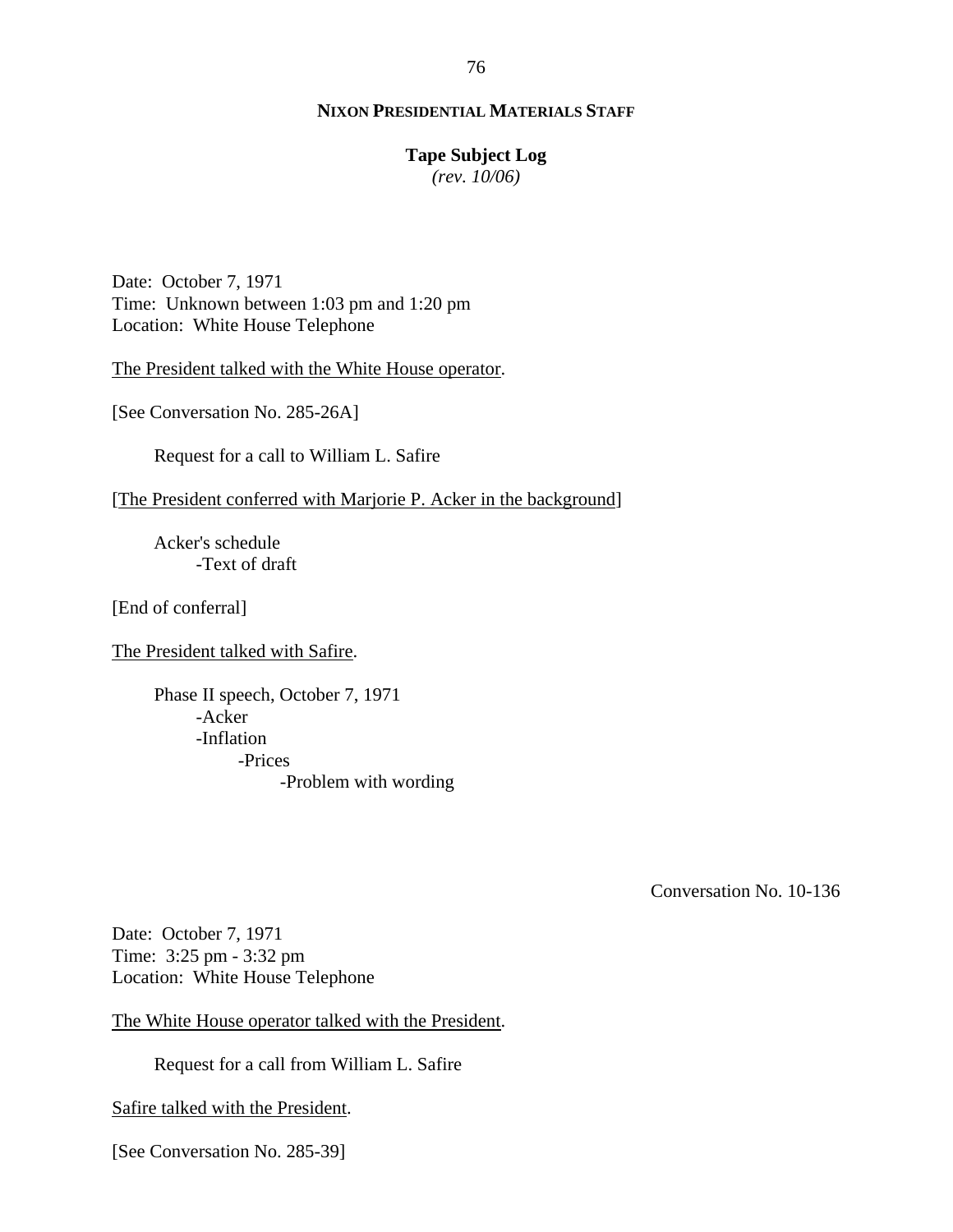### **Tape Subject Log**

*(rev. 10/06)*

Phase II speech, October 7, 1971 -Text of draft -Changes -Wholesale prices -Cost savings -Prices -Length -Reading of letters -Effect of speech -Business -George P. Shultz

Conversation No. 10-137

Date: October 7, 1971 Time: Unknown between 3:32 pm and 3:43 pm Location: White House Telephone

The President talked with the White House operator.

[See Conversation No. 285-41]

Call to Clark MacGregor

Conversation No. 10-138

Date: October 7, 1971 Time: 3:43 pm - 3:48 pm Location: White House Telephone

The President talked with Clark MacGregor.

[See Conversation No. 285-42]

Congressional affairs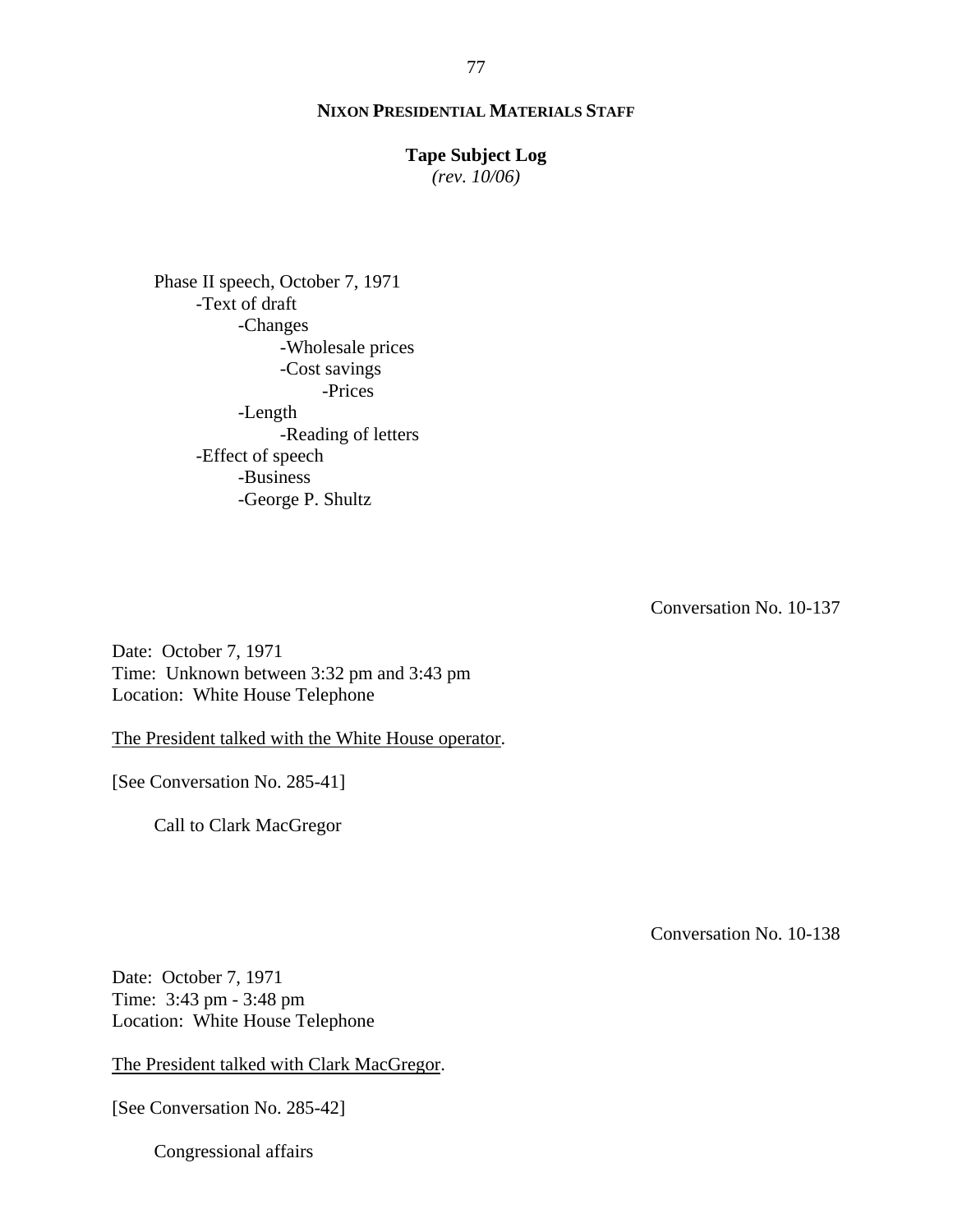### **Tape Subject Log**

*(rev. 10/06)*

-Senate Vote on federal pay raise -Expressions of congratulations -Eugene S. Cowen -Tom C. Korologos -William E. Timmons -Richard S. Schweiker -Setting for President's speech announcing Phase II of the new economic policy -Wholesale price index -House of Representatives passage of the tax bill -President's schedule -Meeting with Russell B. Long, October 8 -Wallace F. Bennett -John B. Connally -MacGregor's briefing paper - Trickle down Theory -Wilbur Mills -Bennett -Call by MacGregor -Meeting with legislative leaders, October 7

MacGregor's schedule -Legislative program -Midwest Republican Conference, Indianapolis -Robert J. Dole

Congressional affairs -Revenue sharing -Welfare reform -Environment, -Health -Education reform -Reorganization

President's best wishes to Indiana -Support for the President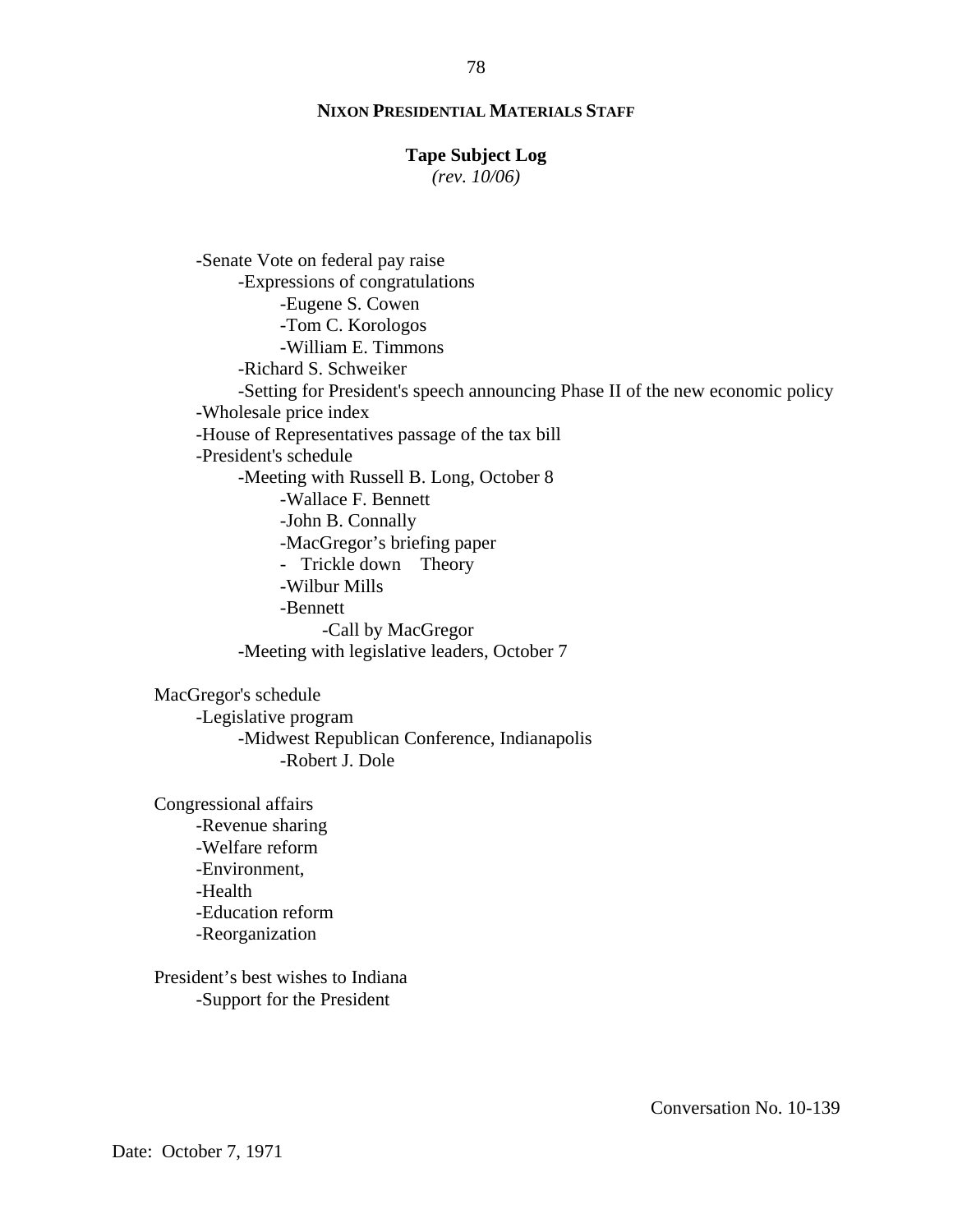### **Tape Subject Log**

*(rev. 10/06)*

Time: Unknown between 3:48 pm and 4:12 pm Location: White House Telephone

The President talked with the White House operator.

[See Conversation No. 285-44]

Request for a call to Charles W. Colson

Conversation No. 10-140

Date: October 7, 1971 Time: 4:12 pm - 4:27 pm Location: White House Telephone

The President talked with Charles W. Colson.

[See Conversation No. 285-45]

Senate vote on federal pay deferral -Clark MacGregor -Performance -J. Glenn Beall, Jr. -Position -Federal workers in Maryland's 6th District

Phase II speech, October 7 -Government workers -Wage freeze -Unions -Victor Riesel -George Meany

-Albert E. Sindlinger

Economy -Retail sales figures -Harold C. Passer -Unemployment -Figures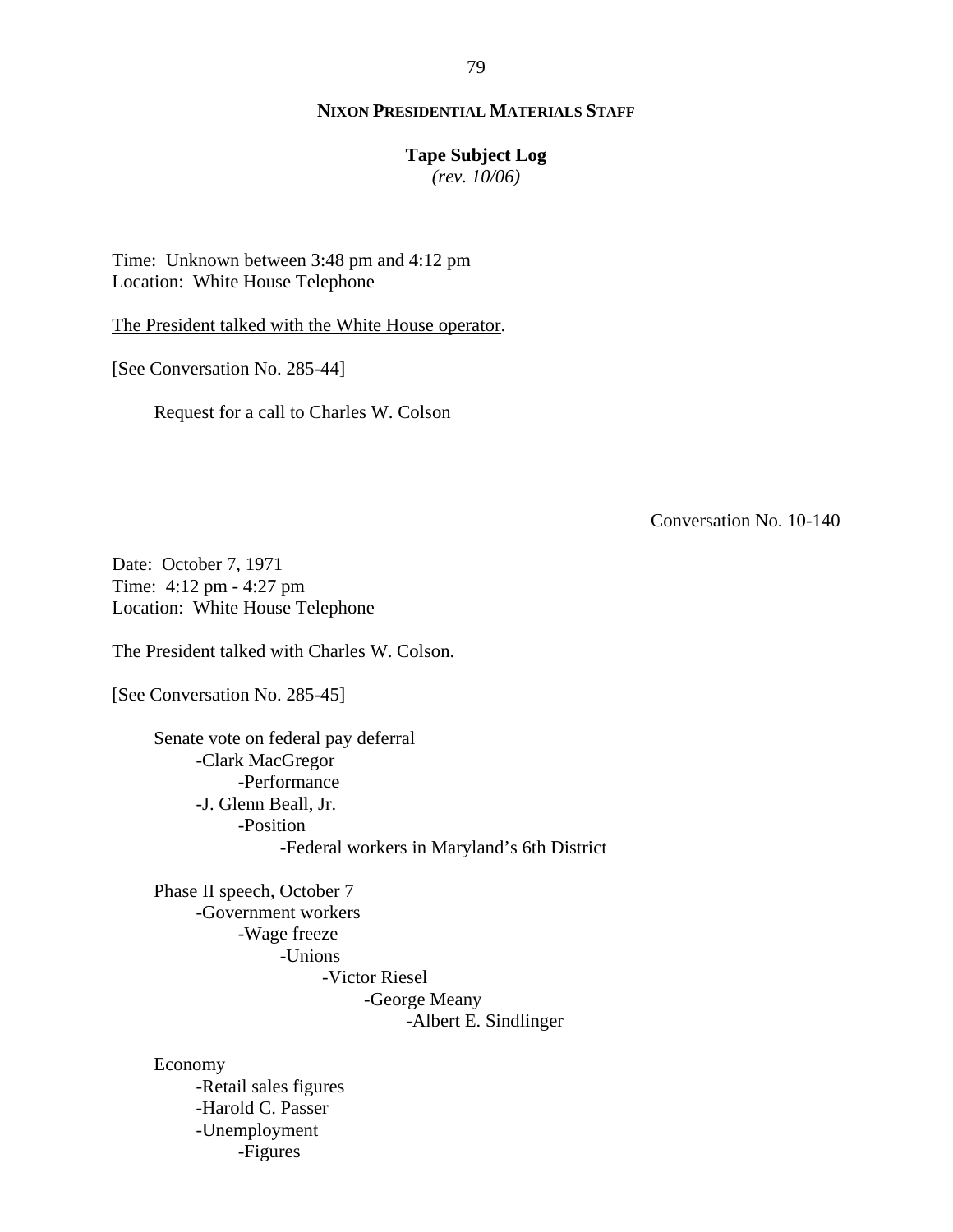### **Tape Subject Log**

*(rev. 10/06)*

-State figures -President's view -James D. Hodgson

West Coast dock strike -President's actions -Taft-Hartley Act enforcement

#### Polls

-Louis Harris -Taft-Hartley -Harris -Trial heats -Columns -New economic policy

\*\*\*\*\*\*\*\*\*\*\*\*\*\*\*\*\*\*\*\*\*\*\*\*\*\*\*\*\*\*\*\*\*\*\*\*\*\*\*\*\*\*\*\*\*\*\*\*\*\*\*\*\*\*\*\*\*\*\*\*\*\*\*\*\*\*\*\*\*\*

BEGIN WITHDRAWN ITEM NO. 1 [Personal Returnable] [Duration: 3m 10s ]

## END WITHDRAWN ITEM NO. 1

\*\*\*\*\*\*\*\*\*\*\*\*\*\*\*\*\*\*\*\*\*\*\*\*\*\*\*\*\*\*\*\*\*\*\*\*\*\*\*\*\*\*\*\*\*\*\*\*\*\*\*\*\*\*\*\*\*\*\*\*\*\*\*\*\*\*\*\*\*\*

Edward M. Kennedy -Regarding remark on "crawling" -Colson's mail activity -Hubert H. Humphrey, Veterans of Foreign Wars [VFW] -Robert J. Dole

Economy -Phase II speech, October 7 -Profits -Windfall -Economic consultation -Business leaders -Herbert Stein